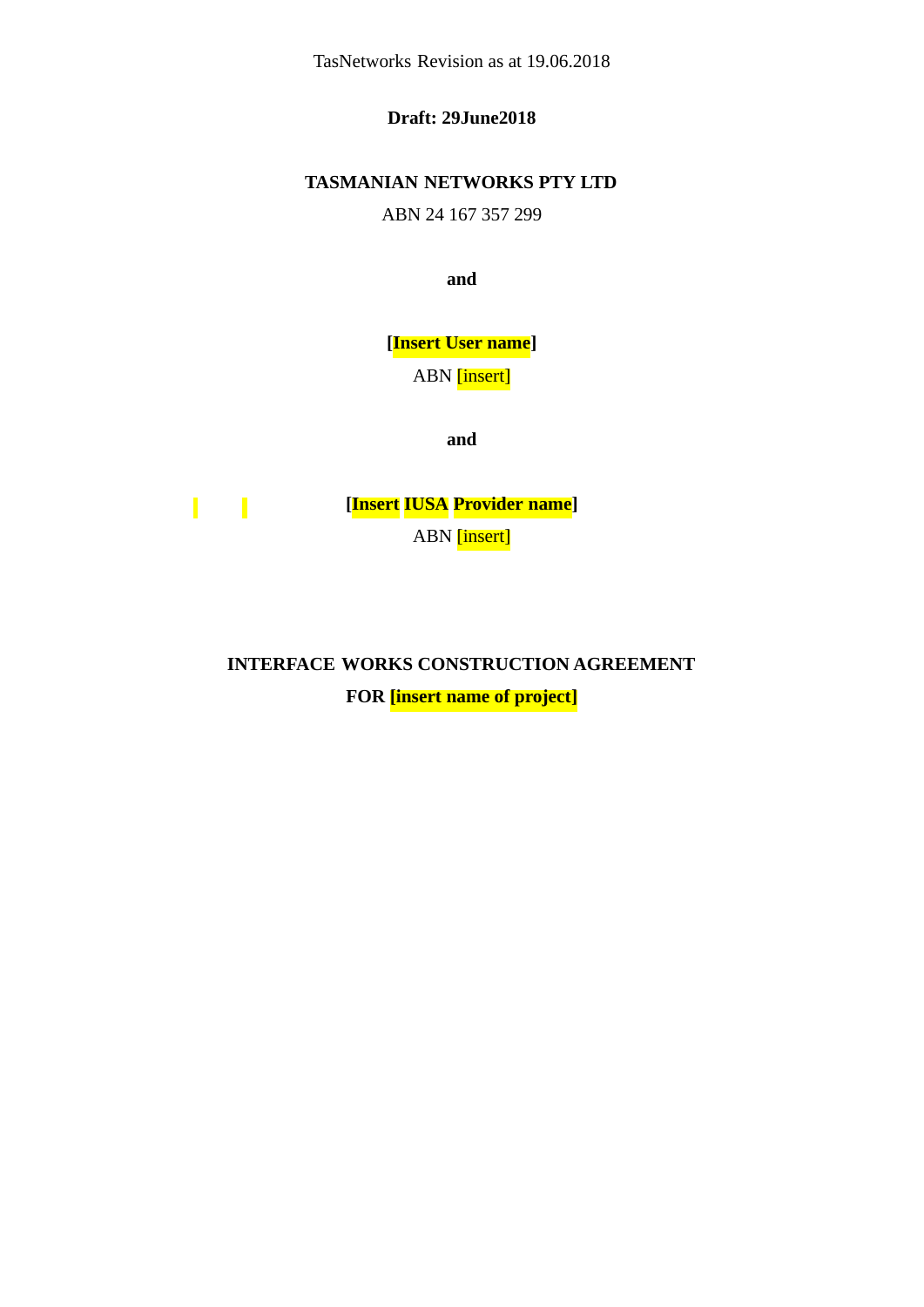# **INDEX**

| 1.          |     |  |
|-------------|-----|--|
|             | 1.1 |  |
|             | 1.2 |  |
|             | 1.3 |  |
|             | 1.4 |  |
|             | 1.5 |  |
| 2.          |     |  |
|             | 2.1 |  |
|             | 2.2 |  |
|             | 2.3 |  |
|             | 2.4 |  |
|             | 2.5 |  |
| 3.          |     |  |
|             | 3.1 |  |
| 4.          |     |  |
|             | 4.1 |  |
|             | 4.2 |  |
|             | 4.3 |  |
|             | 4.4 |  |
|             | 4.5 |  |
| 5.          |     |  |
|             | 5.1 |  |
|             | 5.2 |  |
| 6.          |     |  |
|             | 6.1 |  |
|             | 6.2 |  |
|             | 6.3 |  |
|             | 6.4 |  |
| $7_{\cdot}$ |     |  |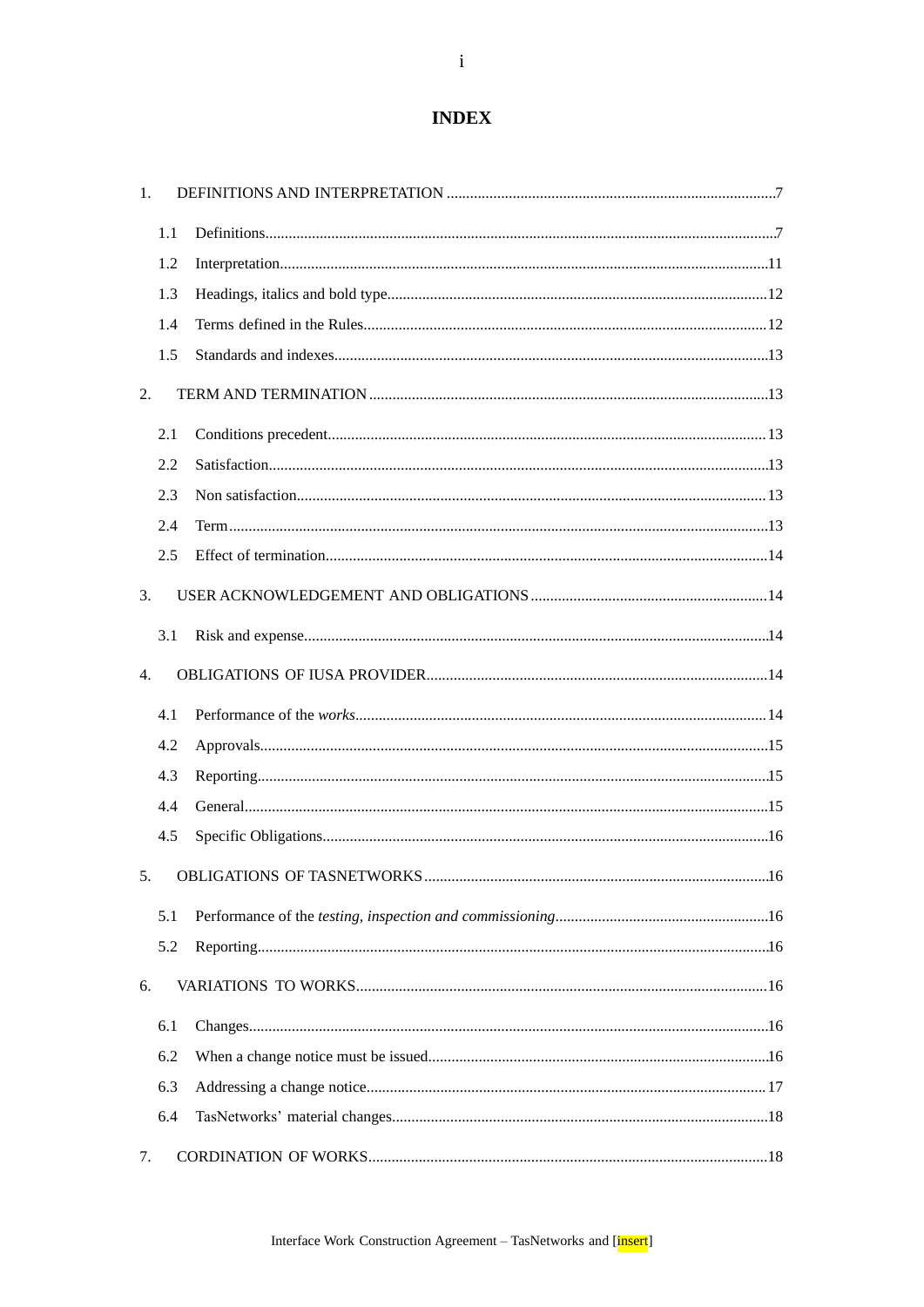|     | 7.1  |  |
|-----|------|--|
|     | 7.2  |  |
|     | 7.3  |  |
|     | 7.4  |  |
|     | 7.5  |  |
|     | 7.6  |  |
|     | 7.7  |  |
| 8.  |      |  |
| 9.  |      |  |
| 10. |      |  |
|     | 10.1 |  |
|     | 10.2 |  |
| 11. |      |  |
|     | 11.1 |  |
| 12. |      |  |
|     | 12.1 |  |
|     | 12.2 |  |
| 13. |      |  |
|     | 13.1 |  |
|     | 13.2 |  |
| 14. |      |  |
|     | 14.1 |  |
|     | 14.2 |  |
|     | 14.3 |  |
|     | 14.4 |  |
|     | 14.5 |  |
| 15. |      |  |
|     | 15.1 |  |
|     | 15.2 |  |
|     | 15.3 |  |
|     | 15.4 |  |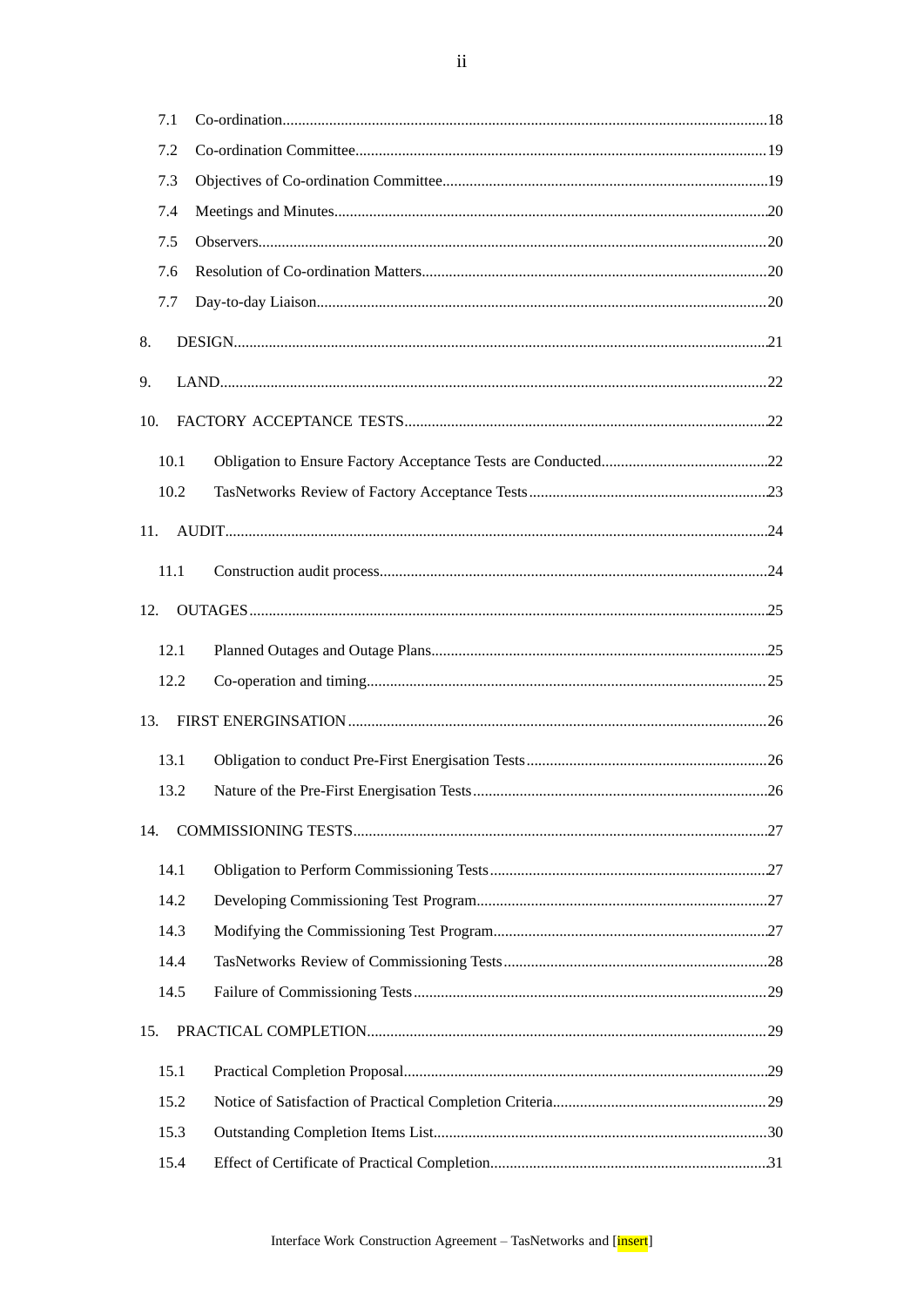| 16. |      |     |
|-----|------|-----|
|     |      |     |
|     | 16.1 |     |
|     | 16.2 |     |
|     | 16.3 |     |
|     | 16.4 |     |
|     | 16.5 |     |
|     | 16.6 |     |
|     | 16.7 |     |
| 17. |      |     |
|     | 17.1 |     |
|     | 17.2 |     |
|     | 17.3 |     |
|     | 17.4 |     |
| 18. |      |     |
|     | 18.1 |     |
|     | 18.2 |     |
|     | 18.3 |     |
|     |      |     |
| 19. |      |     |
|     | 19.1 |     |
|     | 19.2 |     |
|     | 19.3 | 36  |
|     | 19.4 |     |
| 20. |      |     |
|     | 20.1 |     |
|     | 20.2 |     |
|     | 20.3 |     |
|     | 20.4 |     |
| 21. |      |     |
|     |      |     |
|     | 21.1 |     |
|     | 21.2 |     |
|     | 21.3 |     |
|     | 21.4 | .39 |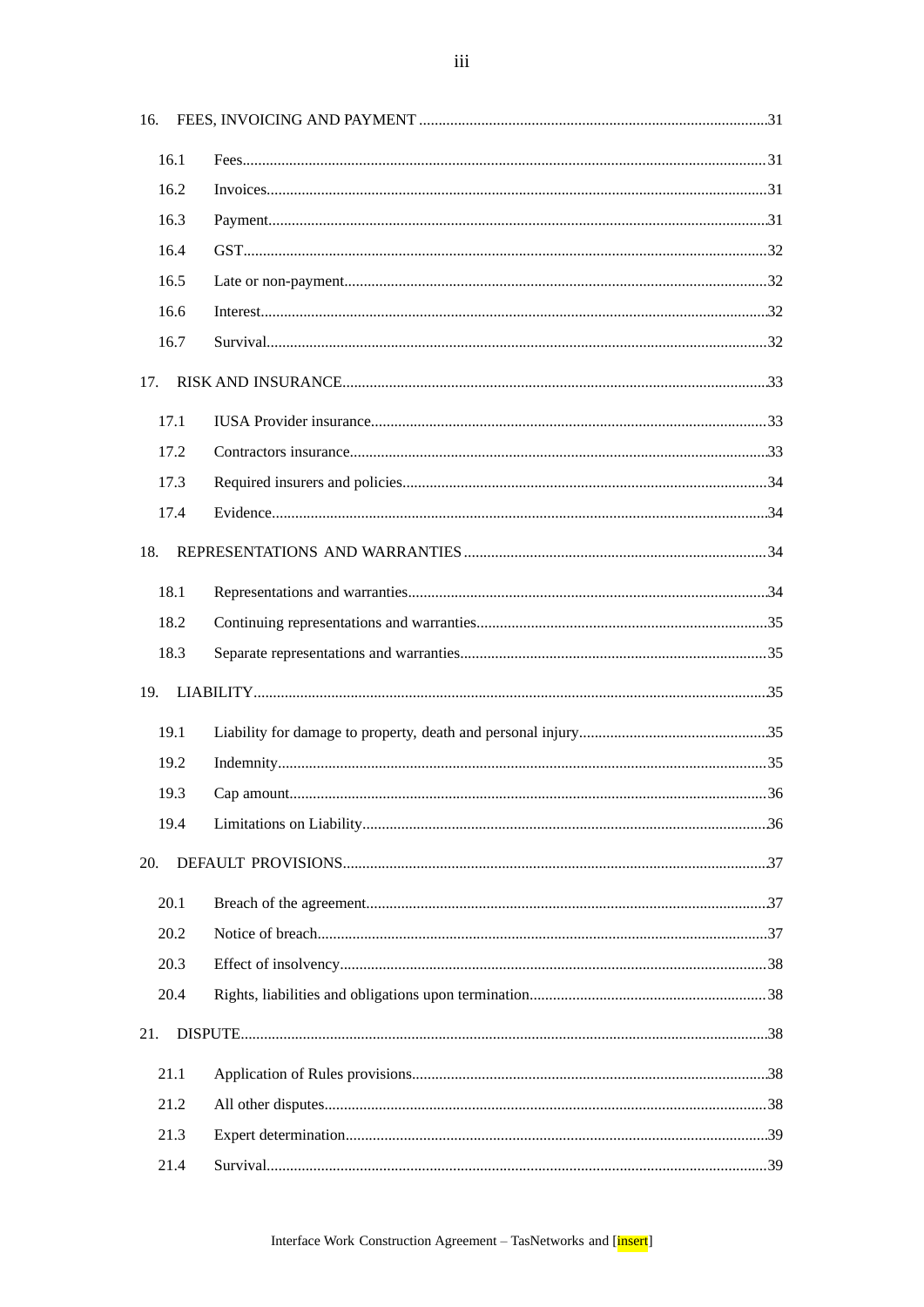| 22.          |                   |  |  |
|--------------|-------------------|--|--|
| 23.          |                   |  |  |
| 23.1         |                   |  |  |
|              | 23.2              |  |  |
|              | 23.3              |  |  |
|              | 23.4              |  |  |
|              | 23.5              |  |  |
|              | 23.6              |  |  |
| 24.          |                   |  |  |
| 24.1         |                   |  |  |
|              | 24.1              |  |  |
|              | 24.2              |  |  |
| 25.          |                   |  |  |
| 25.1         |                   |  |  |
|              | 25.2              |  |  |
|              | 25.3              |  |  |
| 26.          |                   |  |  |
| 26.1         |                   |  |  |
|              | 26.2              |  |  |
|              | 26.3              |  |  |
|              | 26.4              |  |  |
| 26.5         |                   |  |  |
|              | 26.6              |  |  |
|              | 26.7              |  |  |
|              | 26.8              |  |  |
|              | 26.9              |  |  |
|              | 26.10             |  |  |
|              | <b>SCHEDULE 1</b> |  |  |
| $\mathbf{1}$ |                   |  |  |
| 2            |                   |  |  |
|              | <b>SCHEDULE 2</b> |  |  |
|              | <b>SCHEDULE 3</b> |  |  |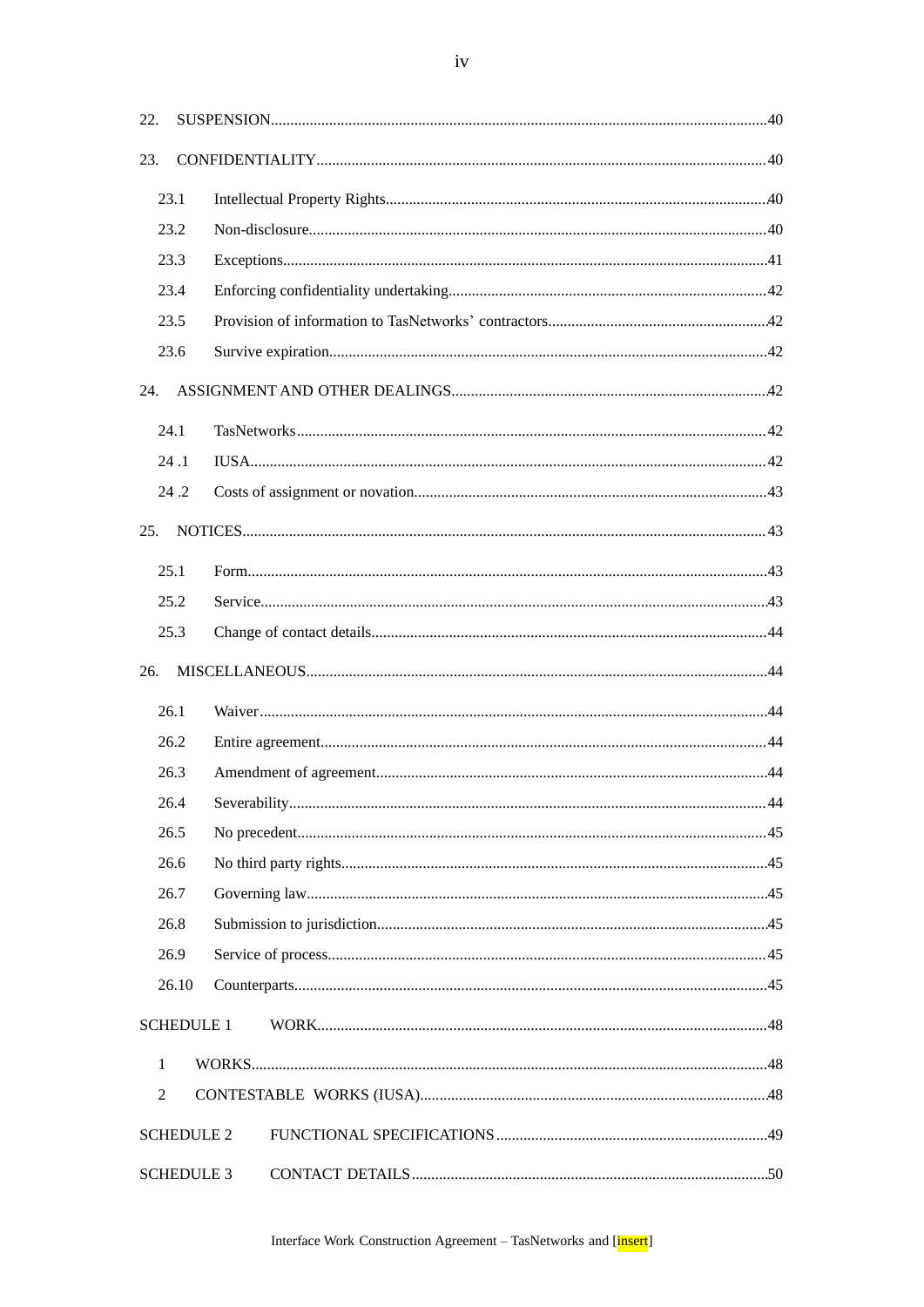| <b>SCHEDULE 5</b> |                                              |  |
|-------------------|----------------------------------------------|--|
| SCHEDULE 6        |                                              |  |
|                   |                                              |  |
| <b>SCHEDULE 8</b> | TASNETWORKS SAFETY POLICIES AND PROCEDURES55 |  |
| <b>SCHEDULE 9</b> |                                              |  |
|                   |                                              |  |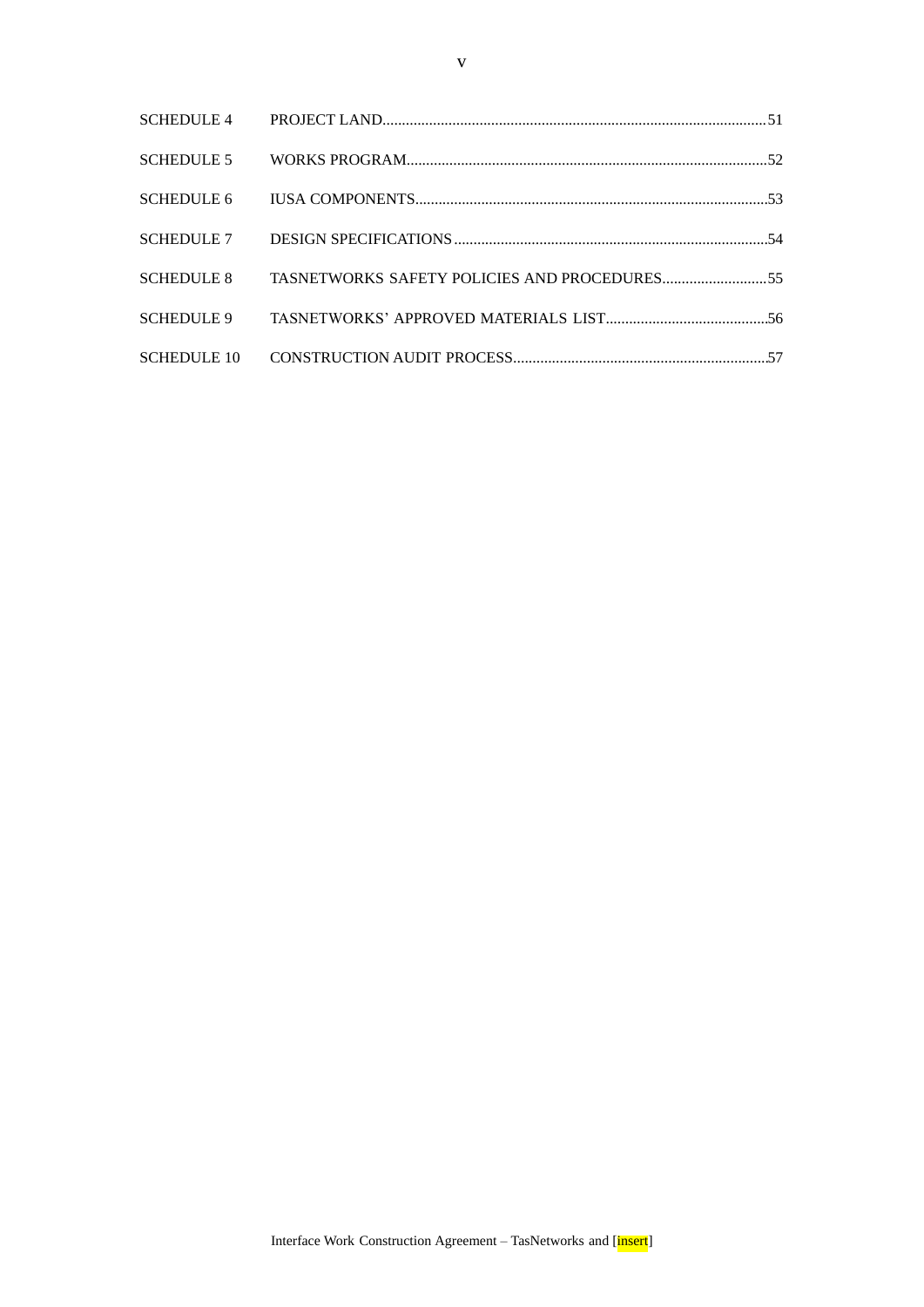**AGREEMENT** made the day of 2018

- **PARTIES 1. Tasmanian Networks Pty Ltd** ABN 24 167 357 299 of 1-7 Maria Street, Lenah Valley, Tasmania, 7008 (TasNetworks)
	- **2.** [insert] ABN **[**insert**]** of **[**insert**]** (IUSA Provider)
	- **2.** [insert] ABN **[**insert**]** of **[**insert**]** (User)

## **RECITALS**

- A. User intends to construct the *facility*. The *facility* comprises a [insert] located at [insert] in Tasmania.
- B. To enable the export of electricity from the *facility* User has requested a *connection* to TasNetworks' *transmission system*.
- C. To facilitate the required *connection* to TasNetworks' *transmission system,* the *identified user shared assets* need to be constructed.
- D. User has engaged IUSA Provider to design and construct the *contestable IUSA components*.
- E. User and TasNetworks have entered into the *Asset Development Agreement* to design and construct the **non-***contestable IUSA components*.
- F. This Agreement sets out the obligations on the parties with respect to the coordination, standards, testing commissioning and completion of the interface between the **non-***contestable IUSA components* and the *contestable IUSA components*.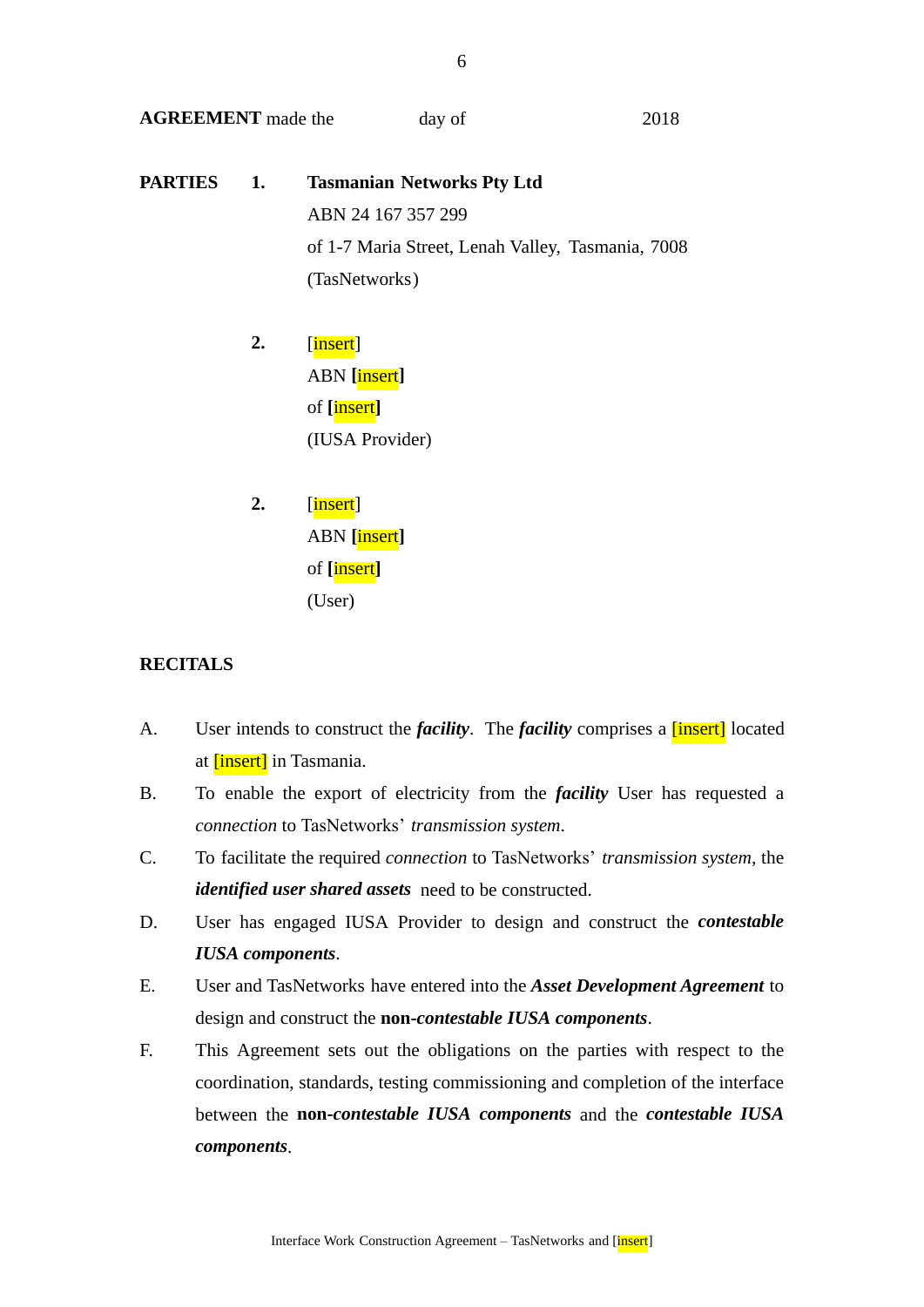#### **THE PARTIES AGREE**

#### 1. DEFINITIONS AND INTERPRETATION

#### 1.1 Definitions

In this agreement, unless the contrary intention appears:

*approvals* means any approval, authorisation, consent, exception, licence, permit, determination, certificate, registration or waiver of or from any *Authority*, including any renewal or variation;

*Asset Development Agreement* means a *asset development agreement* between TasNetworks and User for the design and construction of the *non-contestable IUSA components* and the *dedicated connection assets;*

*authorised service providers* means a company that has successfully completed the Client Authorised Service Provider Scheme as evidenced by a duly executed Authorisation Contract;

*Authority* means the Crown, any government or regulatory department, body, instrumentality or entity, Minister of the Crown, agency or other authority, or any body which is the successor to the administrative responsibilities of such department, body, instrumentality, Minister of the Crown, agency or other authority (but does not include the parties unless in the case of TasNetworks it is acting as *System Operator*); *business day* means any day except a Saturday, Sunday or public holiday in Hobart;

*cash rate* means the cash rate (also known as the interbank overnight rate), recorded to two decimal places, as set by the Reserve Bank of Australia, provided that if the *cash rate* cannot be so determined, then *cash rate* will, if the parties cannot otherwise agree, mean such rate as may be determined in accordance with the dispute resolution procedure in clause 21.2;

*Co-ordination Committee* means the committee set up in accordance with clause 7. *commencement date* means the date all conditions precedent in clause 2.1 have been satisfied or waived**;**

*Commissioning Test* means, in relation to an item of plant or equipment, a process by which it is approved for active service based on observed or measured operation that meets the *functional specification*.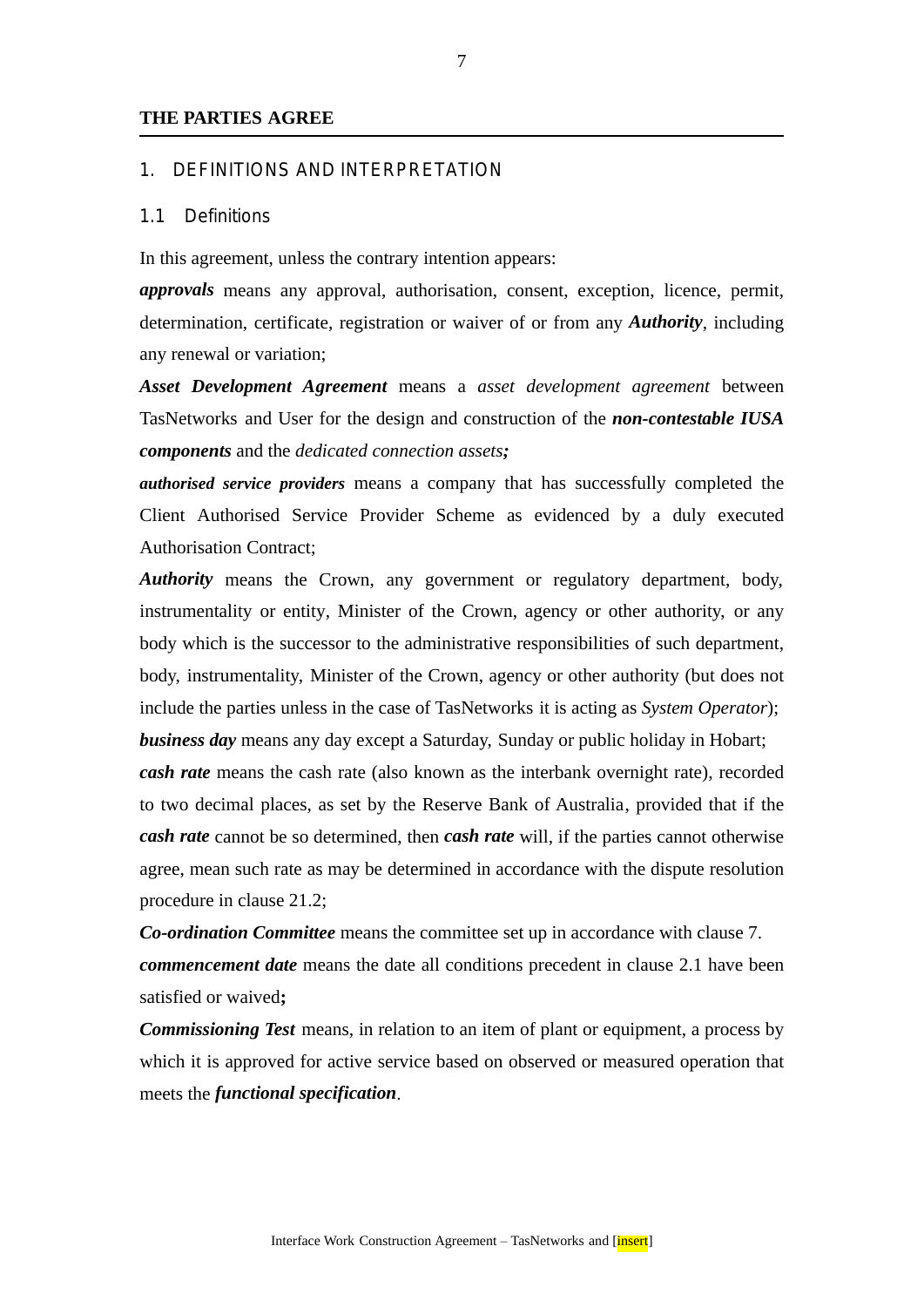*Commissioning Test Program* means a program sets out the *Commissioning Test* in relation to an item of plant or equipment that is required to be prepared by the IUSA Provider in accordance with clause 14.2;

*conditions precedent deadline* has the meaning given in clause 2.2;

*construction audit process* means the construction audit process described in Schedule 10;

*contestable IUSA components* means the components described in Schedule 6.;

*Co-ordination Matters* means matters in respect of any works that depend on or have the potential to impact on any other works, including:

- (a) interfaces between the *non-contestable IUSA components* and *contestable IUSA components*;
- (b) the scheduling of the *non-contestable IUSA components* and *contestable IUSA components*;
- (c) industrial relations issues;
- (d) access to the land on which the works relating to the *non-contestable IUSA components* and *contestable IUSA components* are performed;
- (e) the undertaking of the works relating to the *non-contestable IUSA components* and *contestable IUSA components*;
- (f) *practical completion* processes and responsibilities; and
- (g) any matters related, or incidental, to any of the matters referred to in paragraphs  $(a) - (f)$ .

*design specification* means the design specification for the IUSA set out in Schedule 7

*dispute* means any dispute or difference of opinion between the parties or the absence of agreement between them about a matter under or arising out of this agreement; *execution date* means the date this agreement is executed by the last party to do so; *facility* means User's proposed *[insert generator type, i.e. wind farm]* in Tasmania; *final design documentation* means the design documentation accepted by TasNetworks in accordance with clause 8;

*final sums* means the aggregate of:

- (a) *TasNetworks' costs* incurred prior to the date of termination of this agreement;
- (b) fees, expenses and costs properly payable by TasNetworks in respect of, or arising from the termination by it or any third party of any contract associated with the works to be carried out by TasNetworks;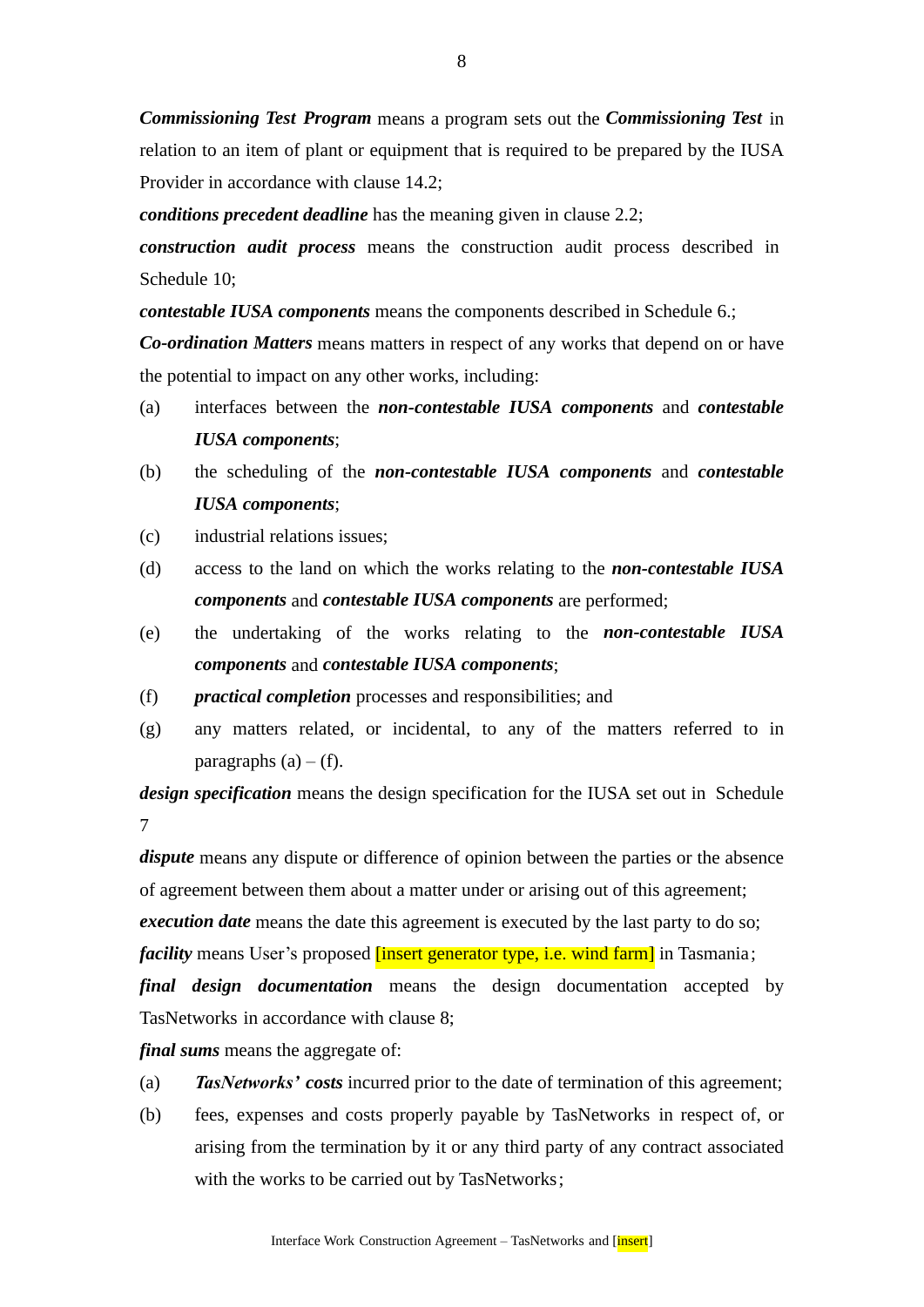- (c) a sum equal to the reasonable costs of removing any IUSA Provider assets and of making good the remaining *plant* following such removal;
- (d) interest in accordance with clause 16.6 on any such amounts from the date they were paid by TasNetworks to the date of TasNetworks' invoice,
- less
- (e) any amounts paid by User or the IUSA Provider under this agreement; and

*functional specifications* means the functional specifications for the IUSA set out in Schedule 2.

*GST* means a goods and services tax imposed under *A New Tax System (Goods and Services Tax) Act 1999* and related legislation;

*insolvency event* means for a party any of the following events:

- (a) an administrator is appointed or a resolution is passed or any steps are taken to appoint, or to pass a resolution to appoint an administrator to that party; or
- (b) a receiver, receiver manager, official manager, trustee, administrator, other controller (as defined in the *Corporations Act 2001*) or similar officer is appointed over the assets or undertaking of that party; or
- (c) that party enters into or proposes to enter into any arrangement, composition or compromise with or assignment for the benefit of, its creditors or a class of them; or
- *(d)* that party is deemed by the provisions of the *Corporations Act 2001* to be insolvent;

*Identified User Shared Assets and IUSA* means the *non-contestable IUSA components* and the *contestable IUSA components*;

*Law* means:

- (a) those principles of law or equity established by decisions of courts;
- (b) statutes, regulations, codes or by-laws of the Commonwealth of Australia, the State of Tasmania or an *Authority* which have the force of law;
- (c) the Constitution of the Commonwealth of Australia;
- (d) the *Rules* and any *approvals*, including conditions, provided by an *Authority* in respect thereof which have the force of law;
- (e) binding requirements and mandatory *approvals*, including conditions, of the Commonwealth of Australia, the State of Tasmania or an *Authority* which have the force of law; and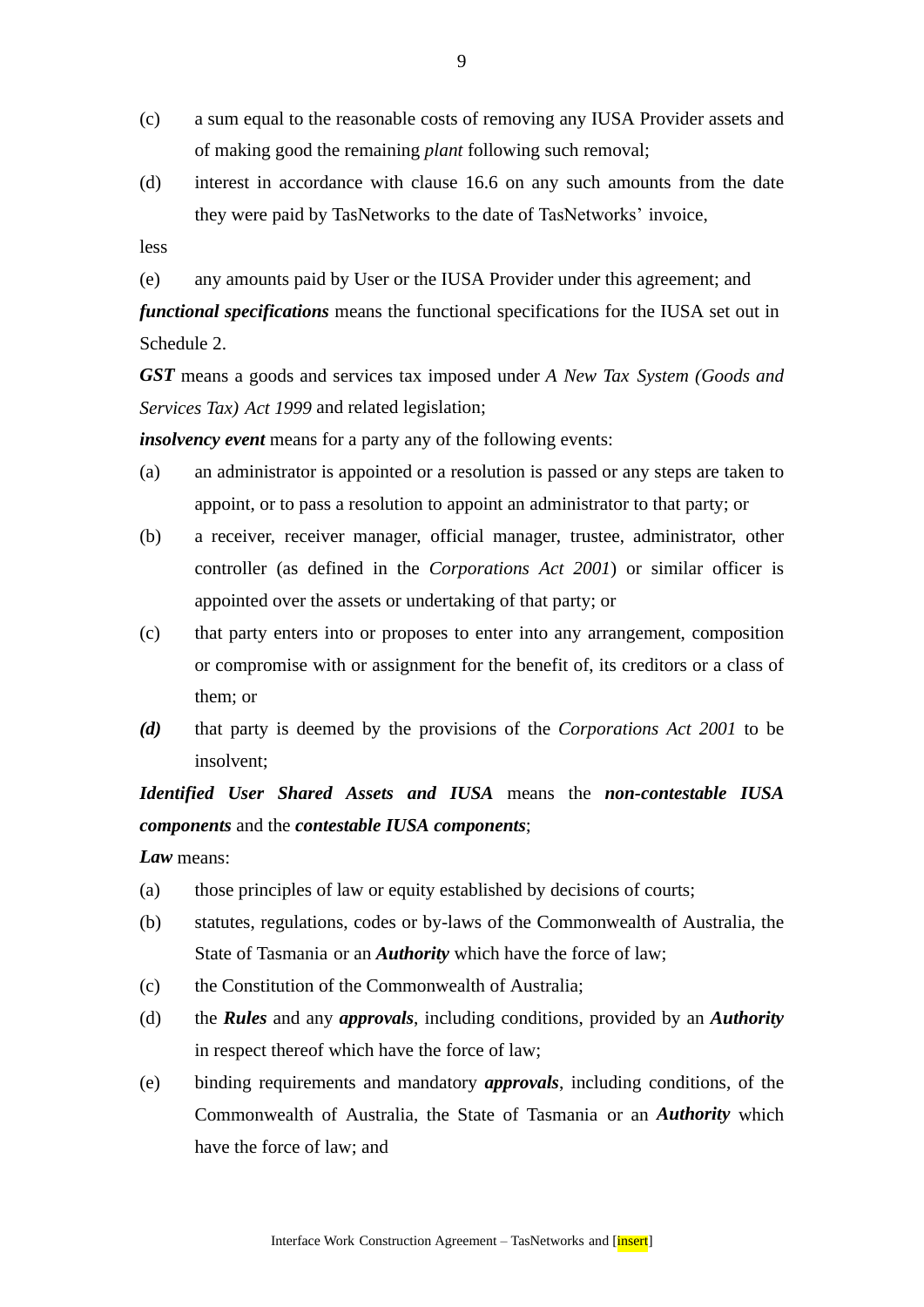(f) guidelines of the Commonwealth of Australia, the State of Tasmania or an *Authority* which have the force of law;

*material change* means a change:

- (a) to the *functional specifications*;
- (b) that has an adverse effect on the proposed connection, TasNetworks' other customers or TasNetworks' transmission network;
- (c) that will result in an increase in the cost of completing the works relating to the *non-contestable IUSA components*; or
- (d) to the *works program*;

*non-contestable IUSA components* means the components described in Schedule 6.

*practical completion* means the stage in the performance of the *contestable IUSA components* when TasNetworks reasonably determines the following requirements have been satisfied:

- (a) the *IUSA* has been completed in accordance with this agreement, except for minor defects and omissions which do not prevent the *IUSA* satisfying paragraph (c);
- (b) the *IUSA* have been successfully commissioned in accordance with this agreement;
- (c) the *IUSA* is capable of providing the *services* to User in accordance with the *User connection agreement*; and
- (d) TasNetworks and the IUSA Provider have entered into the *Network Operations Agreement* for the IUSA;

*Outstanding Completion Items List* means a list of outstanding items requied to be rectified prior to issue of a certificate of practical completion issued in accoracne with clause 15.3;

*Practical Completion Criteria* means the following criteria:

- (a) the *contestable IUSA components* have been successfully commissioned in accordance with this agreement;
- (b) the *contestable IUSA components* comply with the *functional specifications*; and
- (c) TasNetworks and the IUSA Provider have entered into the *Network Operations Agreement* for the IUSA;

**[Note: any other requirements of TasNetworks to be inserted]**

*Project* means the [to be inserted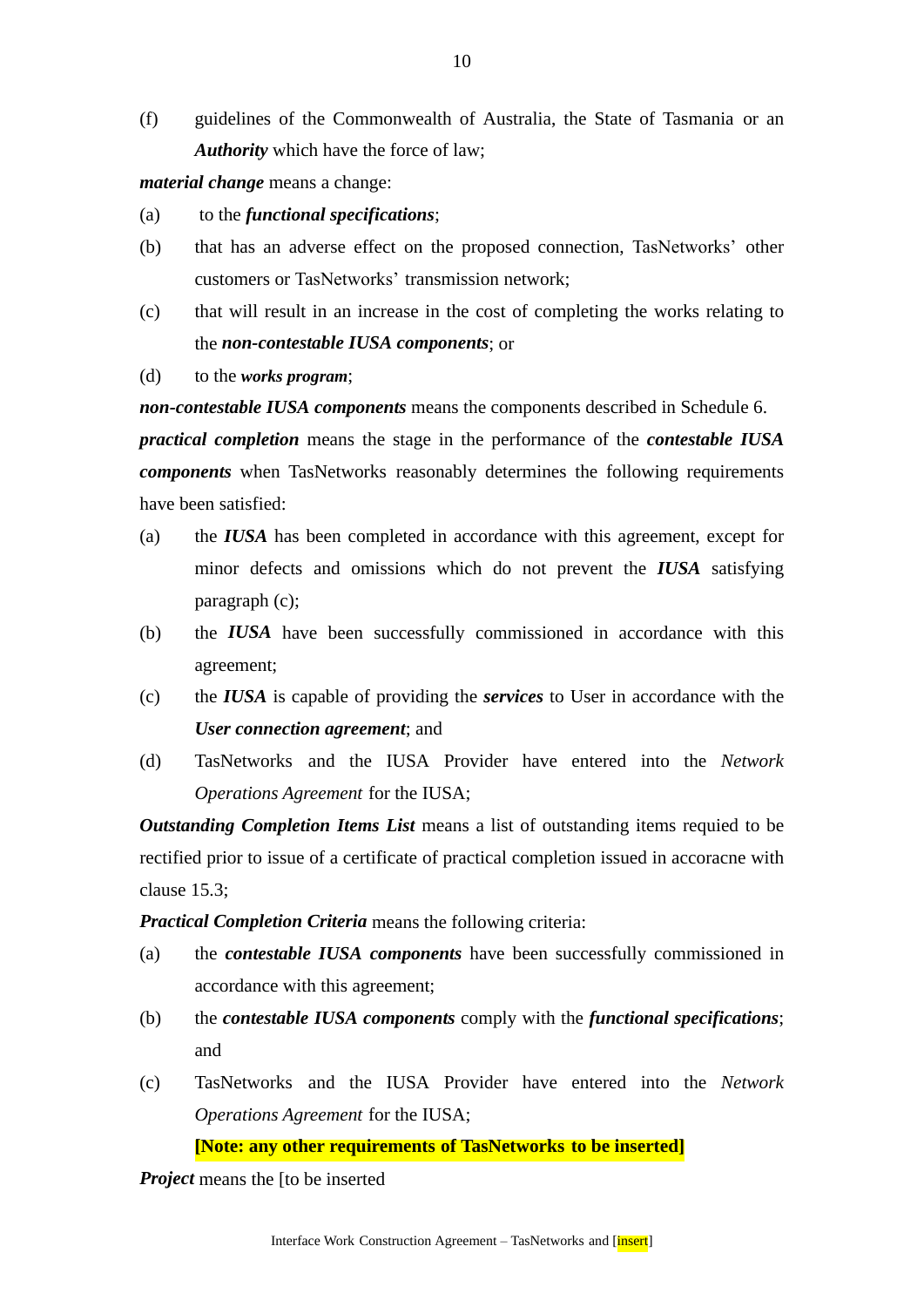*Project Land* means the lands set out in Schedule 4 where the works and contestable works are to be performed.

*Related Agreements* means the *User connection agreement, Asset Development Agreement* and *Network Operations Agreement;*

*Rules* means the National Electricity Rules;

*services* has the meaning given to it in the *User connection agreement*;

*TasNetworks' approved materials list* means the list of equipment and materials specified in Schedule 9;

*TasNetworks' costs* means all of TasNetworks' internal and external costs, expenses, profit margin and overhead and project management costs and expenses (including any sub-contractor costs, consultant fees or out of pocket expenses) reasonably and necessarily incurred by TasNetworks (or a related body corporate as defined in the *Corporations Act 2001* (Cth)) in undertaking any activities that TasNetworks is to carry out under this Agreement;

*TasNetworks' safety policies and procedures* means those policies and procedures of TasNetworks in Schedule 8;

*User connection agreement* means a *connection agreement* between TasNetworks and User for the *facility* which secures the payment of charges; and

*wilful default* means intentional misconduct or reckless acts or omissions in breach of this agreement but it does not mean any innocent act or omission, mistake, error of judgement, whether in breach of this agreement of not; and

*works program* means the program of work agreed between the parties and set out in Schedule 5.

1.1 Interpretation

In this agreement unless the contrary intention appears:

- (a) a reference to a recital, clause, party, paragraph, Schedule or attachment is a reference to a recital and clause of and a party, paragraph, Schedule or attachment to, this agreement and references to this agreement include any Schedule or attachment;
- (b) a reference to this agreement, any other agreement or instrument or any provision of any of them includes any amendment, variation or replacement of that agreement, instrument or provision;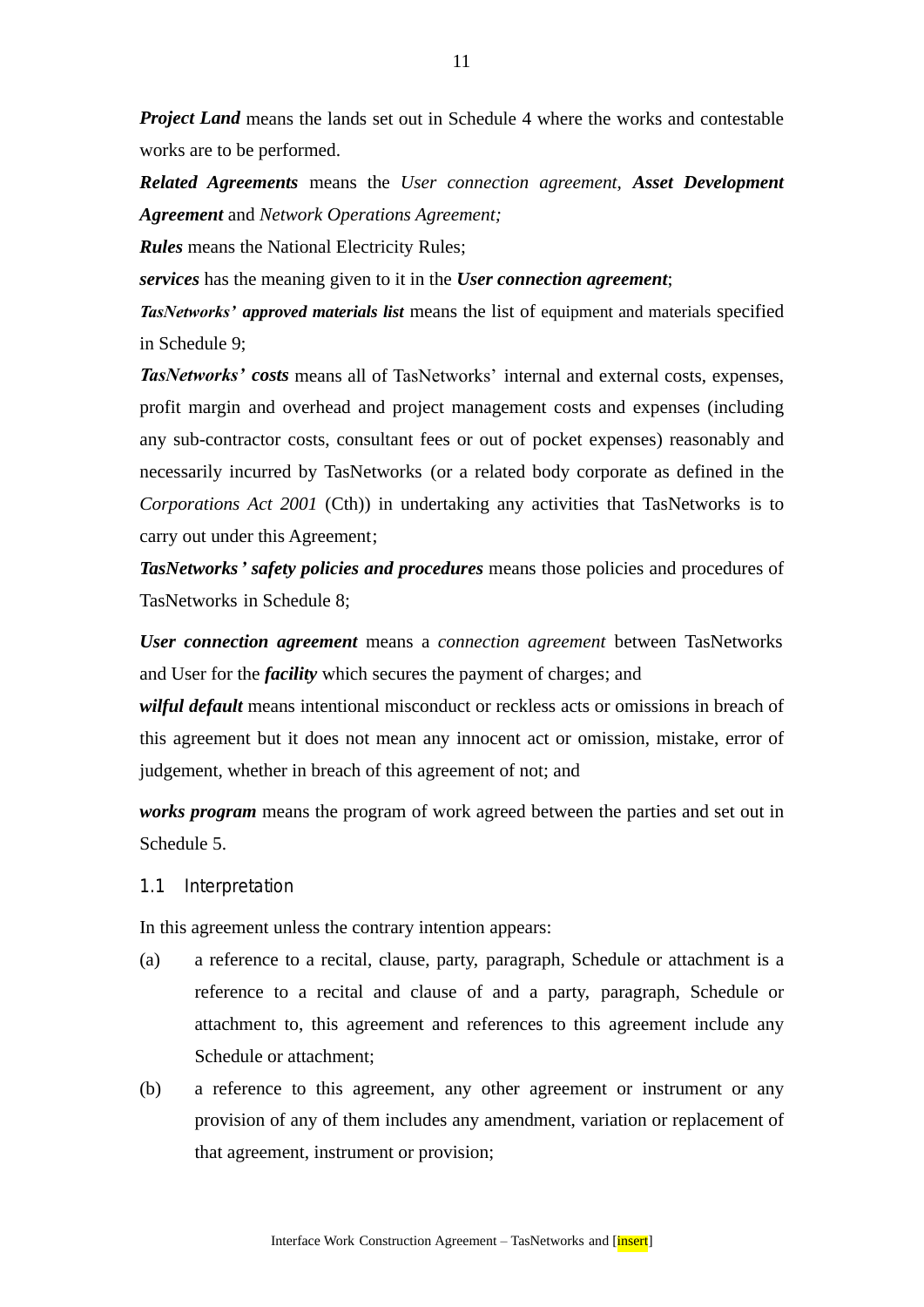- (c) a reference to an *applicable regulatory instrument*, *Australian Standard* or published index includes regulations and other instruments under, and consolidations, amendments, re-enactments, extensions or replacements, as applicable, of the same;
- (d) a reference to a thing (including, an amount) is a reference to the whole or any part of it, but nothing in this clause 1.2(d) implies that the performance of part of an obligation constitutes performance of that obligation;
- (e) the singular includes the plural and vice versa;
- (f) the word "person" includes a natural person, firm, body corporate, partnership (whether limited or otherwise), joint venture, trust, an unincorporated association and any *Authority*;
- (g) a reference to a person includes a reference to the person's executors, administrators, successors, and permitted assigns;
- (h) if a period of time is specified and the period dates from a given day or the day of an act or event, it is to be calculated exclusive of that day and, if a period of time is specified as commencing on a given day or the day of an act or event, it is to be calculated inclusive of that day;
- (i) a reference to a day is a reference to a period of time commencing at midnight and ending the following midnight;
- (j) if a term is defined in this agreement other parts of speech and grammatical forms of that term have corresponding meanings; and
- (k) the word "includes" in any of its forms is not a word of limitation.
- 1.1 Headings, italics and bold type
- (a) Headings in this agreement are included for convenience only and do not affect the interpretation of this agreement.
- (b) Italics used to identify terms defined in the *Rules* and bold italics used to identify terms defined in this agreement form part of this agreement, however if a term so defined is not identified by italics or bold italics that fact is to be disregarded in deciding whether or not to apply the definition.
- 1.1 Terms defined in the Rules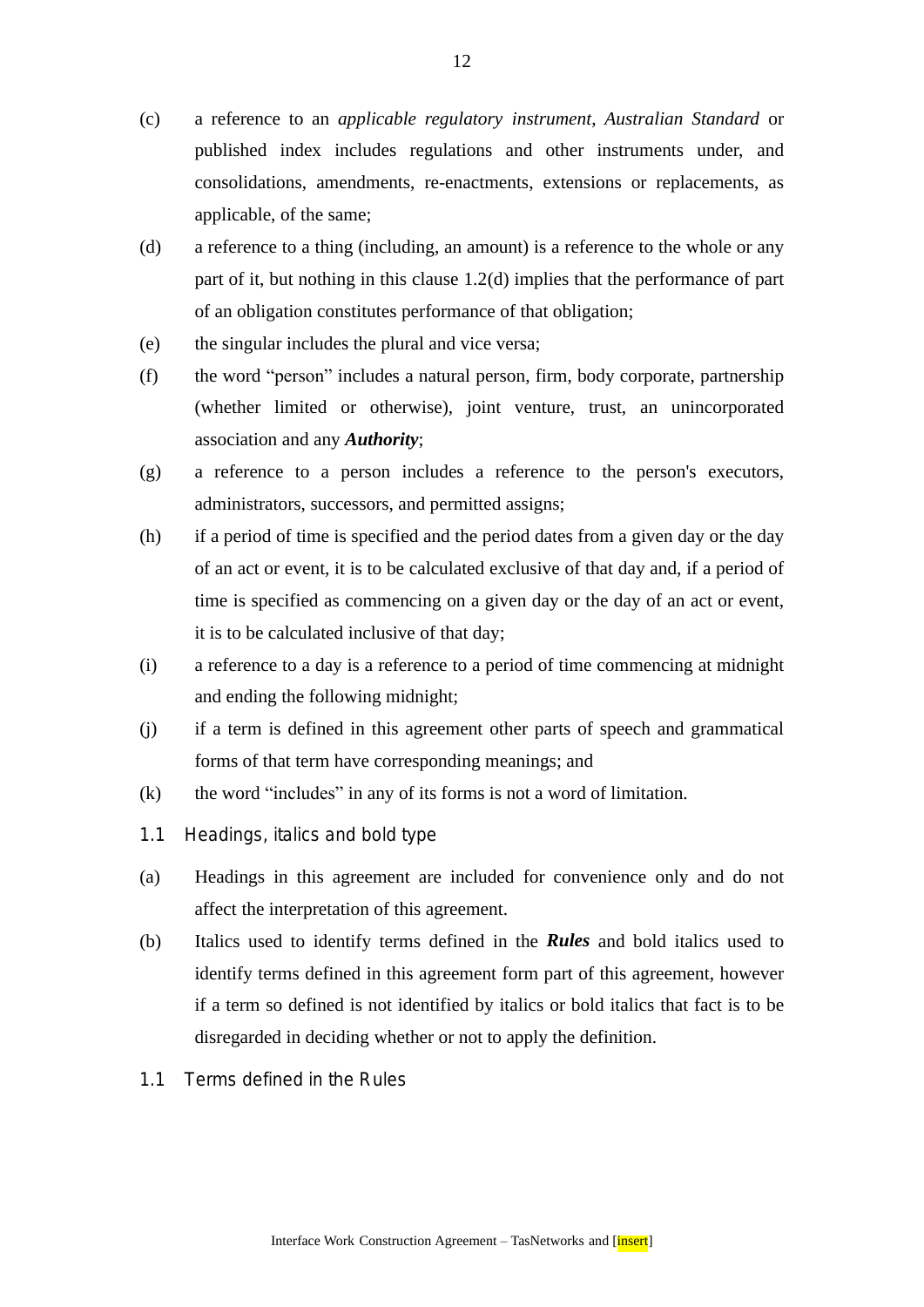Where a term defined in the *Rules* in general terms is used in this agreement it will be interpreted in its context within this agreement to refer specifically to assets and services relevant to this agreement.

## 1.2 Standards and indexes

Where an *Australian Standard* or published index referred to in this agreement ceases to exist a replacement standard or index agreed by the parties to have the same purpose will be substituted for that standard or index.

## 2. TERM AND TERMINATION

- 2.1 Conditions precedent
- (a) Other than clauses **[to be confirmed]**, this agreement does not come into force or effect until Execution of the *Related Agreements*;
- 2.1 Satisfaction

User must satisfy the conditions precedent in clause 2.1 on or before the date that is [insert] days after the date of this agreement or such later date as is agreed by the parties in writing (*conditions precedent deadline*).

2.2 Non satisfaction

If a condition precedent in clause 2.1 has not been satisfied (or waived by all parties) on or before the *conditions precedent deadline*, then:

- (a) if requested by User and the ISUA Provider, the parties will, acting in good faith, endeavour to agree an extension to the *conditions precedent deadline*; and
- (b) if User and the ISUA Provider does not request an extension under clause 2.3 (a) or the parties are unable to agree an extension within 5 *business days* after User's request under clause  $2.3(a)$ , either party may terminate this agreement by written notice to the other party.
- 2.1 Term

Subject to clauses 2.1, 2.2 and 2.3, this agreement commences on the *execution date* and, unless terminated earlier, expires on the date that is three months after the date the TasNetworks determines that *Practical Completion* has been achieved.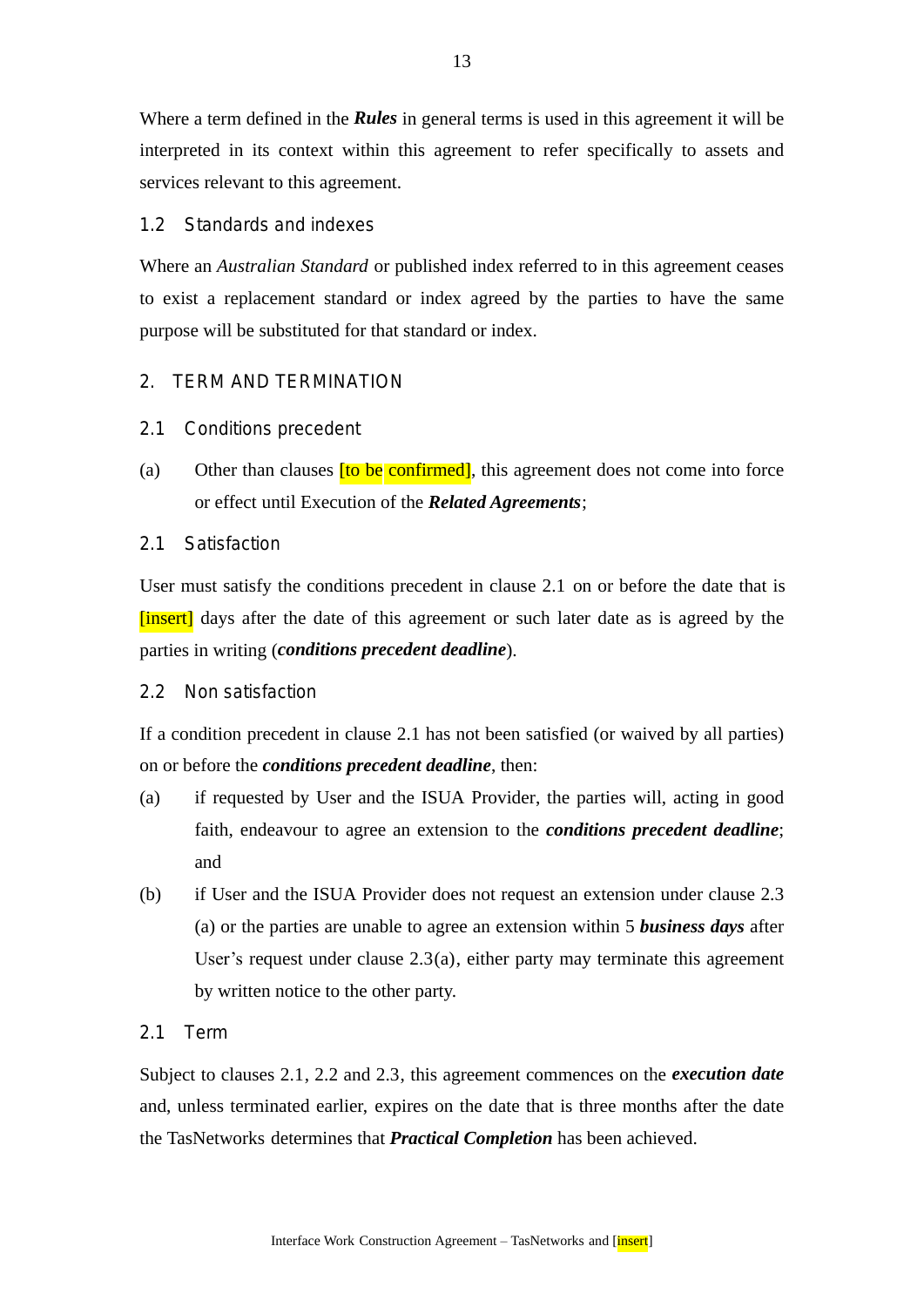- 2.2 Effect of termination
- (a) Upon termination of this agreement TasNetworks will as soon as reasonably possible determine, in accordance with this agreement, the total of the *final sums* and render User an invoice for that amount.
- (b) User must pay the invoice in accordance with clause 2.5(a).
- (c) This clause 2.5 survives termination of this agreement.

## 3. USER ACKNOWLEDGEMENT AND OBLIGATIONS

#### 3.1 Risk and expense

The User acknowledges and agrees that the *contestable IUSA components* are at the User's risk and expense.

## 4. OBLIGATIONS OF IUSA PROVIDER

- 4.1 Performance of the works
- (a) IUSA Provider will undertake the performance and completion of the *contestable IUSA components* in accordance with this Agreement.
- (b) In performing the works relating to the *contestable IUSA components* , IUSA Provider must:
	- (i) comply with applicable *Laws*;
	- (ii) comply with the *functional specifications*;
	- (iii) comply with *TasNetworks' safety policies and procedures*;
	- (iv) comply in all material respects with all applicable *Australian Standards*;
	- (v) exercise due skill, care and diligence;
	- (vi) not cause damage to any assets owned by TasNetwork;
	- (vii) comply with good industry practice, including *good electricity industry practice* where applicable;
	- (viii) start and complete the *contestable IUSA components* by the relevant deadline dates set out in the *works program*;
	- (ix) construct the *contestable IUSA components* in accordance with the *final design documentation*;
	- (x) use only *authorised service providers*; and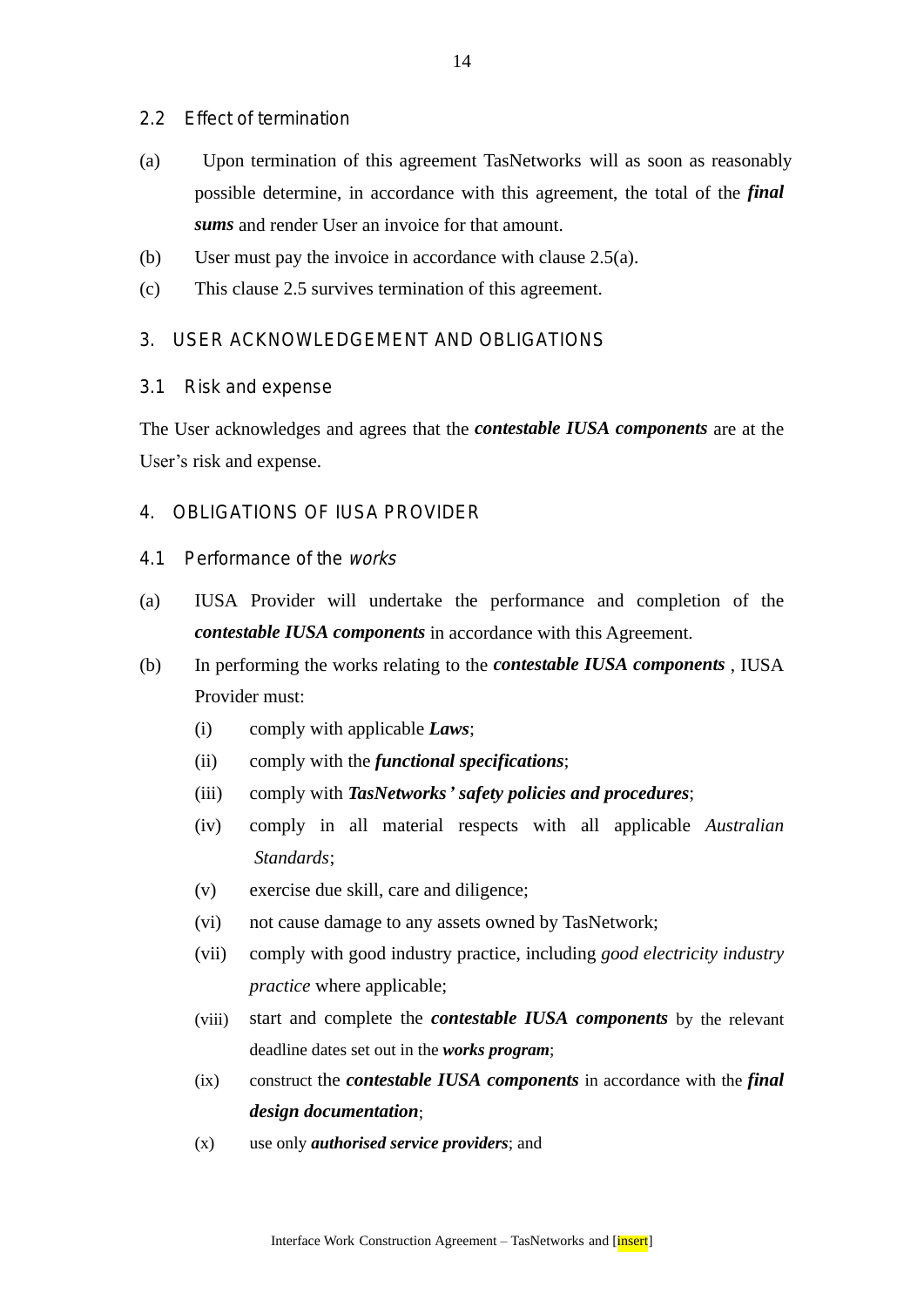- (xi) to the extent possible, using equipment and materials in accordance with *TasNetworks' approved materials list*.
- 4.1 Approvals
- (a) IUSA Provider is responsible for obtaining the *approvals* (if any) required for the works relating to the *contestable IUSA components* and IUSA Provider must apply for, obtain and maintain the *approvals* (if any) required for those works.
- (b) If any *approvals* required to be obtained by the IUSA Provider under clause 4.2(a) may impact TasNetworks:
	- (i) operation and maintenance of the *contestable IUSA components*;
	- (ii) construction, operation and maintenance of the *non-contestable IUSA components*; or
	- (iii) TasNetworks operation of its *transmission network*,

then the IUSA Provider must, prior to obtaining the *approvals*, notify TasNetworks of the *approvals* and make any reasonable changes requested by TasNetworks.

- (c) IUSA Provider is responsible for satisfying the conditions of the *approvals* (if any) it obtains for the works relating to the *non-contestable IUSA components*.
- 4.1 Reporting

IUSA Provider will provide TasNetworks with a written report every month detailing:

- (a) the progress of the works relating to the *non-contestable IUSA components*;
- (b) any delays encountered or expected to be encountered in the delivery of the works relating to the *non-contestable IUSA components*; and
- (c) changes to any design, works or other inputs that may impact another party.
- 4.1 General
- (a) IUSA Provider and User will do all things that are consistent with the objects of this Agreement and that are reasonably necessary to assist TasNetworks in performing its obligations under this agreement and the *Related Agreements* as and when reasonably requested to do so by TasNetworks including:
	- (i) assisting TasNetworks and its contractors to gain access to any relevant property; and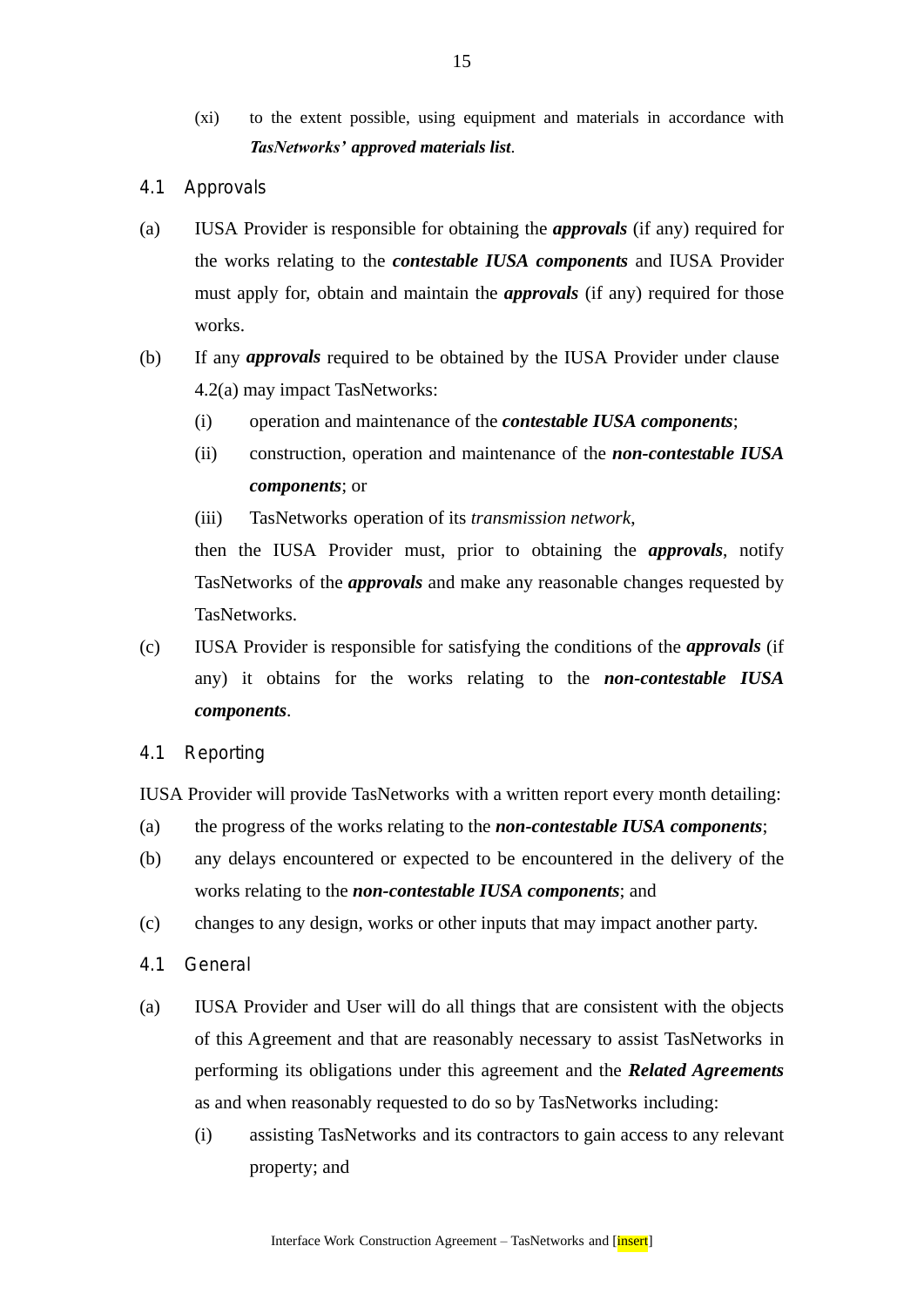- (ii) facilitating and assisting the coordination and performance of all testing, commissioning, interface works and other works to be performed by the IUSA Provider, User or their *representatives* associated with the performance of the works relating to the *non-contestable IUSA components* by TasNetworks.
- 4.1 Specific Obligations
- (a) IUSA Provider must provide TasNetworks with the information specified in Appendix A within 14 days of receiving a written request from TasNetworks (and provided that the timing of such request must be consistent with the indicative timeframes set out in Appendix A). IUSA Provider acknowledges that the provision of this information is critical to achieving *practical completion*.

## 5. OBLIGATIONS OF TASNETWORKS

- 5.1 Performance of the testing, inspection and commissioning
- (b) TasNetworks will perform the review, testing, inspections and commission further set out in the Agreement.
- 5.1 Reporting

TasNetworks will provide IUSA Provider with a written report every month detailing:

- (a) the progress of the works relating to the *non-contestable IUSA components*;
- (b) any delays encountered or expected to be encountered in the delivery of the works relating to the *non-contestable IUSA components*; and
- (c) changes to any design, works or other inputs that may impact another party.

# 6. VARIATIONS TO WORKS

- 6.1 Changes
- (a) Each party is entitled to make changes to its works at its own cost and without notice to the other party, so long as they do not result in a *material change* and otherwise comply with this Agreement.
- 6.1 When a change notice must be issued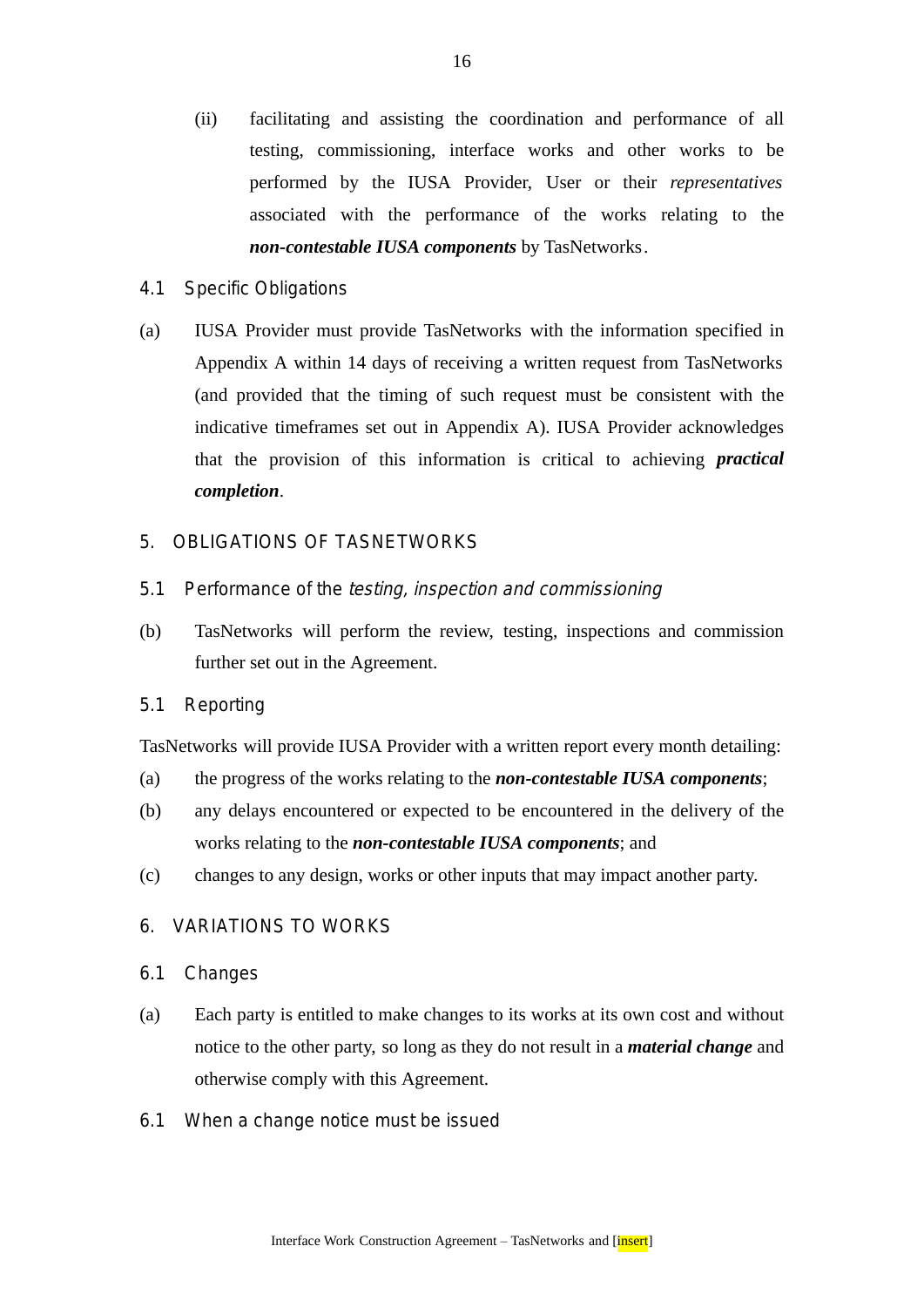- (b) Subject to clause 6.4, each party must, as soon as practicable after becoming aware of any event or circumstance which may result in a *material change*, give the other party a change notice, which sets out the following details (to the extent known by the party at the time):
	- (i) the event or circumstance giving rise to the requirement for the change;
	- (ii) the impact that this event or circumstance is expected to have on the works (including, for example, any consequential changes to, or delays in, the works, or any changes to the cost of the works);
	- (iii) potential mechanisms for mitigating the impact on the works (provided that these are consistent with good electricity industry practice and *functional specifications*), and any particular advantages or disadvantages of these suggested mechanisms; and
	- (iv) where there is a change to approved documentation, a marked up copy of that documentation.
- (c) A party may give more than one change notice about the same subject matter if any one or more of the following happens:
	- (i) the relevant event or circumstances continues;
	- (ii) new or additional information becomes available; or
	- (iii) the nature or extent of information that existed at the time of the giving of the earlier change notice, but which information was not known to the relevant party, becomes known to that party.
- 6.1 Addressing a change notice
- (a) Within 10 *business days* of a change notice being issued, the parties must commence liaison with each other about the *material change*, including:
	- (i) sharing any further relevant information about the *material change*;
	- (ii) arranging to meet to agree upon the appropriate actions to take to proceed with the works to achieve the purposes of the *User Connection Agreement* in a manner acceptable to each party (acting reasonably), provided that it is reasonable for TasNetworks to withhold TasNetworks' agreement if the proposed actions may, or would, result in:
		- (A) the works relating to the *contestable IUSA components* not complying with the requirements of this Agreement;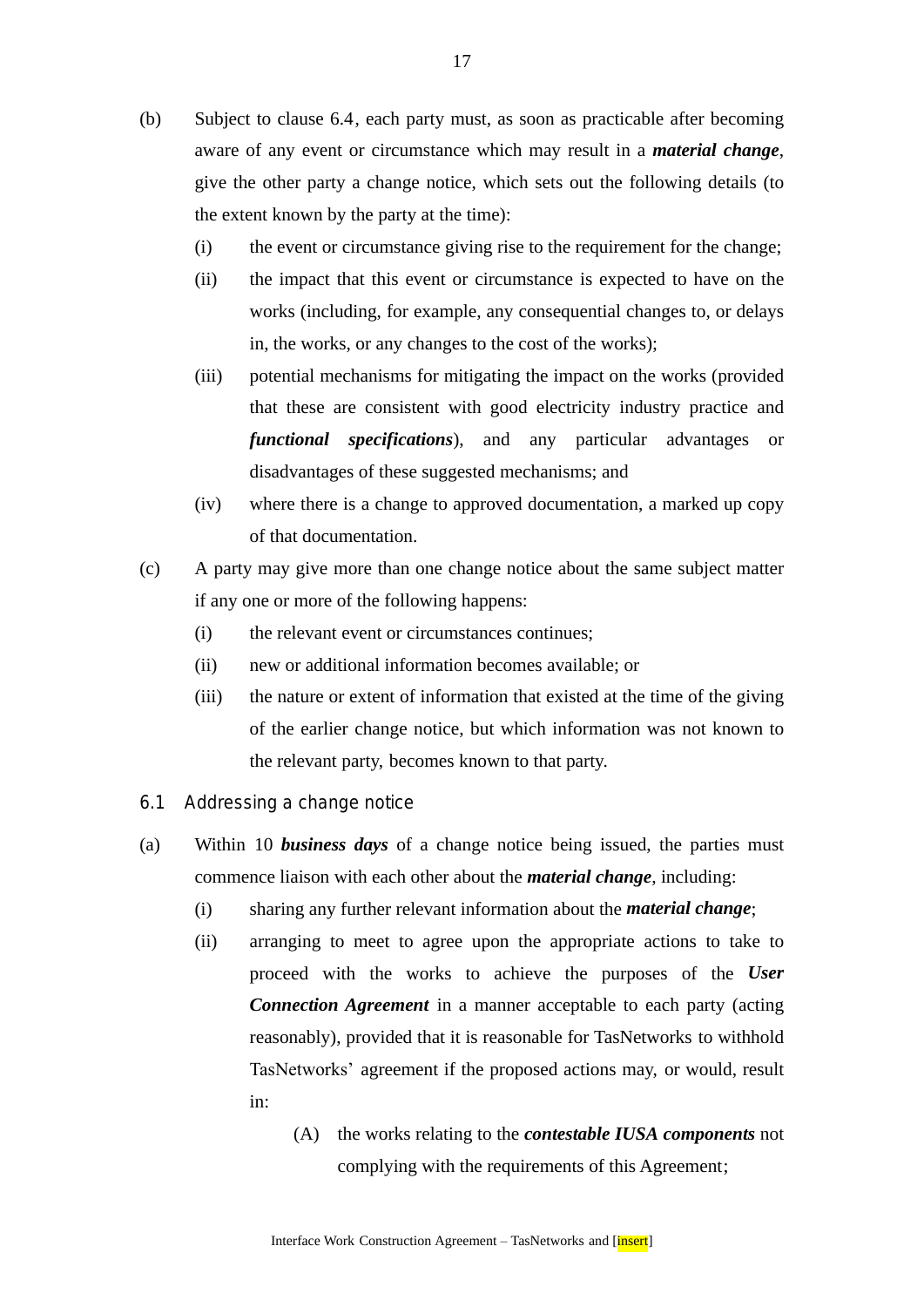- (B) an adverse effect on the proposed connection, TasNetworks' other customers or TasNetworks' transmission network;
- (C) an increase in the cost of completing the works relating to the *non-contestable IUSA components*; or
- (D) a change to the works relating to the *non-contestable IUSA components* that is not acceptable to TasNetworks; and
- (b) Where the agreed actions result in changes to the scope, cost or timing of the works by TasNetworks, this will be an excepted risk under the *Asset Development Agreement* and entitle TasNetworks to an increase in costs and time under that agreement.
- (c) Unless otherwise agreed, or where necessary or highly desirable in the circumstances, the parties must not commence any changes to the works in connection with a *material change* before agreed in writing.
- (d) If the parties cannot reach agreement after 20 *business days* of a change notice being given, then either party may terminate this Agreement by written notice to the other party.
- 6.1 TasNetworks' material changes
- (a) TasNetworks must comply with this clause 6 only where TasNetworks implements a *material change* that will affect the milestones for the works relating to the *contestable IUSA components*, the cost of the works relating to the *non-contestable IUSA components* to the User or the completion date relating to the works relating to the *non-contestable IUSA components*.

# 7. CORDINATION OF WORKS

- 7.1 Co-ordination
- (a) Each party must:
	- (i) exercise reasonable care, skill and diligence and do all things required under the *Related Agreements* related to its works;
	- (ii) use reasonable endeavours to take into account each other party's work (and the points of interaction between their respective works) in completing its works;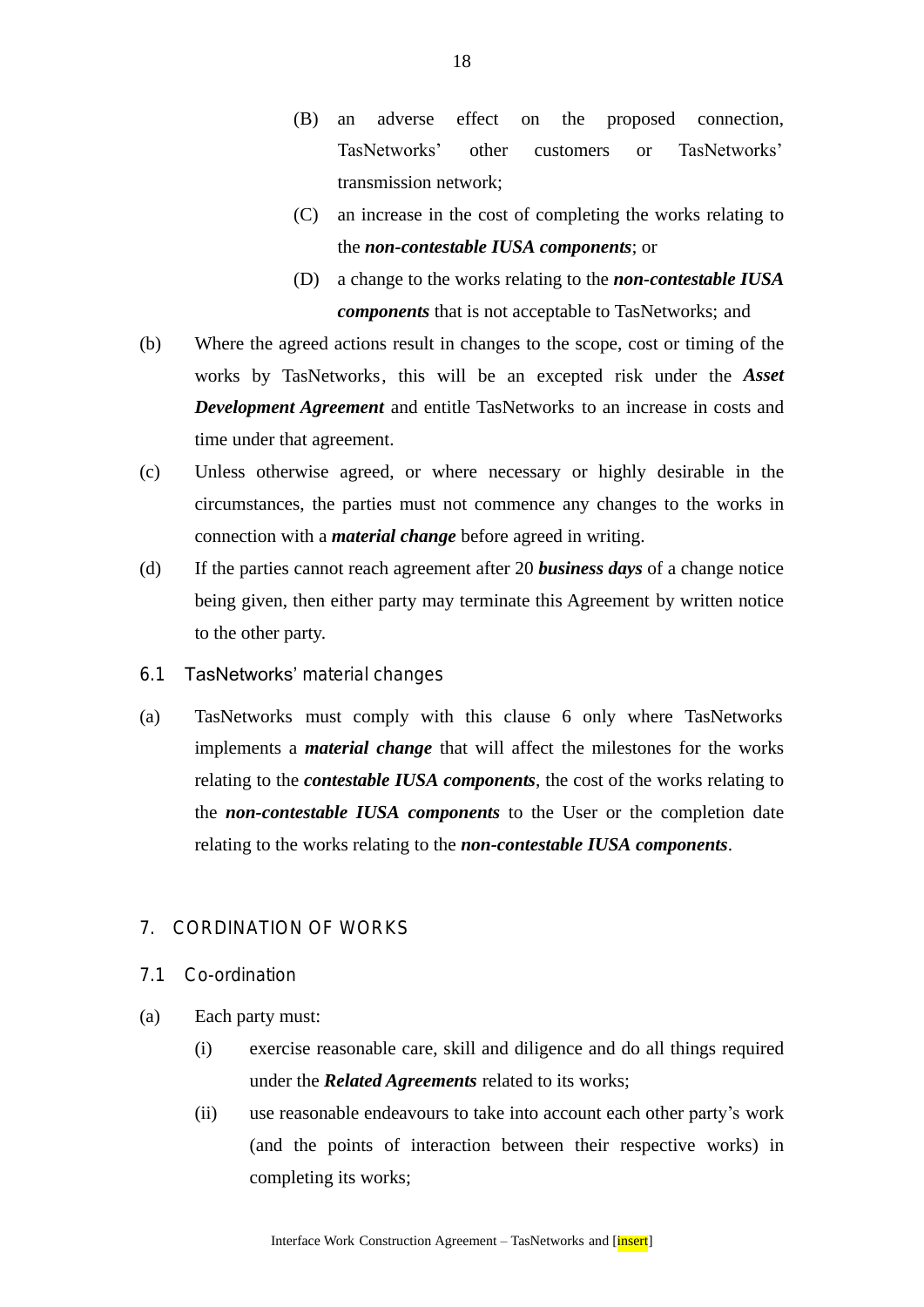- (iii) work co-operatively and harmoniously with each other party and any other person associated with each other party's works;
- (iv) co-ordinate the performance of its works with the performance of all other party's works; and
- (v) take reasonable steps to minimise the impact of its works on each other party's works.
- (b) Each party must use reasonable endeavours to co-operate and work together in good faith to resolve any conflict on a *Co-ordination Matter*.
- (c) Each party must not unduly interfere, obstruct, damage or delay each other party's works.
- 7.1 Co-ordination Committee
- (a) Prior to the commencement of any works, the parties must establish a *Co-ordination Committee* consisting of a representative of each party and, if required by party, a representative of each key contractor engaged by the party to perform its works.
- (b) A member of the *Co-ordination Committee* may appoint a delegate to attend *Co-ordination Committee* meetings in their absence and to discharge their responsibilities under clause 7.
- (c) The *Co-ordination Committee* will be disbanded once *practical completion* has been achieved.
- 7.1 Objectives of Co-ordination Committee
- (a) The objectives of the *Co-ordination Committee* are for the parties to consider and discuss *Co-ordination Matters*, including to:
	- (i) keep each other informed as to the status of their respective works and to alert each other to any actual or potential co-ordination, health, safety, environmental, native title or cultural heritage issues or risks;
	- (ii) plan, review and co-ordinate activities that need to be, or are being, undertaken for the management of the interaction between each other party's works;
	- (iii) take all reasonable steps to minimise the impact of any interference with each other party's works; and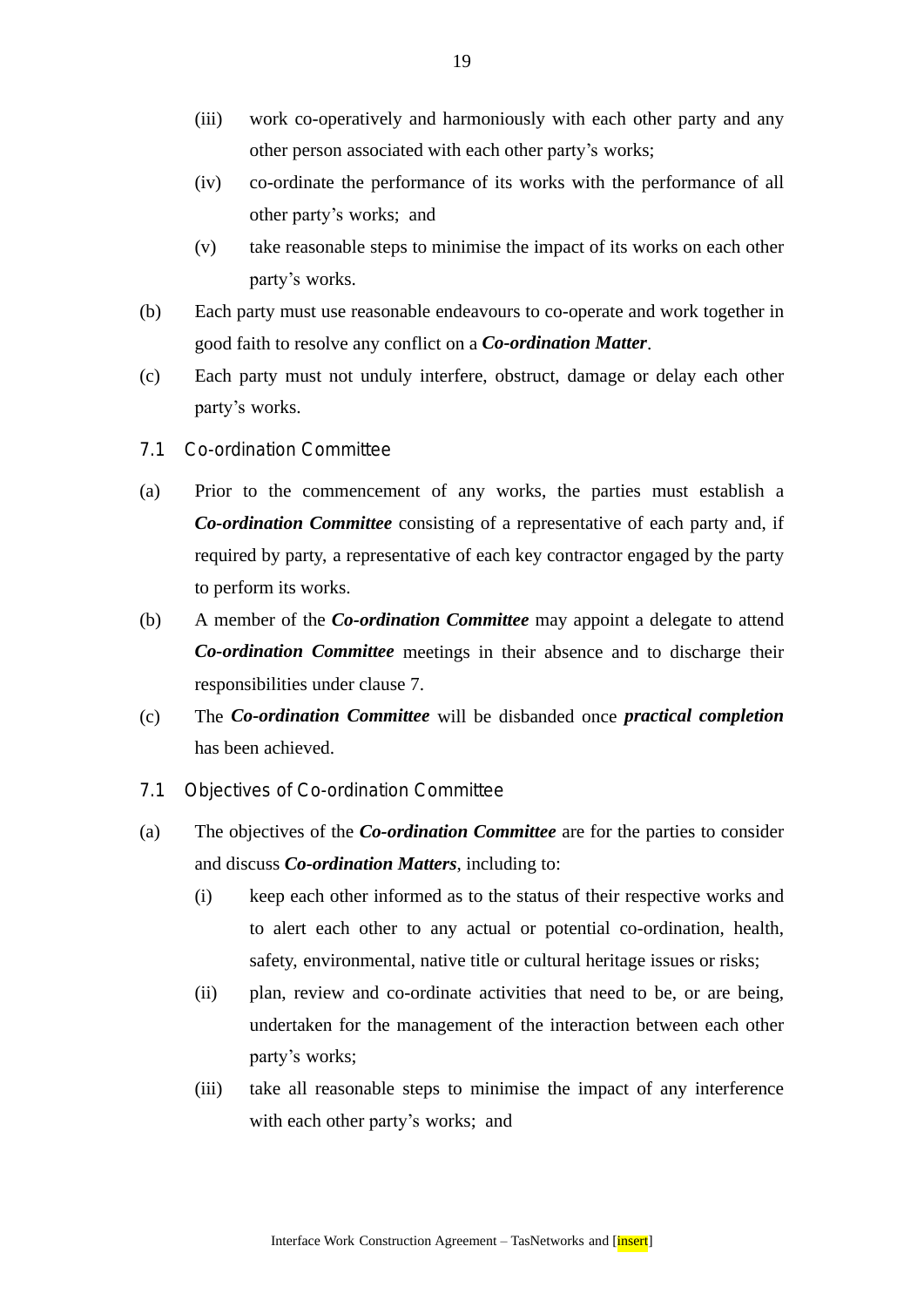- (iv) identify any changes to their designs, works or inputs that may impact another party.
- 7.1 Meetings and Minutes
- (a) After works commence the *Co-ordination Committee* will meet at such times as requested by a party and must meet not less frequently than fortnightly until all works are completed.
- (b) On a rotational basis a representative of a party must take minutes from the meeting and following the meeting distribute to all parties.
- 7.1 Observers
- (a) A party may, with the prior consent of the other parties (such consent not to be unreasonably withheld), invite a representative of any of its contractors, suppliers or consultants to attend any *Co-ordination Committee* meeting as an observer.
- 7.1 Resolution of Co-ordination Matters
- (a) Without in any way limiting a party's obligations under the *Related Agreements*, the parties must act reasonably to resolve any disagreement concerning a *Co-ordination Matter* by consensus among the members of the *Co-ordination Committee*.
- (b) If the *Co-ordination Committee* fails to reach a consensus on any *Co-ordination Matter* after reasonable efforts at negotiation, the *Co-ordination Matter* may be referred to the dispute resolution procedure by a party.
- 7.1 Day-to-day Liaison
- (a) Each party must use reasonable endeavours to liaise with each other party on the performance and integration of its works, including:
	- (i) completion dates, milestone dates, milestone events and any actual or projected changes to those and the interaction between components of the works;
	- (ii) access to and use of the *Project Land*, use of access routes, transport of goods to and within the *Project Land* and security of the *Project Land*;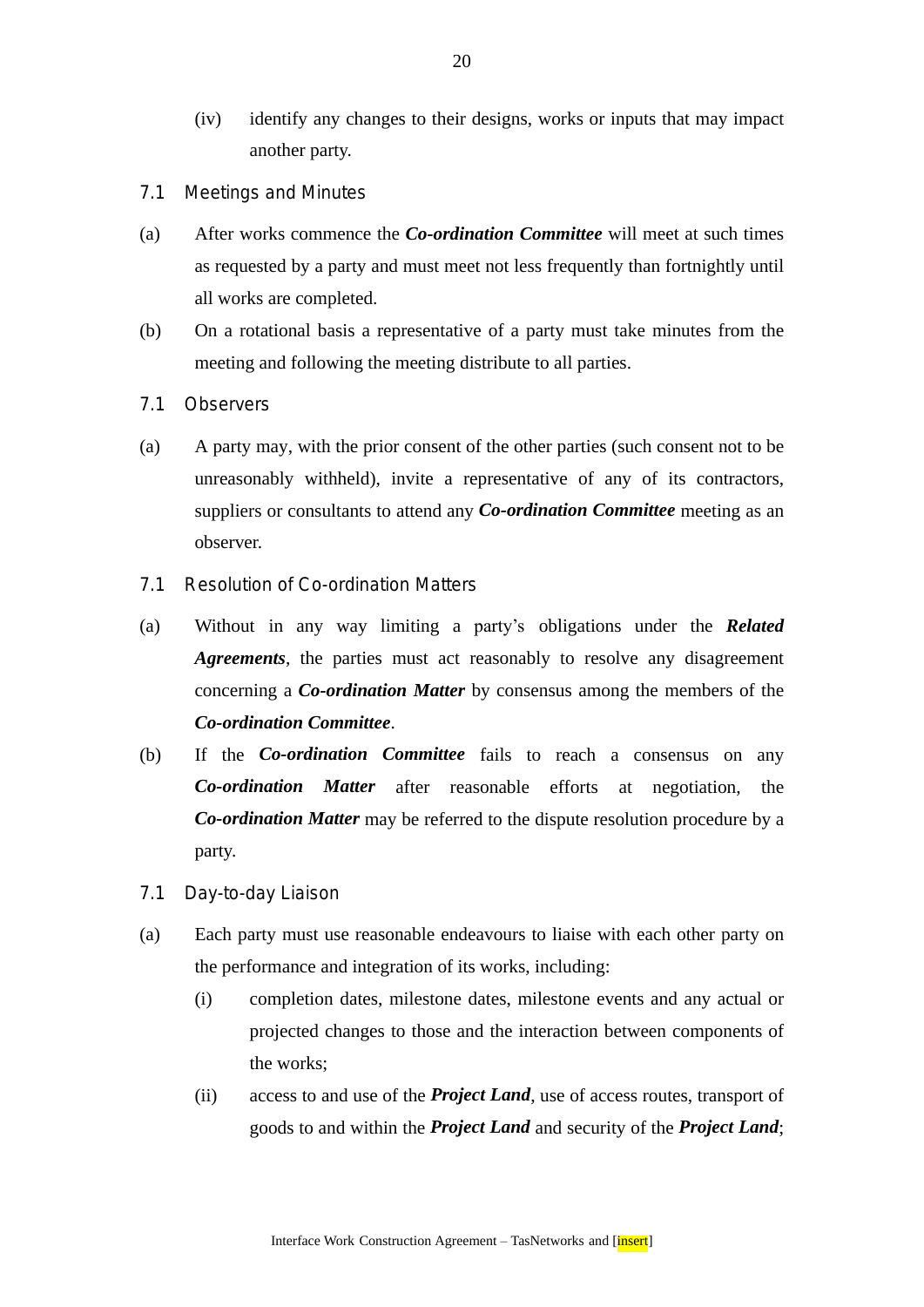- (iii) to plan, program and carry out its works in a manner so as to minimise any interference with the carrying out of the other works; and
- (iv) monitor, manage and co-ordinate the integration of its works.
- 8. DESIGN
- (a) IUSA Provider must, at least one month before the expected time for starting works relating to the *non-contestable IUSA components*, submit the design documentation to TasNetworks in accordance with the *design specification*.
- (b) TasNetworks will review the design documentation for compliance with the *design specification* or any other requirement specified in this Agreement.
- (c) TasNetworks will use reasonable endeavours to complete the design audit by the later of:
	- (i) two weeks after submission of the design documentation for review; or

```
(ii) [to be inserted]
```
- (d) If the design documentation passes the design audit, TasNetworks will issue to IUSA Provider a certificate of acceptance - design.
- (e) TasNetworks will notify IUSA Provider in writing if the design documentation does not meet the requirements of the design audit. Where the design documentation does not meet the requirements of the design audit, TasNetworks may require a re-audit of the design documentation. The cost of any re-audit will be charged to the IUSA Provider.
- (f) TasNetworks may issue a certificate of conditional acceptance design where the design documentation meets a majority of the requirements of the design audit and only minor rectification work is required.
- (g) Where TasNetworks has issued a certificate of conditional acceptance design, the IUSA Provider may proceed to the construction phase of the works relating to the *non-contestable IUSA components* but must obtain a certificate of acceptance - design as soon as reasonably practicable, and in any event, before the first audit gate.
- (h) Once TasNetworks has issued a certificate of acceptance design, the design documentation becomes the final design documentation.
- (i) If IUSA Provider wants to amend the final design documentation, IUSA Provider must: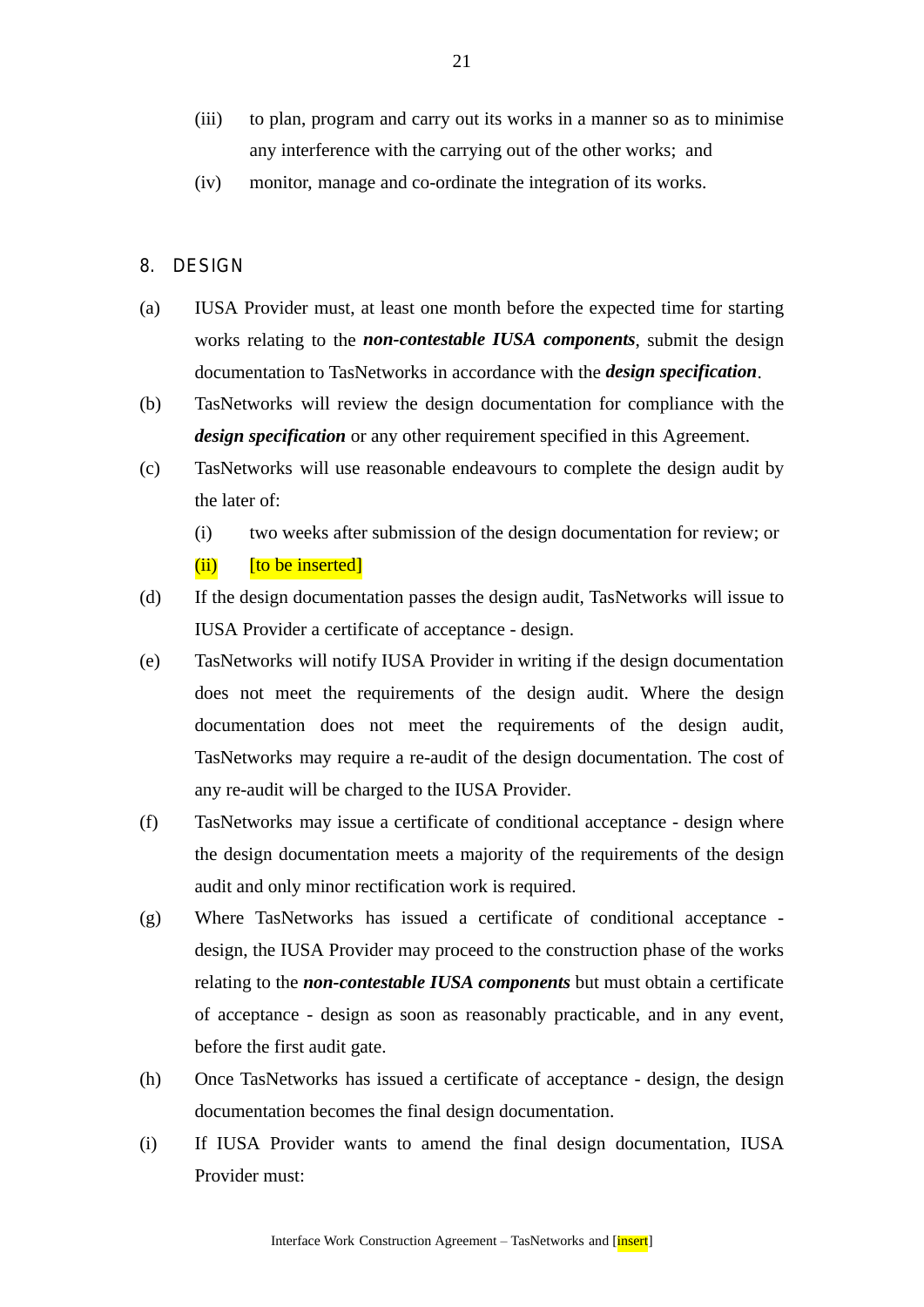- (i) submit to TasNetworks a revised copy of the relevant final design documentation, marked up to show the proposed changes and the final installation to be constructed; and
- (ii) obtain TasNetworks' written approval to the changes, which TasNetworks will not unreasonably withhold, provided that the changes:
	- (A) do not have a material adverse effect on the provision of the works relating to the *non-contestable IUSA components*, any provision of customer connection services or the transmission system; and
	- (B) do not result in an increase in the cost of carrying out the works relating to the *non-contestable IUSA components*; and
	- (C) not commence or continue any works proposed to be changed until TasNetworks has advised that the proposed changes are acceptable to TasNetworks.
- 9. LAND
- (a) It is a condition precedent to the IUSA Provider commencement of the *contestable works* that the freehold title in the *Project Land* is transferred to TasNetworks.
- (b) The IUSA must obtain from the landowners executed documents necessary to transfer to TasNetworks freehold title over the *Project Land*, and agrees to pay all costs of obtaining and registering the transfer, including stamp duty, registration fees and any consideration payable to the land owner.
- (c) TasNetworks will grant the IUSA Provider a right of access to, and over, the *Project Land*, on terms and conditions acceptable to TasNetworks, for the purpose of installing, testing, inspecting the contestable works and for any related purpose on and from the *commencement date***.**

## 10. FACTORY ACCEPTANCE TESTS

10.1 Obligation to Ensure Factory Acceptance Tests are Conducted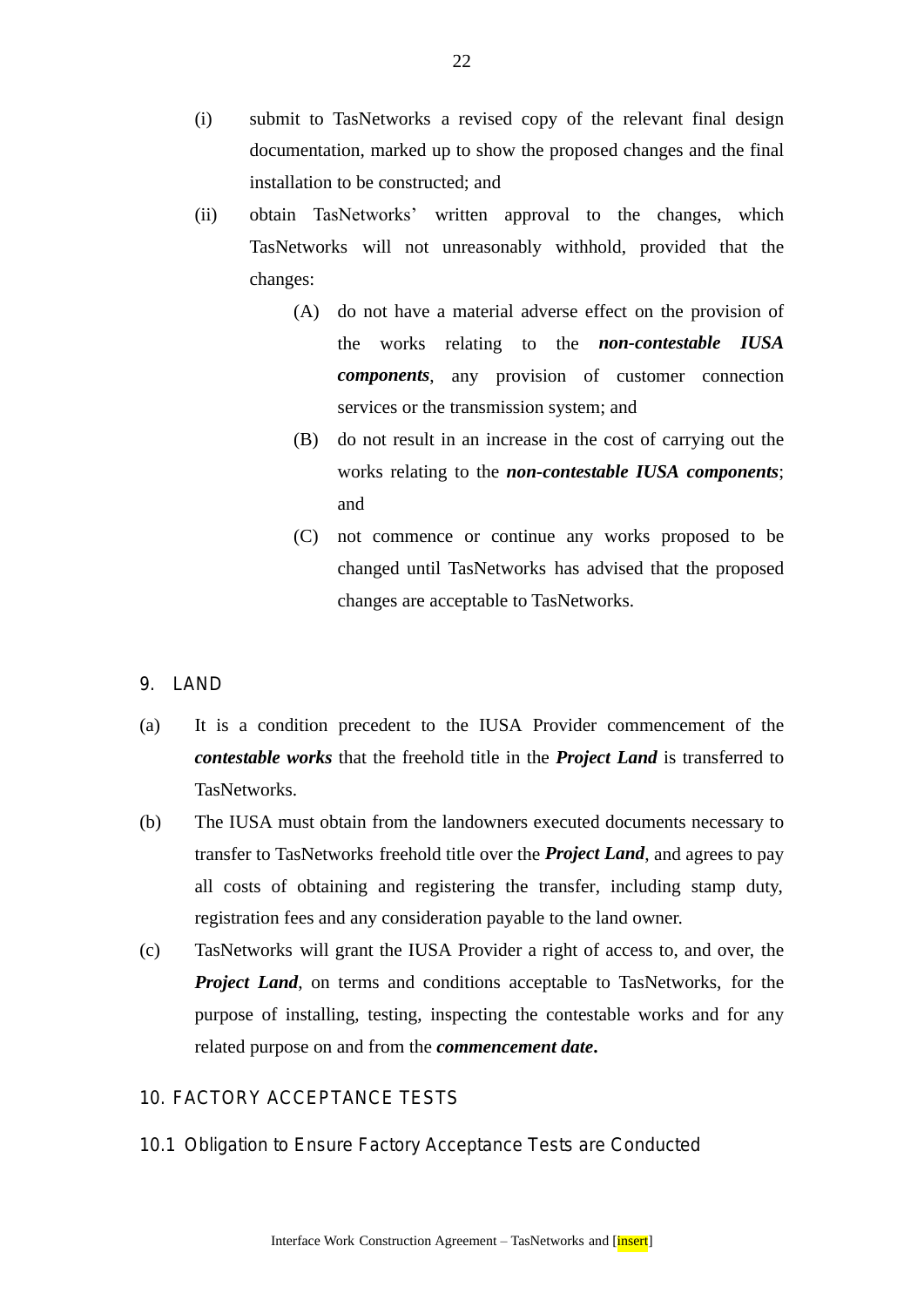(a) The IUSA Provider must ensure that each item of plant and equipment which forms part of the works relating to the *non-contestable IUSA components*, before delivery to the *Project Land*, passed factory acceptance tests according to the applicable Australian Standard, or if there is no applicable Australian Standard, any recognised international standard relating to the particular item of plant or equipment.

10.1 TasNetworks Review of Factory Acceptance Tests

- (a) The IUSA Provider must:
	- (i) notify the TasNetworks no less than 10 *Business Days* before the date on which a factory acceptance test is expected to be undertaken;
	- (ii) permit TasNetworks to view the factory acceptance test being carried out; and
	- (iii) as soon as practicable after the relevant test, provide evidence to TasNetworks that the tests referred to in clause 10.1 have been successfully conducted.
- (b) The evidence referred to in paragraph (a) must, in respect of each test:
	- (i) identify the item of plant or equipment to which the test relates;
	- (ii) identify the manufacturer of the item of plant or equipment to which the test relates;
	- (iii) set out the Australian Standard (or recognised international standard) and other criteria against which the item of plant or equipment was tested;
	- (iv) state whether the item of plant or equipment passed the test; and
	- (v) be signed and dated by an authorised officer of the manufacturer to confirm that the manufacturer endorses the results of the test.
- (c) TasNetworks may notify the IUSA Provider that, despite the evidence provided under paragraph (b), TasNetworks reasonably considers that:
	- (i) evidence of a successful factory acceptance test for the item of plant or equipment has not been provided to TasNetworks; or
	- (ii) the evidence provided in relation to the item of plant or equipment does not meet the requirements of paragraph (b).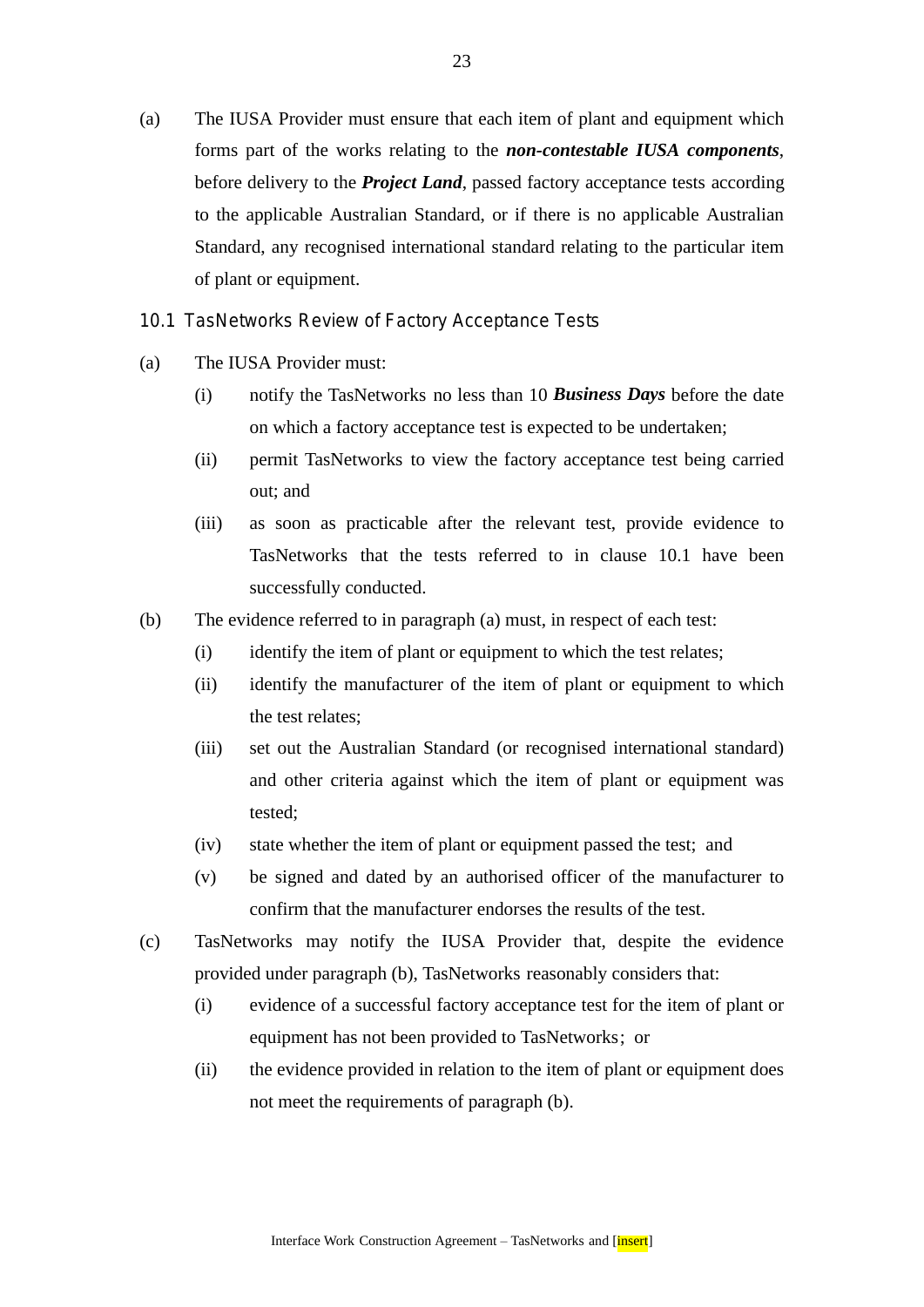- (d) If TasNetworks gives a notice to the IUSA Provider under paragraph (c), the IUSA Provider must provide TasNetworks with the outstanding information as required by paragraph (a) or (b) in relation to the item of plant or equipment.
- (e) IUSA Provider's obligation to provide TasNetworks with evidence under paragraph (a) is an ongoing obligation until the requirements of clause 10.2 are met, or the evidence is determined to be sufficient as a result of the application of the Dispute Resolution Procedure.
- (f) If TasNetworks wishes to notify the IUSA Provider under paragraph (c) , TasNetworks must do so within 5 *Business Days* after receiving the relevant item of evidence from the IUSA Provider under either paragraph (a) or (d).
- (g) TasNetworks may, by notice to IUSA Provider, waive the need for the IUSA Provider to provide evidence under paragraph (a) for a particular item of plant or equipment.
- 11. AUDIT
- 11.1 Construction audit process
- (a) TasNetworks will audit the IUSA Provider's construction of the works relating to the *contestable IUSA components* in accordance with the *construction audit process*.
- (b) The schedule for the *construction audit process* must be agreed between TasNetworks and IUSA Provider's at the first Co-ordination Committee meeting.
- (c) IUSA Provider must give TasNetworks 2 *business days'* prior written notice of readiness for inspection for each of audit gates under the *construction audit process*.
- (d) TasNetworks will issue a written report to the IUSA Provider containing the results of the inspection for each audit gate, including as a minimum:
	- (i) any non-compliances with this *works program* requiring rectification by the IUSA Provider;
	- (ii) where any non-compliances are identified, whether a re-audit is required by TasNetworks to satisfy the audit gate; and
	- (iii) the result of each audit gate inspection, in accordance with the *construction audit process*.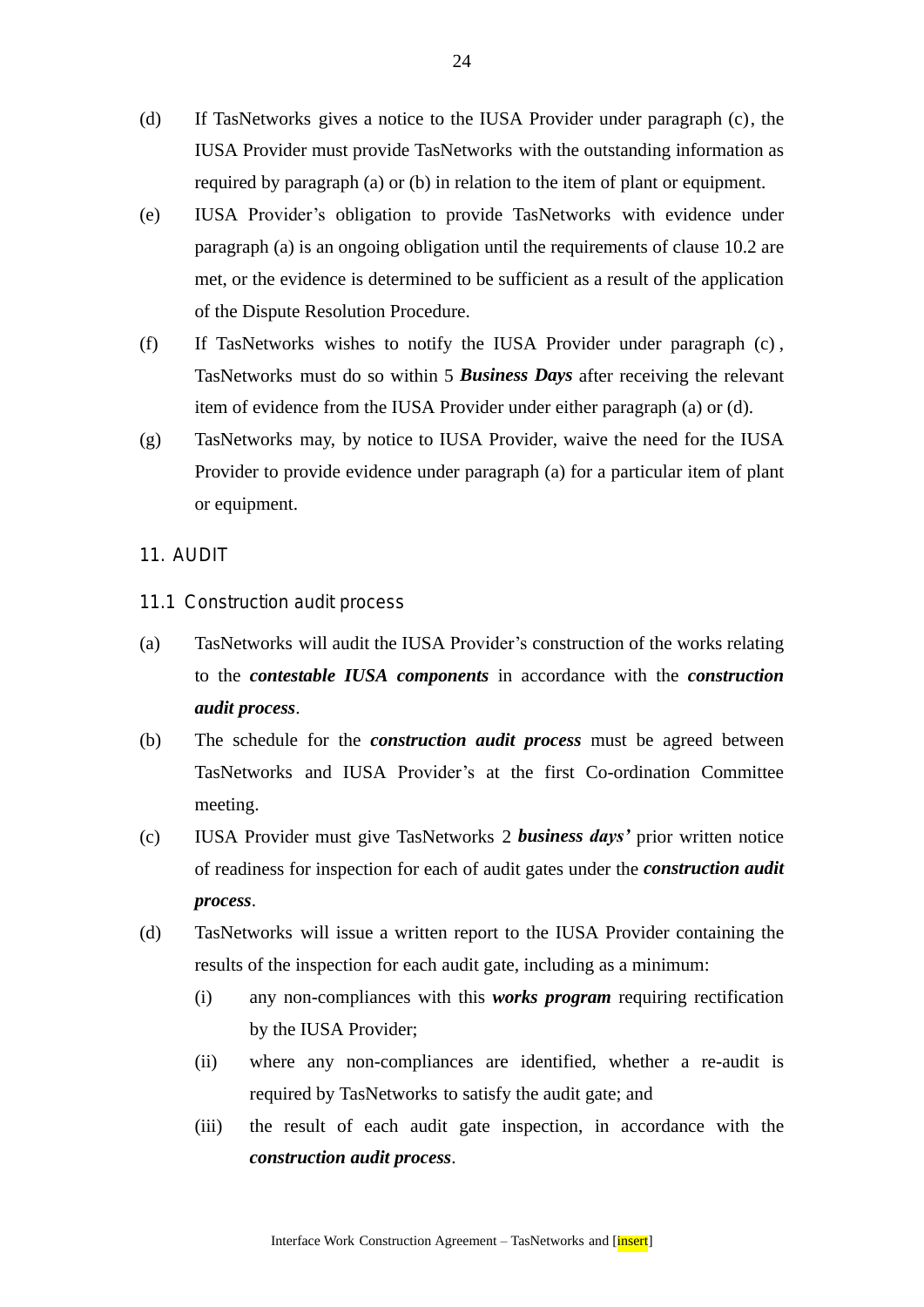- (e) If a re-audit is required by TasNetworks under clause 11.1(d), the cost of any re-audit will be charged to Customer.
- (f) IUSA Provider must not, before any inspection by TasNetworks under the *construction audit process*, conceal, cover or bury any component of the works relating to the *non-contestable IUSA components*, or otherwise treat any component of the works relating to the *non-contestable IUSA components*in a manner that will result in those components not being readily visible or available to a person attempting to view those components.

## 12. OUTAGES

For the purposes of clause 11 , the period of an outage includes the time taken to switch a transmission line out of and into service.

## 12.1 Planned Outages and Outage Plans

- (a) On the first *Business Day* of each month occurring prior to *practical completion*, each party must provide each other an outage plan in respect of planned outages caused by, or that will or may affect, the Project (Outage Plan) . The Outage Plan must identify, in respect of the relevant parties' facilities:
	- (a) the work likely to require *outages* over the next 24 months;
	- (b) the expected periods when *outages* will be required over the next 24 months;
	- (c) for each planned *outage*:
		- (i) the expected duration of the *outage*; and
		- (ii) the expected maximum recall time.
- 12.1 Co-operation and timing
- (a) Each of the parties must use reasonable endeavours to:
	- (i) minimise the number and duration of outages in respect of their facilities;
	- (ii) advise each other party in advance if it anticipates that a planned outage is expected to vary from the Outage Plan;
	- (iii) co-ordinate outages in respect of their Facilities with the other parties and other affected persons; and
	- (iv) minimise recall times.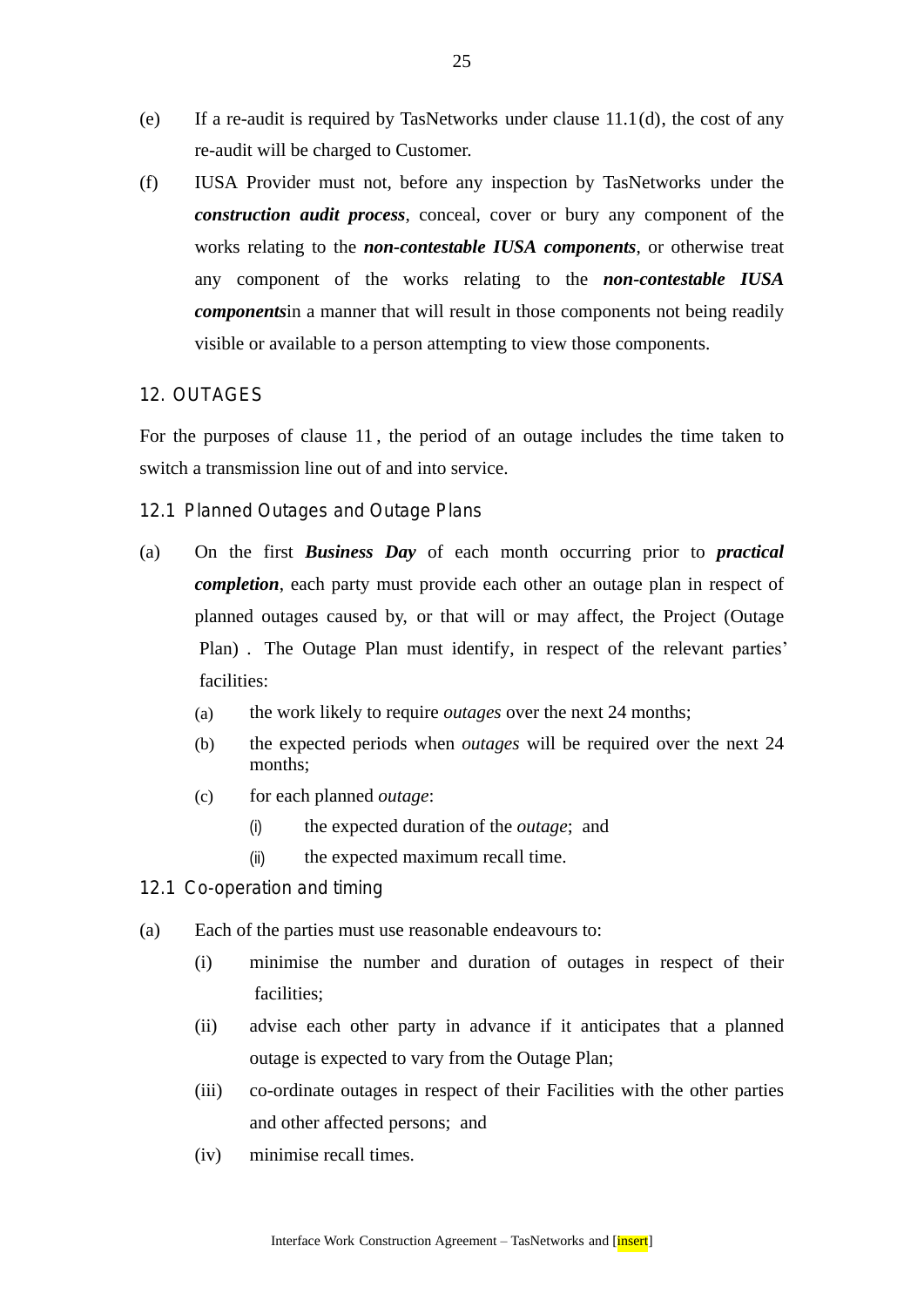(b) Each of the parties must provide to each other party such further information concerning an outage as that other party reasonably requests.

## 13. FIRST ENERGINSATION

#### 13.1 Obligation to conduct Pre-First Energisation Tests

- (a) Subject to paragraph (b), before the IUSA Provider energises any item of plant or equipment, it must complete tests that demonstrate to TasNetworks' reasonable satisfaction that the item of plant or equipment to be energised has been tested to meet the *functional specification*. TasNetworks must notify the IUSA Provider as soon as reasonably practicable and, in any event, within 5 *Business Days*, if it does not consider that the IUSA Provider has demonstrated to its reasonable satisfaction that the item of plant or equipment to be energised has been tested to meet the *functional specification*.
- (b) Paragraph (a) does not apply to tests for those items of plant or equipment for which:
	- (i) tests can only be completed when the plant or equipment has been energised or on-load; or
	- (ii) TasNetworks has waived the need for the test by giving prior notice to the IUSA Provider.
- (c) Once a IUSA Provider considers that the requirements of paragraph (a) are met in relation to each item of plant or equipment to be energised, the IUSA Provider must give the other parties a signed checklist in the form shown in **[to**] be inserted] that meets the requirements of **[to be inserted]**.
- (d) Within 5 *Business Days* of receipt of the signed checklist, TasNetworks may request that the IUSA Provider provide additional supporting evidence reasonably required to verify any matter covered by a checklist given under paragraph (c), and the IUSA Provider must comply with that request as soon as is reasonably practicable.
- 13.1 Nature of the Pre-First Energisation Tests
- (a) The IUSA Provider must ensure that each item of plant or equipment tested under clause 13 for which it is responsible is tested according to the applicable Australian Standard, or if there is no applicable Australian Standard, any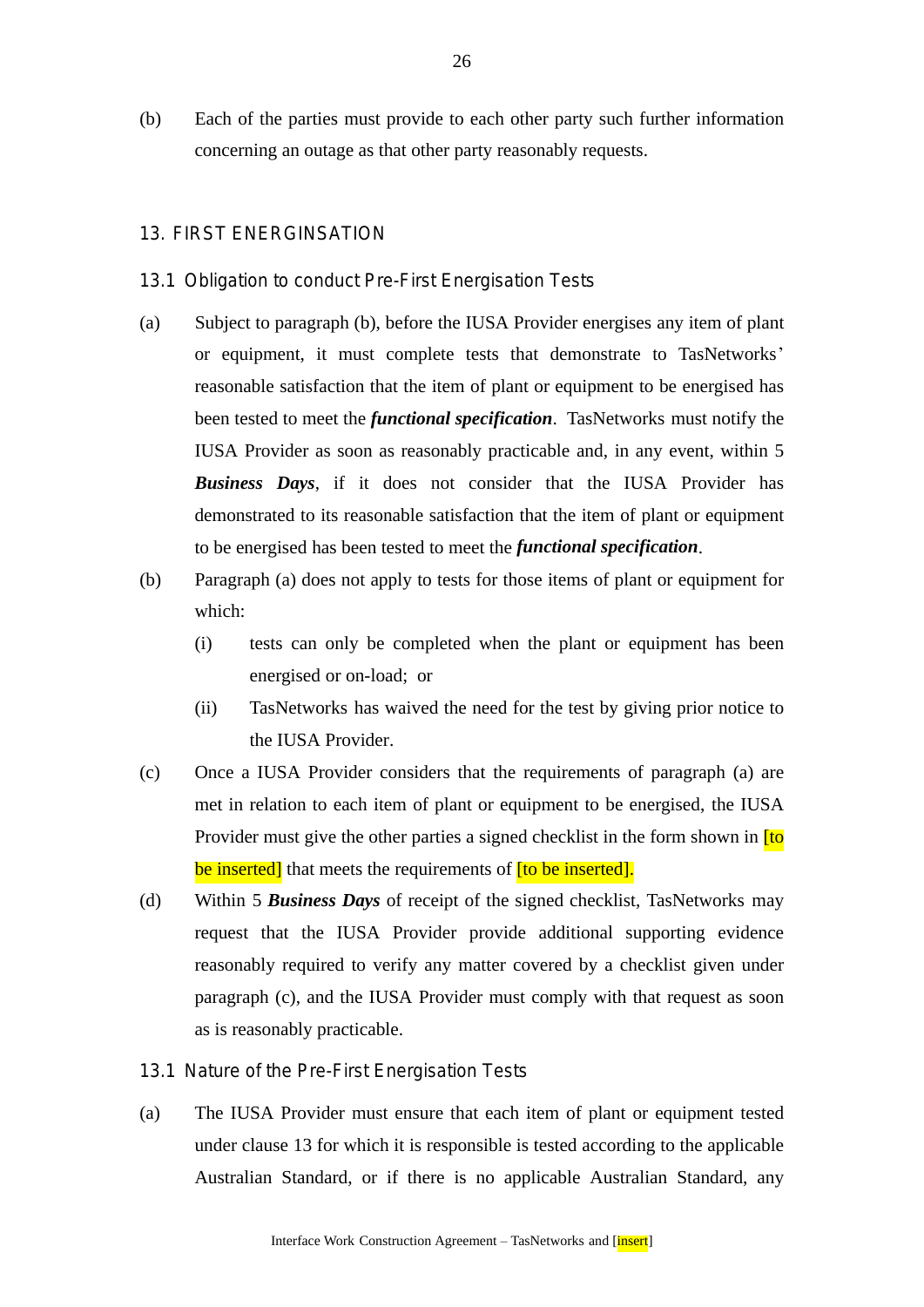recognised international standard relating to the particular item of plant or equipment.

## 14. COMMISSIONING TESTS

- 14.1 Obligation to Perform Commissioning Tests
- (a) Each party must ensure that *Commissioning Tests* are conducted and passed by each item of plant and equipment according to the applicable *Australian Standard*, or if there is no applicable *Australian Standard*, any recognised international standard relating to the particular item of plant or equipment.
- (b) The parties acknowledge that, until each item of plant and equipment passes *Commissioning Tests*, the Project is not ready to be placed into on-going service.
- 14.1 Developing Commissioning Test Program
- (a) At least 40 *Business Days* before a party commences a *Commissioning Test* in respect of any item of plant or equipment, the IUSA Provider must give the TasNetworks a *Commissioning Test Program* in respect of that item of plant or equipment.
- (b) The IUSA Provider must ensure that the *Commissioning Test Program* contains tests necessary to demonstrate that the item of plant or equipment meets the *functional specification*.
- (c) The Commissioning Test Program must set out the dates on which the IUSA Provider intends to carry out each *Commissioning Test* and the test procedures.
- 14.1 Modifying the Commissioning Test Program
- (a) If TasNetworks reasonably considers that a Commissioning Test Program in respect of an item of plant or equipment:
	- (i) omits a *Commissioning Test*; or
	- (ii) is not otherwise sufficient to enable IUSA Provider to demonstrate that the relevant item of plant or equipment will meet the *functional specification*,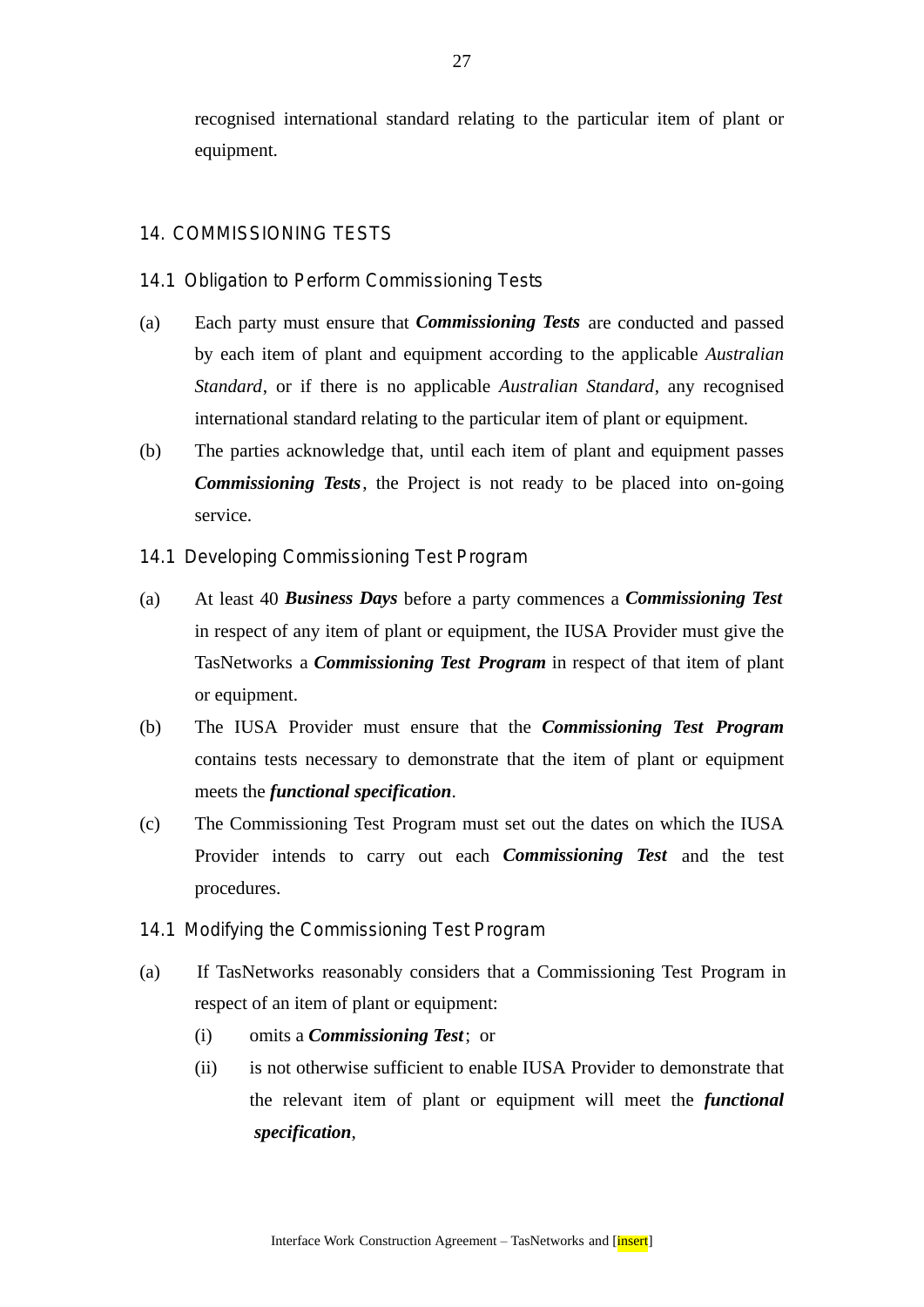- (b) TasNetworks may request the IUSA Provider to modify the Commissioning Test Program and the IUSA Provider must modify the Commissioning Test Program accordingly before conducting the *Commissioning Test*.
- (c) TasNetworks must give the IUSA Provider a notice referred to in paragraph (a) no later than 10 *Business Days* after the date on which TasNetworks receives the *Commissioning Test Program* in respect of the item of plant or equipment.
- (d) The parties acknowledge that, immediately before or while conducting a *Commissioning Test*, the IUSA Provider may encounter practical difficulties that may require a departure from the *Commissioning Test Program* in respect of an item of plant or equipment. If the IUSA Provider wishes to revise the *Commissioning Test Program* in respect of an item of plant or equipment, it must first obtain TasNetworks approval to the revision, which must be either provided or rejected within 3 *Business Days* after a request. TasNetworks must not unreasonably withhold or delay giving its approval to a revision proposed by IUSA Provider under clause 14.3
- 14.1 TasNetworks Review of Commissioning Tests
- (a) IUSA Provider must provide evidence to TasNetworks' reasonable satisfaction that each *Commissioning Test* in respect of each item of plant or equipment has been conducted and passed as contemplated in clause 14.3.
- (b) The evidence referred to in paragraph (a) must, in respect of each test:
	- (i) identify the item of plant or equipment to which the test relates;
	- (ii) set out the date on which the test occurred;
	- (iii) state whether the item of plant or equipment passed the test; and
	- (iv) be signed and dated by an authorised officer of the IUSA Provider to confirm that the IUSA Provider endorses the results of the test.
- (c) TasNetworks may notify the IUSA Provider that, despite the evidence provided by the IUSA Provider under paragraph (a) or (d) , TasNetworks reasonably considers that in relation to an item of plant or equipment:
	- (i) the item of plant or equipment has not passed the *Commissioning Tests* as contemplated in clause 14;
	- (ii) evidence of a *Commissioning Test* for the item of plant or equipment has not been provided to TasNetworks; or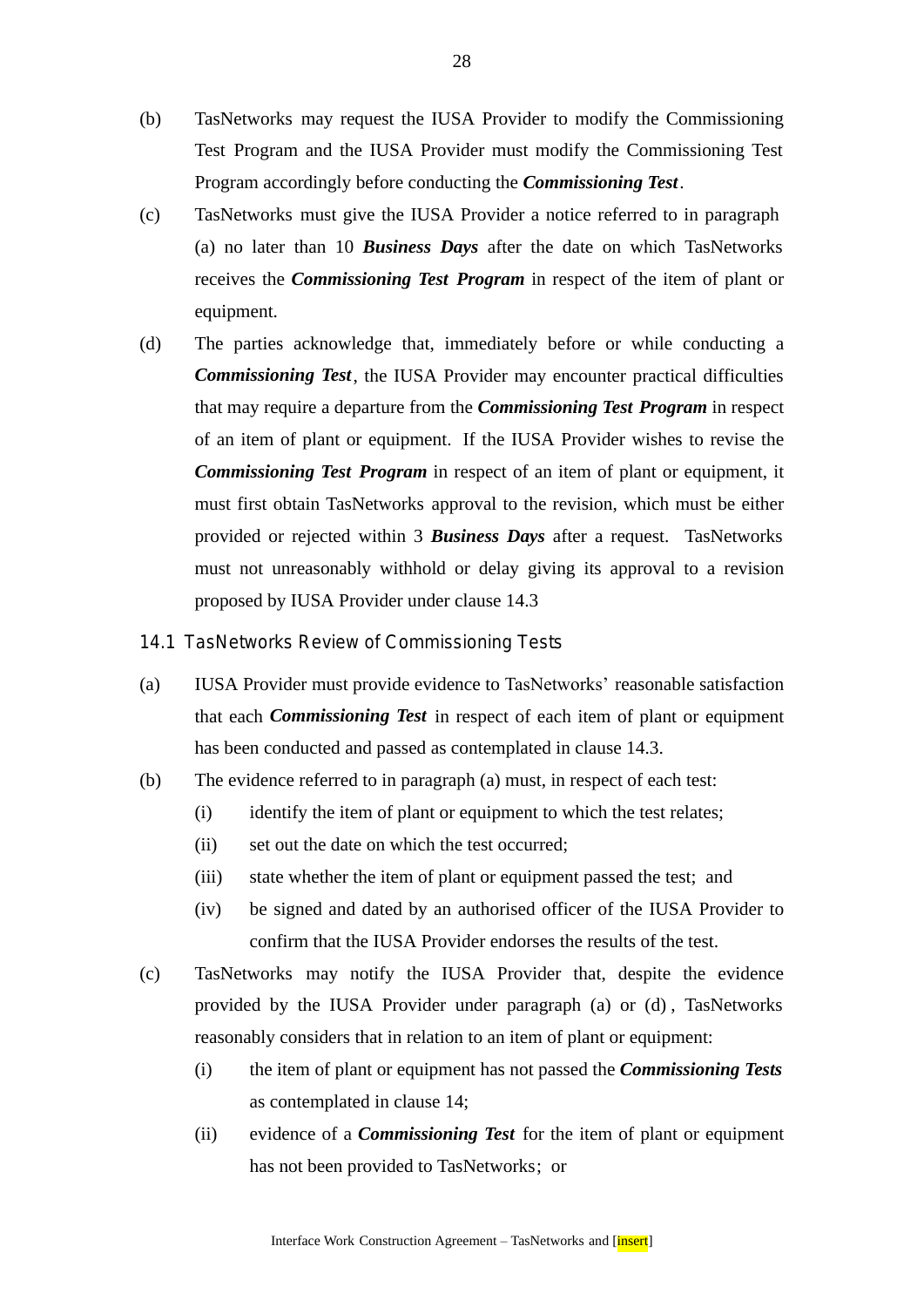- (iii) the evidence provided in relation to the item of plant or equipment does not meet the requirements of paragraph (b).
- (d) If TasNetworks gives a notice to a IUSA Provider under paragraph (c), the IUSA Provider must provide TasNetworks with evidence to TasNetworks reasonable satisfaction, as required by paragraph (a) in relation to the item of plant or equipment.
- (e) The IUSA Provider's obligation to provide TasNetworks with evidence under paragraph (a) is an ongoing obligation until the requirements of clause 14.4are met.
- (f) If TasNetworks wishes to notify IUSA Provider under paragraph (c) , TasNetworks must do so as soon as practicable (and, in any event, within 5 *Business Days*) after receiving the relevant evidence from the IUSA Provider under either paragraph (a) or (d).
- (g) TasNetworks may, by notice to IUSA Provider, waive the need for the IUSA Provider to provide evidence for a particular item of plant or equipment under paragraph (a).
- 14.1 Failure of Commissioning Tests
- (a) If a *Commissioning Test* is not successful, the IUSA Provider must:
	- (i) notify the other parties of the failure;
	- (ii) reasonably consider the other parties' views provided to the IUSA Provider concerning the failure;
	- (iii) rectify the failure in the shortest practicable time; and
	- (iv) keep the other parties informed on the rectification of the failure.

## 15. PRACTICAL COMPLETION

#### 15.1 Practical Completion Proposal

- (a) The IUSA Provider and TasNetworks must jointly develop a proposal for *practical completion*.
- 15.1 Notice of Satisfaction of Practical Completion Criteria
- (b) IUSA Provider must notify TasNetworks at least 20 *Business Days* prior to the indicative date when they will likely be providing TasNetworks with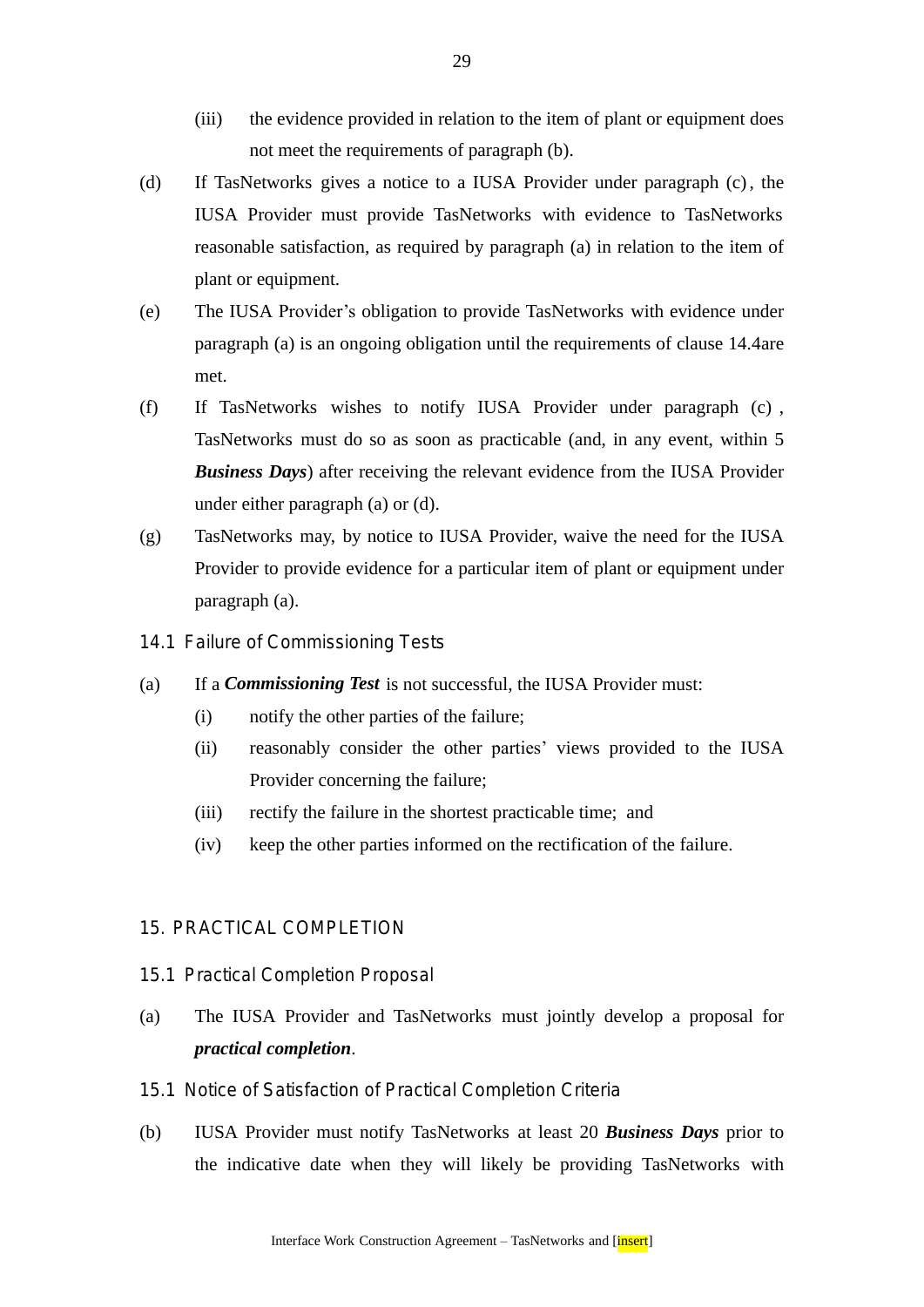evidence that the works relating to the *contestable IUSA components* satisfies the *Practical Completion Criteria*.

- (c) No earlier than the later date notified by IUSA Provider under clause 15.2, the IUSA Provider may request TasNetworks issue a certificate of practical completion. A request under this clause must be accompanied by:
	- (i) evidence that the *Practical Completion Criteria* are satisfied; or
	- (ii) evidence that the *Practical Completion Criteria* are satisfied in part, and a request that TasNetworks waive the outstanding *Practical Completion Criteria*.
- (d) The IUSA Provider may also provide a draft list of minor outstanding items applicable to their component of the Project with the request under clause 15.
- (e) The request, evidence and any list must be provided electronically and in hard copy.
- 15.1 Outstanding Completion Items List
- (a) Within 10 *Business Days* of receipt of a request under clause 15.2 , TasNetworks must consider the material submitted by the IUSA Provider and determine (acting reasonably) whether the *Practical Completion Criteria* are satisfied or waived and if:
	- (i) *practical completion* has occurred, issue a certificate of practical completion; or
	- (ii) *practical completion* has not occurred, provide the IUSA Provider with an *Outstanding Completion Items List* for which it is responsible.
- (b) Upon receipt of an *Outstanding Completion Items List*, the IUSA Provider must:
	- (i) perform the work specified in that *Outstanding Completion Items List* as soon as is reasonably practicable; or
	- (ii) provide further evidence to TasNetworks when the IUSA Provider reasonably believes that *practical completion* has been achieved; or
	- (iii) notify TasNetworks if the IUSA Provider disagrees with any item set out in an *Outstanding Completion Items List* and if TasNetworks and the IUSA Provider cannot resolve the disagreement within 5 *Business Days*, refer the *Dispute* for resolution in accordance with the Dispute Resolution Procedure.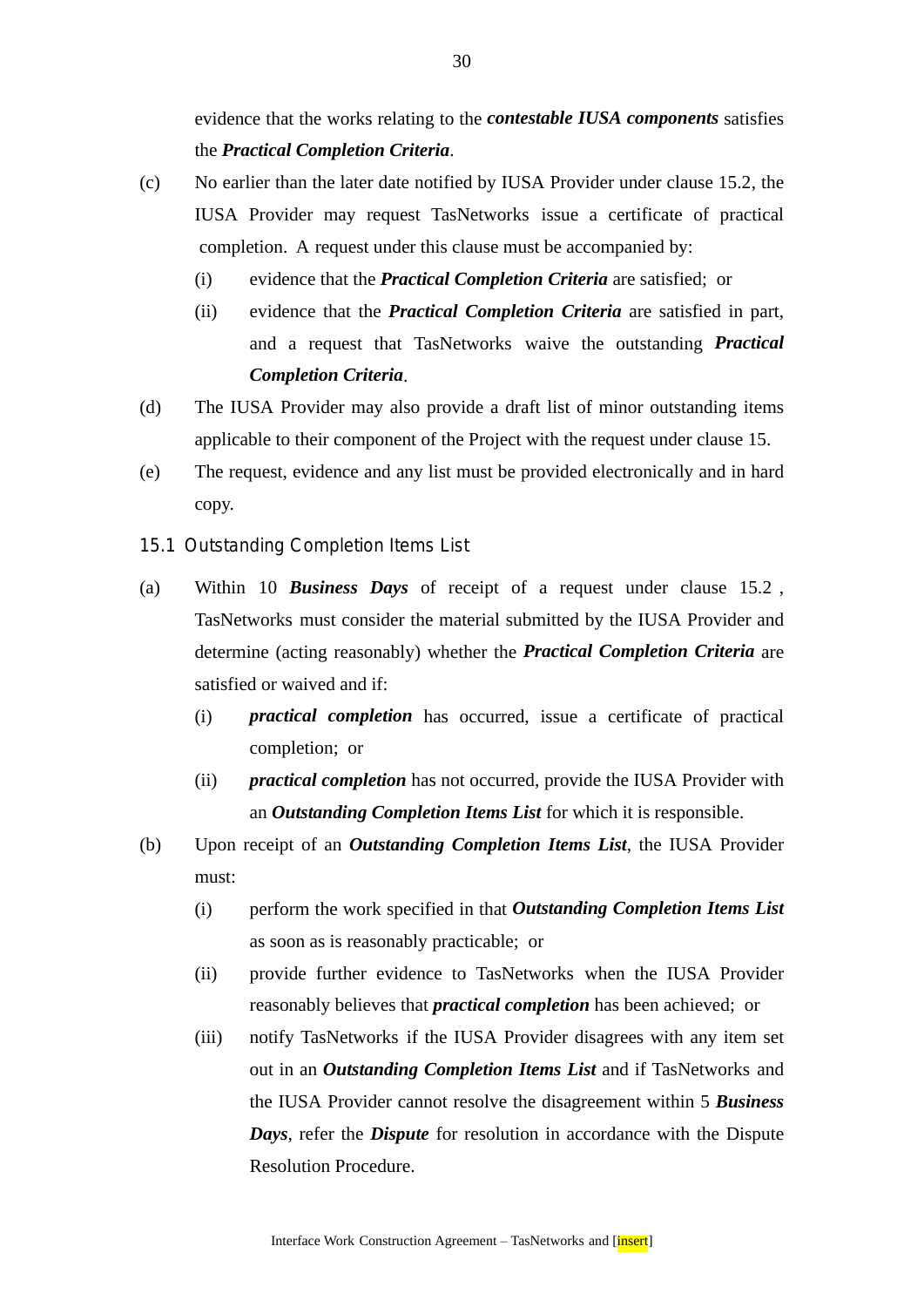- (c) IUSA Provider must notify TasNetworks when, in its view, it has completed the work in an *Outstanding Completion Items List* for which it is responsible and provide any supporting material.
- (d) Within 10 *Business Days* of receipt of a notice under clause 15.3 (c) , TasNetworks must consider the material submitted and determine (acting reasonably) whether the *Practical Completion Criteria* are satisfied or waived and if:
	- (i) *practical completion* has occurred, issue a certificate of practical completion; or
	- (ii) *practical completion* has not occurred, provide the Constructing Party with an update to the *Outstanding Completion Items List*.
- 15.1 Effect of Certificate of Practical Completion
- (a) Any list, certificate or notice is not:
	- (i) an approval by TasNetworks of the IUSA Provider's performance of its obligations under the *Related Agreements*; or
	- (ii) an acknowledgement by TasNetworks that the IUSA has been constructed in accordance with the *Related Agreements*.

# 16. FEES, INVOICING AND PAYMENT

# 16.1 Fees

User agrees to pay *TasNetworks' costs* for performing the activities and obligations under this agreement.

# 16.2 Invoices

TasNetworks agrees to issue invoices for *TasNetworks' costs* on a monthly basis.

- (a) In addition to any hard copy of an invoice provided TasNetworks will send invoices by electronic mail to the address specified in Schedule 3.
- 16.1 Payment
- (a) User agrees to pay all invoices issued by TasNetworks pursuant to clause 2.5 (Early Termination) and clause 16.1.
- (b) All payments by IUSA Provider to TasNetworks must be: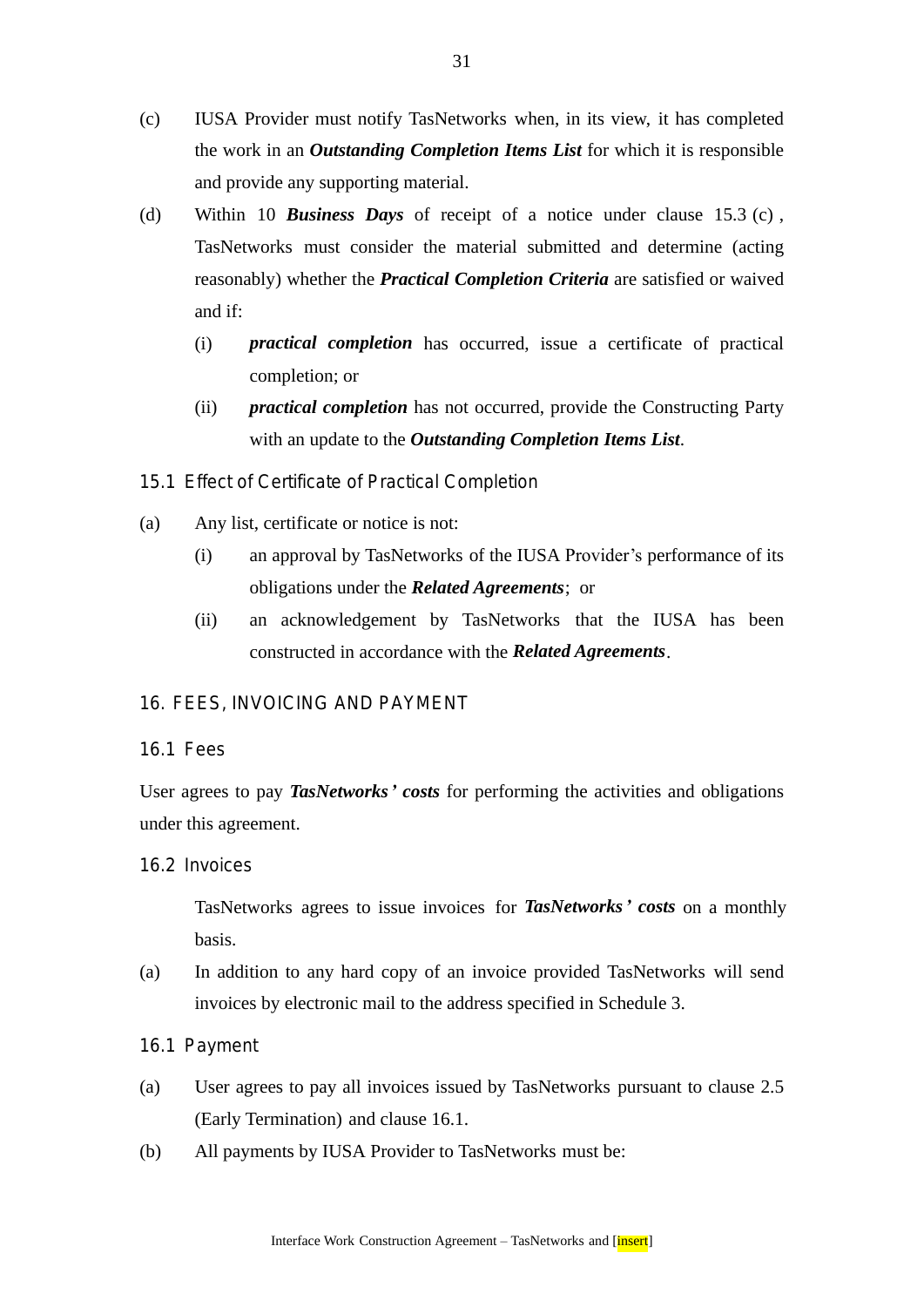- (i) for the full amount of each invoice including *GST*;
- (ii) electronically transferred by User into an account or accounts nominated by TasNetworks;
- (iii) transferred by User, to the nominated account or accounts by 4.00 pm on the tenth *business day* after receipt of the invoice;
- (iv) without set-off or counterclaim; and
- (v) without any deduction or withholding.
- 16.1 GST
- (a) Unless expressly stated otherwise amounts payable under this agreement are exclusive of *GST*.
- (b) Subject to TasNetworks' invoices being in a form which satisfies the requirements of the *GST* legislation for a valid tax invoice User agrees to pay to TasNetworks' at the same time and in the same manner as the amount specified in the invoice an additional amount on account of the amount of TasNetworks' *GST* liability in respect of the amount covered by the invoice.
- 16.1 Late or non-payment

If a payment is not made by a party in accordance with this agreement then that party must pay interest on the amount for the period from the date the payment is due until the date of payment calculated in accordance with clause 16.6.

## 16.2 Interest

Interest payable under this agreement will:

- (a) accrue daily for each relevant *day* at the rate that is the aggregate of the *cash rate* and:
	- (i) 2% per annum in the case of interest referred to in clause 16.5; and
	- (ii) 0% in all other cases; and
- (b) be calculated on the basis of the actual number of *days* elapsed and assuming a 365 *day* year; and
- (c) be compounded on a daily basis.
- 16.1 Survival

The obligations in clause 16 will survive termination.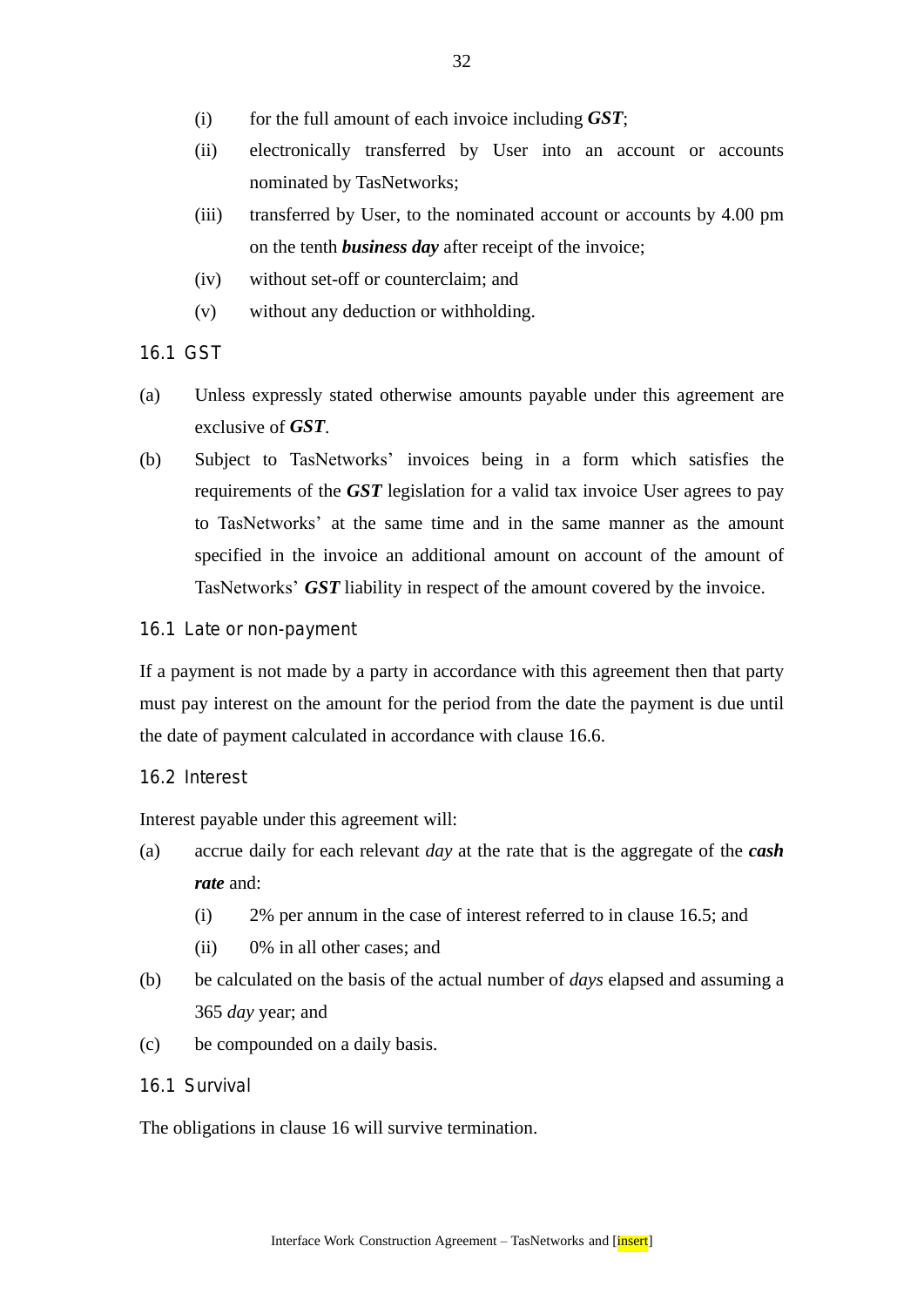## 17. RISK AND INSURANCE

#### 17.1 IUSA Provider insurance

The IUSA Provider must ensure the following insurance is effected and maintained:

- (a) Public liability insurance
	- (i) Cover: Legal liability of the IUSA for loss of or damage to property, death or injury (except to the extent covered under workers compensation insurance) arising out of the performance of the works relating to the *contestable IUSA components*.
	- (ii) Minimum amount: AUD\$20,000,000 per occurrence.
	- (iii) Period required: Whilst any works relating to the *contestable IUSA components* are being performed.
- (b) Motor vehicle insurance compulsory third party
	- (i) Cover: All motor vehicles, trailers and mobile plant used in the performance of the works relating to the *contestable IUSA components*.
	- (ii) Minimum amount: As required by *Law*.
	- (iii) Period required: Whilst the motor vehicles are being used at the *site*.
- (c) Motor vehicle insurance third party property damage
	- (i) Cover: All motor vehicles, trailers and mobile plant used in the performance of the works relating to the *contestable IUSA components*.
	- (ii) Minimum amount: AUD\$20,000,000 per occurrence.
	- (iii) Period required: Whilst the motor vehicles are being used at the *site*.
- (d) Workers compensation insurance
	- (i) Cover: Liability for death or injury (including occupational disease) to employees as required by *law*.
	- (ii) Amount of cover: As required by *law*.
	- (iii) Period required: Whilst any works relating to the *contestable IUSA components* are being performed.
- 17.2 Contractors insurance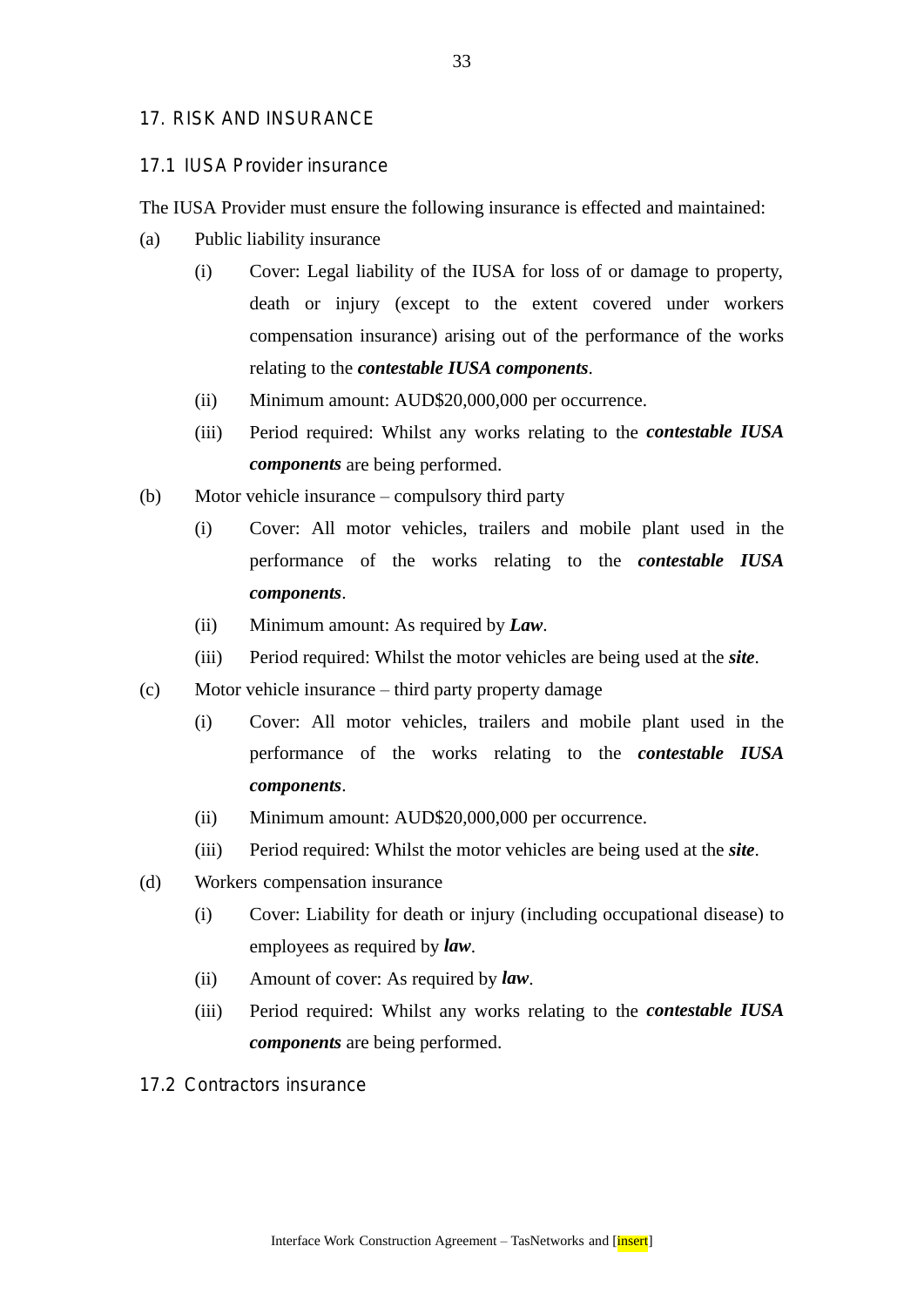IUSA Provider must ensure that each of its contractors who carry out the works relating to the *contestable IUSA components* effect and maintain the following public liability insurance:

- (a) Cover: Legal liability for loss of or damage to property, death or injury (except to the extent covered under workers compensation insurance) arising out of the performance of the works relating to the *contestable IUSA components* by the contractor.
- (b) Minimum amount: AUD\$20,000,000 per occurrence.
- (c) Period required: Whilst any works relating to the *contestable IUSA components* are being performed by the contractor.

## 17.3 Required insurers and policies

Each insurance policy required under this clause 17 must be effected and maintained with an insurer which has a minimum Standard & Poor's long term credit rating of A- (or equivalent rating with another recognised international rating agency).

## 17.4 Evidence

The IUSA Provider must give TasNetworks certificates of currency for the insurance policies required by clauses 17.1 and 17.2 within 10 *business days* after written request by TasNetworks.

## 18. REPRESENTATIONS AND WARRANTIES

#### 18.1 Representations and warranties

As at the *execution date*, each party represents and warrants to the other parties that:

- (a) it is duly formed and validly existing under the laws of Tasmania;
- (b) it has the power to execute this agreement and to perform its obligations under this agreement and has taken all necessary action to authorise such execution and performance;
- (c) the execution and performance of this agreement does not violate, breach, conflict with or result in a contravention of any law applicable to it in relation to this agreement, any provision of its constitutional documents, any order or judgment of any court or *Authority* applicable to it or any of its assets or any contractual restriction binding on or affecting it or any of its assets; and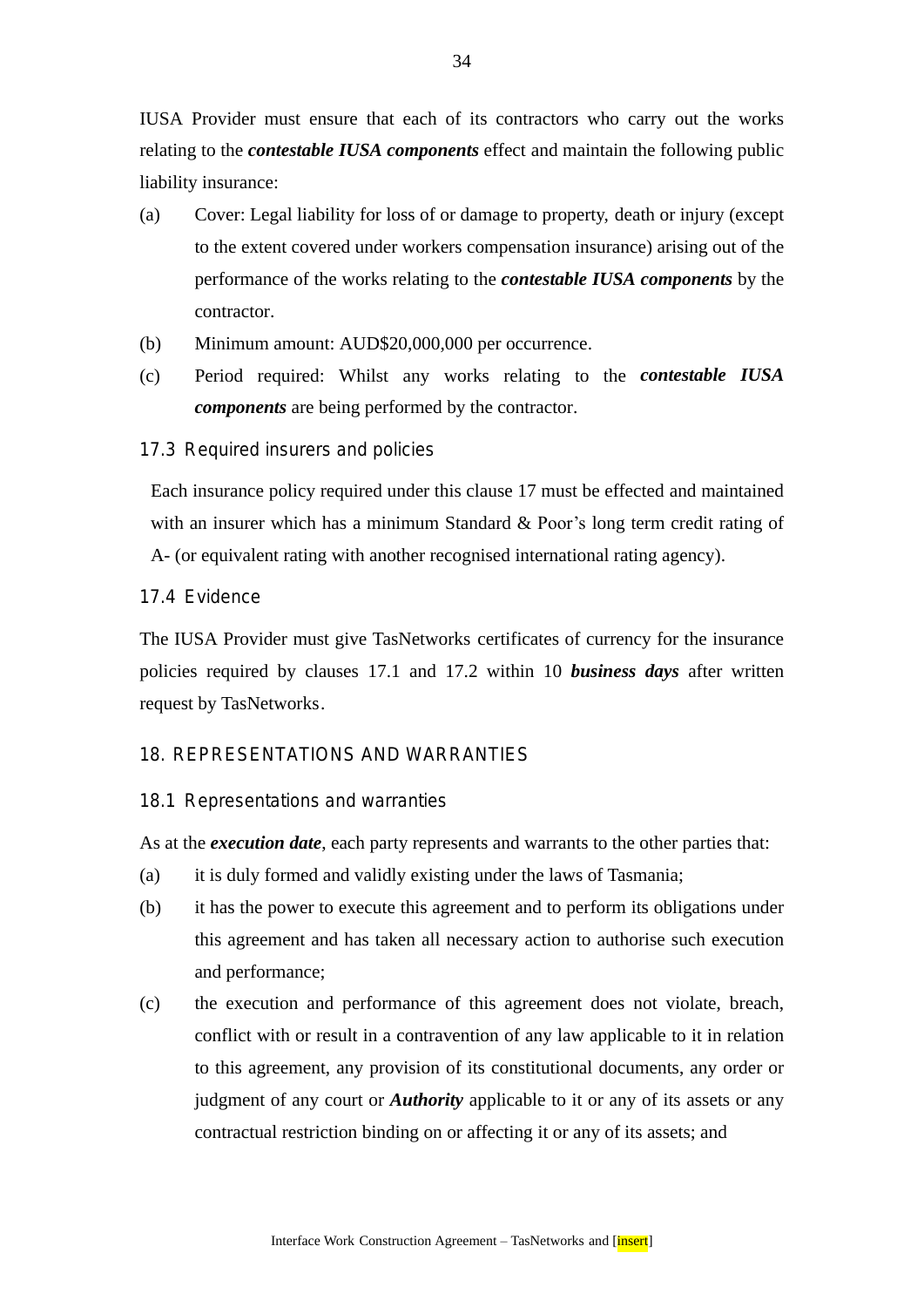(d) all licences that are required of it with respect to this agreement have been obtained and are in full force and effect and all conditions of such licences have been complied with.

#### 18.1 Continuing representations and warranties

The representations and warranties given in clause 18.1 are continuing representations and warranties, and will not merge on, and will remain in full force and effect after, the *execution date*.

18.2 Separate representations and warranties

Each representation and warranty given in clause 18.1 is to be treated as a separate representation and warranty in respect of each statement made and the interpretation of any statement made is not restricted by any reference to or inference from any other statement.

#### 19. LIABILITY

## 19.1 Liability for damage to property, death and personal injury

To the maximum extent permitted by *Law*, TasNetworks will only be liable to other parties under this agreement in the event that any act or omission of TasNetworks or any of its *representatives*:

- (a) constitutes an act of *wilful default* or negligence of TasNetworks or any of its *representatives*; and
- (b) causes loss or damage to be suffered or incurred by the other party,

in which case the liability of TasNetworks shall be limited to the following:

- (c) the direct loss or damage to the tangible property of the other party; and
- (d) damages for death or personal injury to *representatives* of the other party.

19.1 Indemnity

The IUSA Provider indemnifies TasNetworks and its *representatives* against any loss, damage, claim, action or expense (including legal expense) which TasNetworks or any of its *representatives* suffers as a direct or indirect result of any of the following: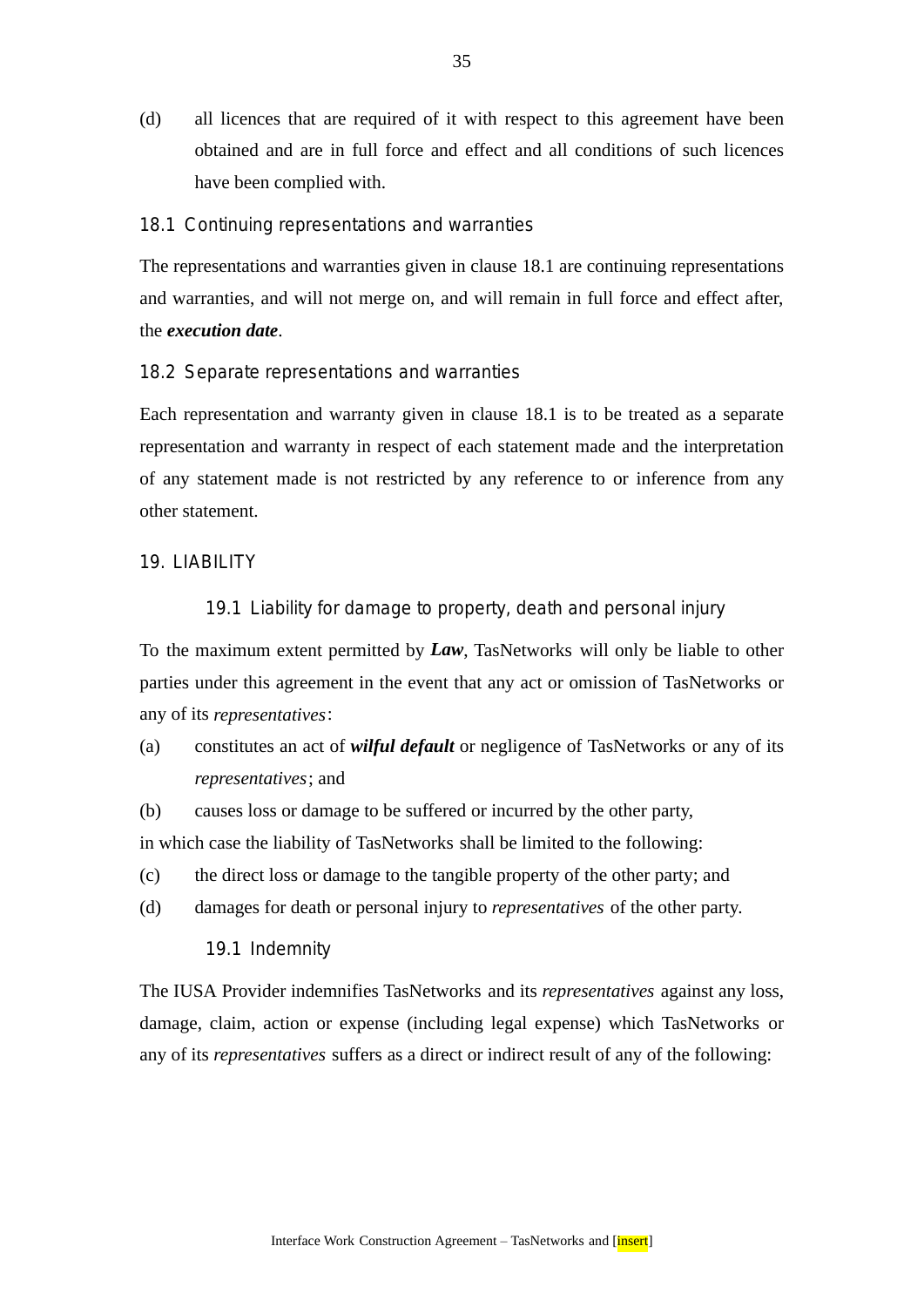- (a) an act of *wilful default* by the IUSA Provider or any of its *representatives*; and
- (b) any negligent act or failure to act by the IUSA Provider or any of its *representatives*.

19.2 Cap amount

- (a) Subject to clause 19.3 (b) , the aggregate amount recoverable by the IUSA Provider and User from TasNetworks in relation to events occurring in a *financial year* under this agreement is limited to the *cap amount* in that *financial year*.
- (b) TasNetworks liability in respect of the following is not limited by clause 19.3 (a), and is not counted towards the limit on the party's liability under clause 19.3(a):
	- (i) liability for personal injury or death; and
	- (ii) liability for fraud, unlawful or illegal acts or omissions.

19.1 Limitations on Liability

- (a) TasNetworks' liability under this clause 19 shall be reduced proportionally by the extent that the negligent act or omission of the IUSA Provider or User or their *representatives* contributes to any claims or damages.
- (b) The IUSA Provider or User's liability under this clause 19 shall be reduced proportionally by the extent that the negligent act or omission of TasNetworks or *representatives* contributes to any claims or damages.
- (c) Despite any other clause in this agreement, TasNetworks will not be liable for any loss, injury, damage or expense that the IUSA Provider or User suffers or incurs as a direct or indirect result of any action which TasNetworks is permitted or authorised to take under this agreement.
- (d) A party shall not be liable to the other party for any claims or damages incurred or suffered by a party resulting from action taken by the other party as a result of a direction, order, requisition, or injunction of any *Authority* (other than as a consequence of a failure by the other party to comply with this agreement) or any action or failure to act by an *Authority* in the discharge of its functions.
- (e) The IUSA Provider and User each waive any and all rights, under contract, negligence or otherwise at law, to assert any and all defences which the IUSA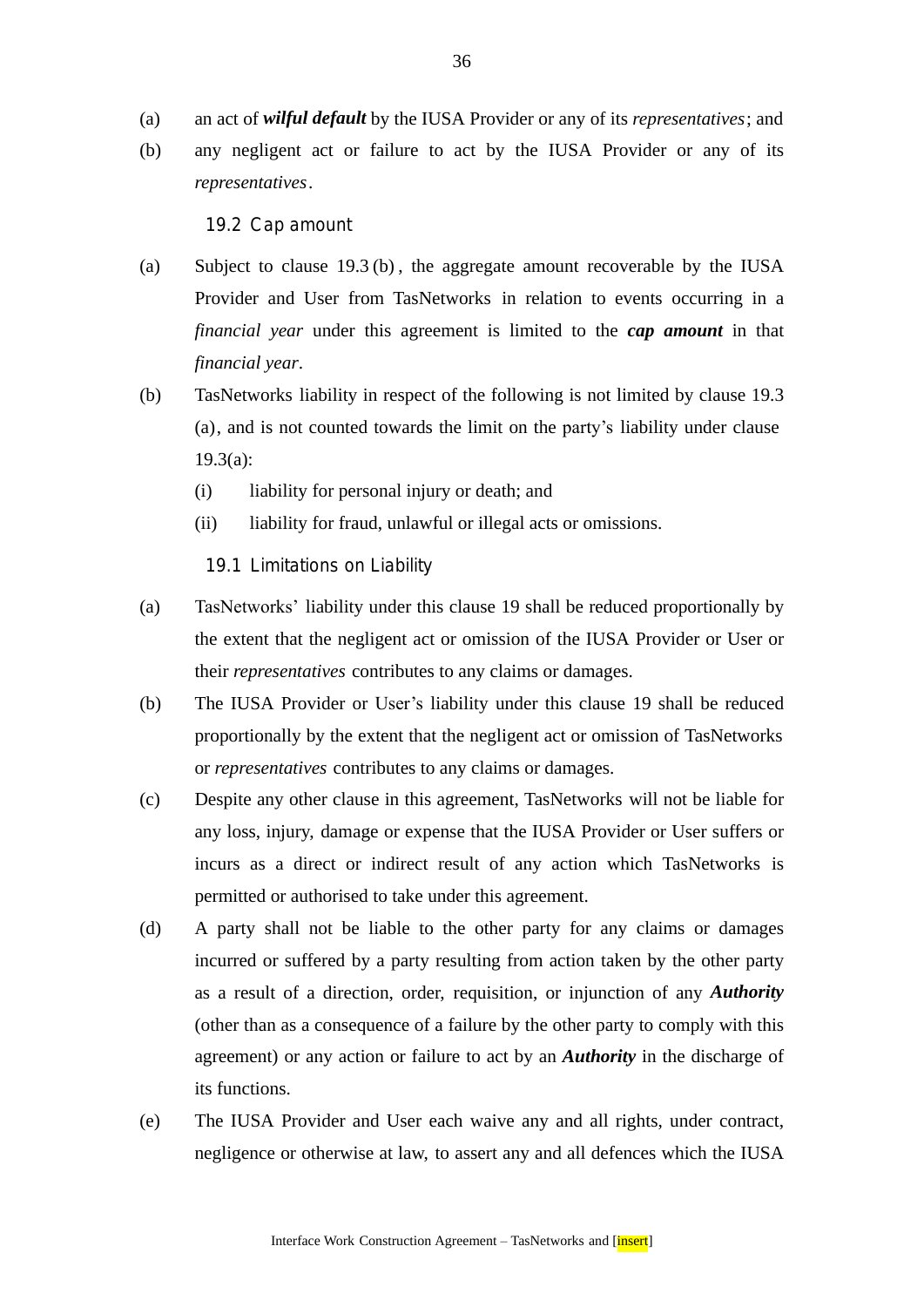Provider or the User may have to a claim by TasNetworks for the non-performance, inadequate performance or delay in performance under this agreement due to any non-performance or inadequate performance or delay in performance by either the IUSA Provider or User under the contract *[insert]* between the IUSA Provider and User.

#### 20. DEFAULT PROVISIONS

20.1 Breach of the agreement

If a party:

- (a) fails to pay any amount payable by that party under this agreement by the due date;
- (b) fails to remedy a breach of a provision of this agreement (other than an obligation to pay money) which is capable of being remedied, within the reasonable time (being not less than 10 *business days*) specified in a notice from a party requiring remedy of the breach; or
- (c) breaches a provision of this agreement in a manner which is incapable of remedy

then that party (the "Defaulting Party") will be in breach of this agreement.

20.1 Notice of breach

If a party is in breach of this agreement under clause 20.1, the party requiring remedy of the breach is entitled to serve notice on the Defaulting Party and, if after the expiration of 5 *business days* from the receipt by the Defaulting Party of the notice, the party requiring remedy of the breach reasonably believes that the Defaulting Party is still in breach of this agreement, and if the breach is capable of being remedied, a remedy is not being diligently pursued then the party requiring remedy of the breach may:

- (i) suspend the performance of all or part of its obligations under this agreement until it chooses to lift the suspension or the breach is remedied; or
- (ii) terminate this agreement (either as an alternative to suspension or during any period of suspension).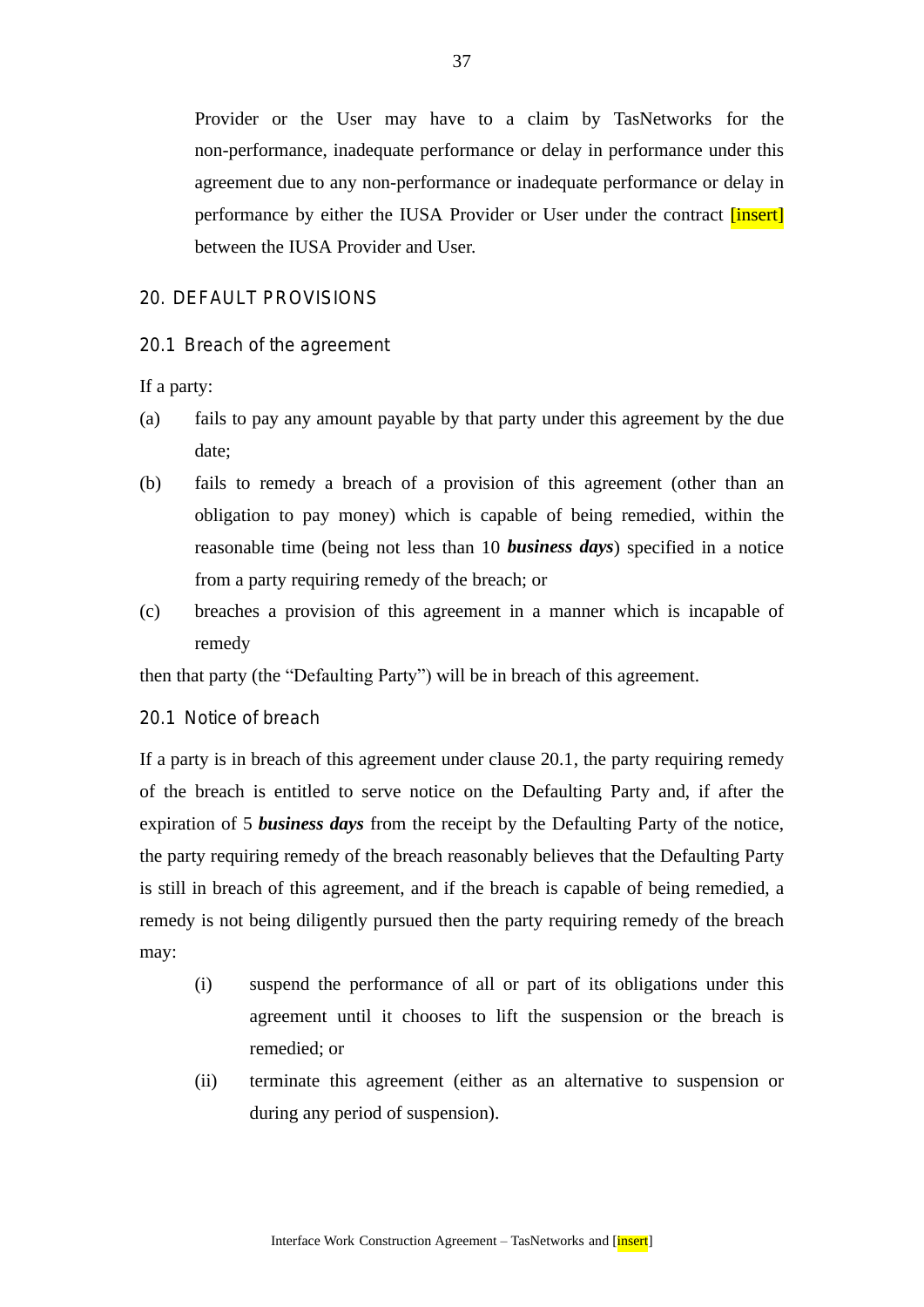## 20.2 Effect of insolvency

If an *insolvency event* occurs for a party:

- (a) that party must immediately notify the other party that the *insolvency event* has occurred; and
- (b) the other party may terminate this agreement at any time by giving notice to the party suffering an *insolvency event*, regardless of whether notice is given under clause 20.3(a).
- 20.1 Rights, liabilities and obligations upon termination

Termination of all or part of this agreement for any reason does not affect:

- (a) any rights of a party against another party which:
	- (i) arose prior to the time at which such termination occurred; and
	- (ii) otherwise relate to or may arise at any future time from any breach or non-observance of obligations under this agreement occurring prior to the termination of this agreement; or
- (b) the rights and obligations of the parties under clauses which survive the termination of this agreement, regardless of the reasons for the termination.

#### 21. DISPUTE

#### 21.1 Application of Rules provisions

If a *dispute* is a dispute to which the *Rules* apply that *dispute* will be dealt with in accordance with the dispute resolution regime set out in or implemented in compliance with the *Rules*.

- 21.2 All other disputes
- (a) If a *dispute* arises that is not a *dispute* to which the *Rules* apply, the parties shall comply with the provisions of this clause 21.2.
- (b) A party may give to the other party a written notice ("Notice") identifying the matters in *dispute.*
- (c) The parties must meet within 10 *business days* after the Notice has been given and attempt to resolve the *dispute*. Each party must be represented at the meeting by a person who has authority to agree to a resolution of the *dispute*.
- (d) If the *dispute* has not been resolved within 20 *business days* after the Notice has been given, the parties must participate in a mediation of the *dispute* in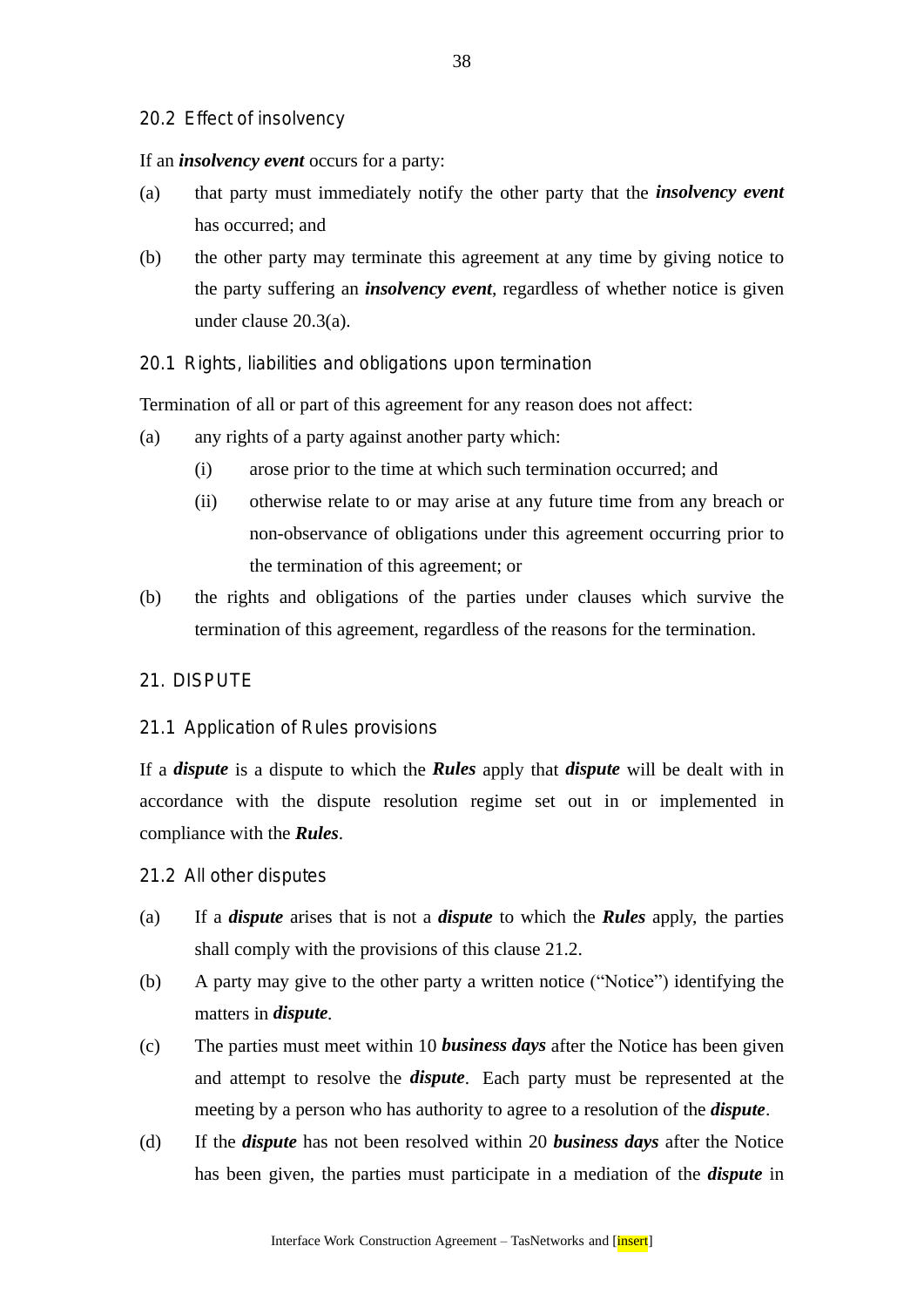accordance with the Institute of Arbitrators & Mediators Australia Mediation and Conciliation Rules.

- (e) If the *dispute* has not been resolved within 20 *business days* after the termination of the mediation, the parties may agree to refer the *dispute* to determination by an independent expert in accordance with clause 21.2(h) or to arbitration in accordance with clause 21.2(i) or a party may give to the other a notice referring the *dispute* to litigation.
- (f) Subject to clause 21.2 (g) , a party must not issue court proceedings in connection with a *dispute* unless a notice referring the *dispute* has been given in accordance with clause 21.2(e).
- (g) Clause 21.2 (f) does not apply to an application for an urgent injunction or declaration.
- (h) Where the parties agree to refer the *dispute* to an independent expert the expert determination will be conducted in accordance with the Institute of Arbitrators & Mediators Australia Expert Determination Rules.
- (i) Where the parties agree to refer the *dispute* to arbitration the arbitration will be conducted in accordance with the Institute of Arbitrators and Mediators Australia Expedited Commercial Arbitration Rules.
- (j) Where this clause refers to rules of the Institute of Arbitrators & Mediators Australia that reference is to the version of the rules in force at the date of the Notice or, if there is no such version, the version of the rules most recently published.

## 21.1 Expert determination

Despite any other provision of this agreement, the parties agree that where a *dispute* under any of the following clauses is not resolved within 20 *business days* after termination of mediation of the *dispute* it will be referred to an expert for determination in accordance with clause 21.2(h):

**(a)** the definition of *cash rate* in clause 1.1.

## 21.1 Survival

This clause 21 survives termination of this agreement.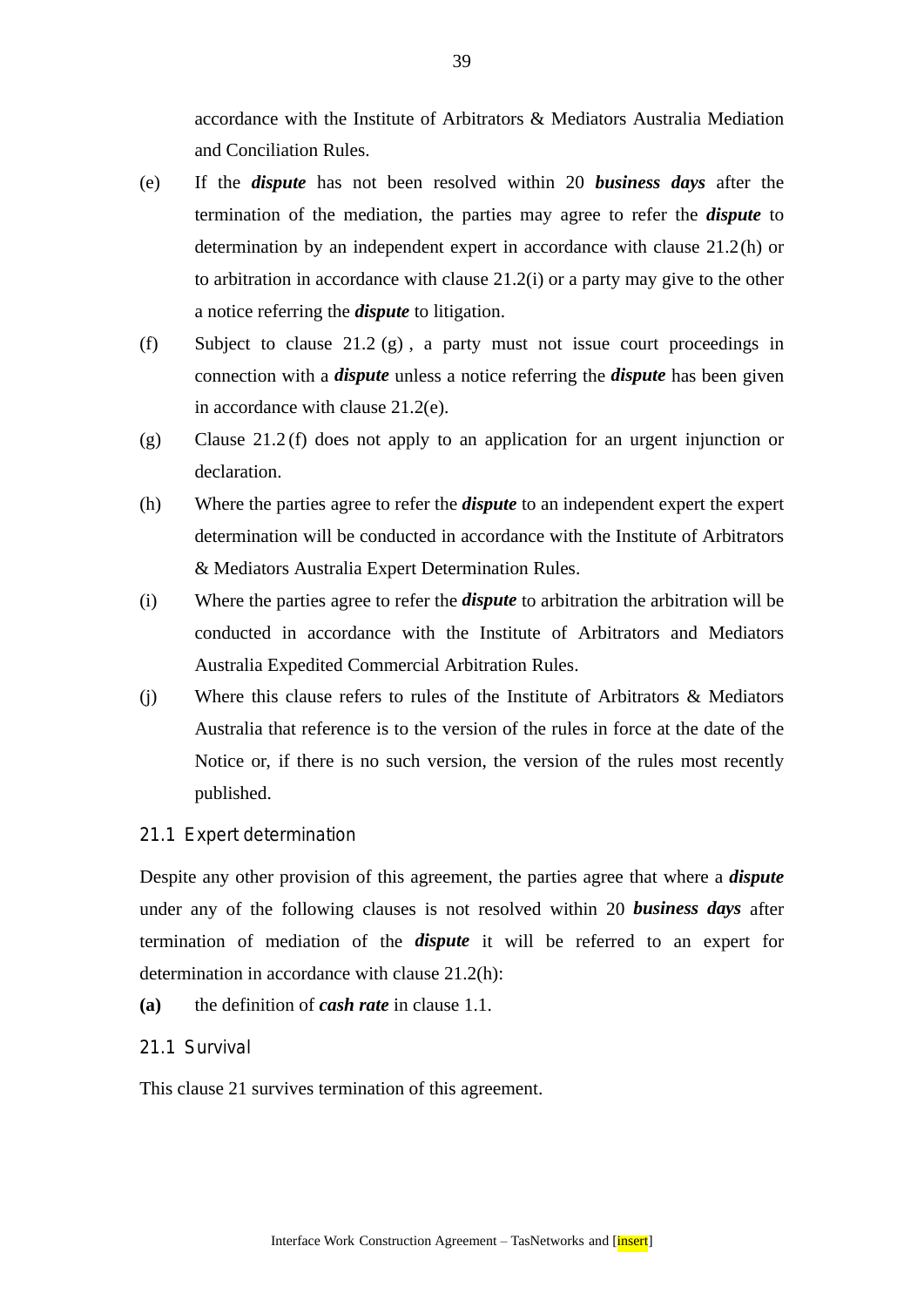## 22. SUSPENSION

- (a) Notwithstanding any other provision of this agreement, TasNetworks may, at any time, give the IUSA Provider a suspension notice where, in TasNetworks' reasonable opinion, the IUSA Provider is carrying out works in a way that:
	- (i) is a danger to any person or property;
	- (ii) may impact the transmission system security; or
	- (iii) is not compliant with *TasNetworks' safety policies and procedures*.
- (b) On receipt of a suspension notice the IUSA Provider must immediately stop the whole works or part work notified by TasNetworks.
- (c) As soon as TasNetworks becomes aware that the reason for any suspension no longer exists, TasNetworks shall direct the IUSA Provider to recommence the suspended work.
- (d) The IUSA Provider shall bear the cost of suspension.
- 23. CONFIDENTIALITY
- 23.1 Intellectual Property Rights
- (a) The provision of information by a party to any other party under this Agreement does not (unless expressly stated) give rise to any intellectual property rights in the recipient party.
- (b) Each party grants to each other party a perpetual, irrevocable, royalty-free, transferable and non-exclusive licence (including the right to sub-licence) to copy and use any intellectual property rights in any documentation provided by that party to that other party for the purposes of:
	- (i) the Project; and
	- (ii) meeting their obligations under this Agreement and any *Related Agreement*;
- (c) Each party warrants to each other party that use of intellectual property rights as contemplated in clause 23.1(b)will not infringe any third party's intellectual property rights.
- 23.1 Non-disclosure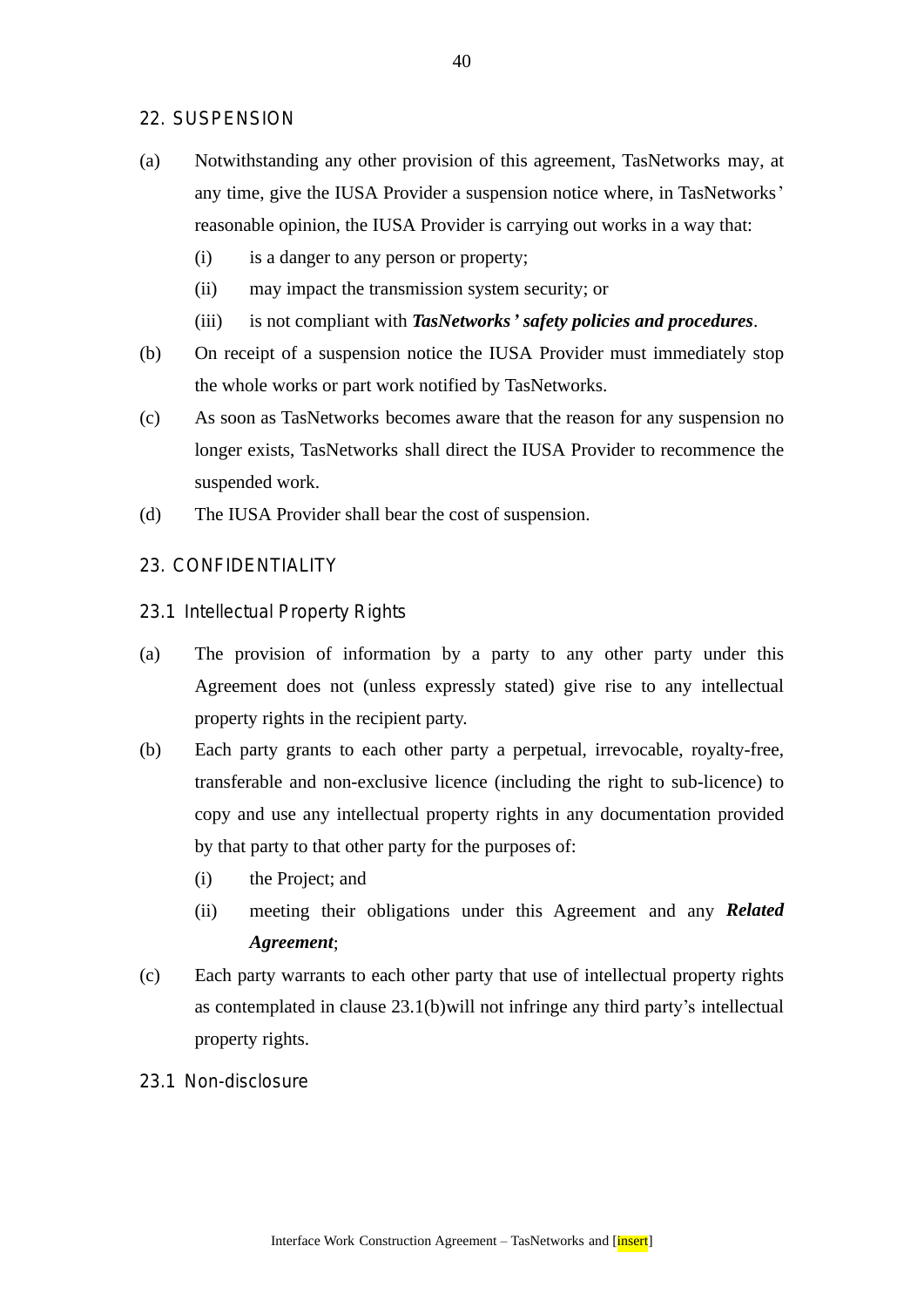Subject to clauses 23.3 and 23.4, the information contained in, relating to or provided in accordance with this agreement and all negotiations leading up to its execution are confidential to the parties and must not be disclosed to any other person.

#### 23.2 Exceptions

Clause 23.2 does not prevent disclosure of information by a party:

- (a) which is in the public domain or comes into the public domain otherwise than as a result of a breach by the party of its obligations under clause 23.2 provided that participants in the Tasmanian electricity industry do not of themselves constitute the public domain;
- (b) where the party is required by *Law* to disclose the information or where the party, acting reasonably, discloses the information in the course of legal proceedings;
- (c) to the lawyers, consultants, contractors or professional advisers of the party who has entered into a confidentiality undertaking with similar effect to this part, but which obliges the party to enforce its rights under that confidentiality undertaking if and to the extent required by the other party;
- (d) to any bank, financier, investor or insurer to or of the party (other than the party's lawyers) who has entered into a confidentiality undertaking with similar effect to this part, but which:
	- (i) does not contain a provision corresponding to this clause 23.3(d); and
	- (ii) obliges the party to enforce its rights under that confidentiality undertaking if and to the extent required by the other party;
- (e) with the consent of the other party;
- (f) to the extent required by *Law* or by a lawful requirement of any *Authority* having jurisdiction over a party or its *related body corporate*;
- (g) to the extent required by a lawful requirement of any stock exchange having jurisdiction over a party or its *related body corporate*;
- (h) to its *related body corporate*, but only on the basis permitted under clause 23.3 (d);
- (i) in the context of the sale of shares in or the sale of, or lease of, the assets of a party, to any consultant, bank, financier, insurer or professional adviser to a prospective purchaser or lessee of the relevant shares or assets as the case may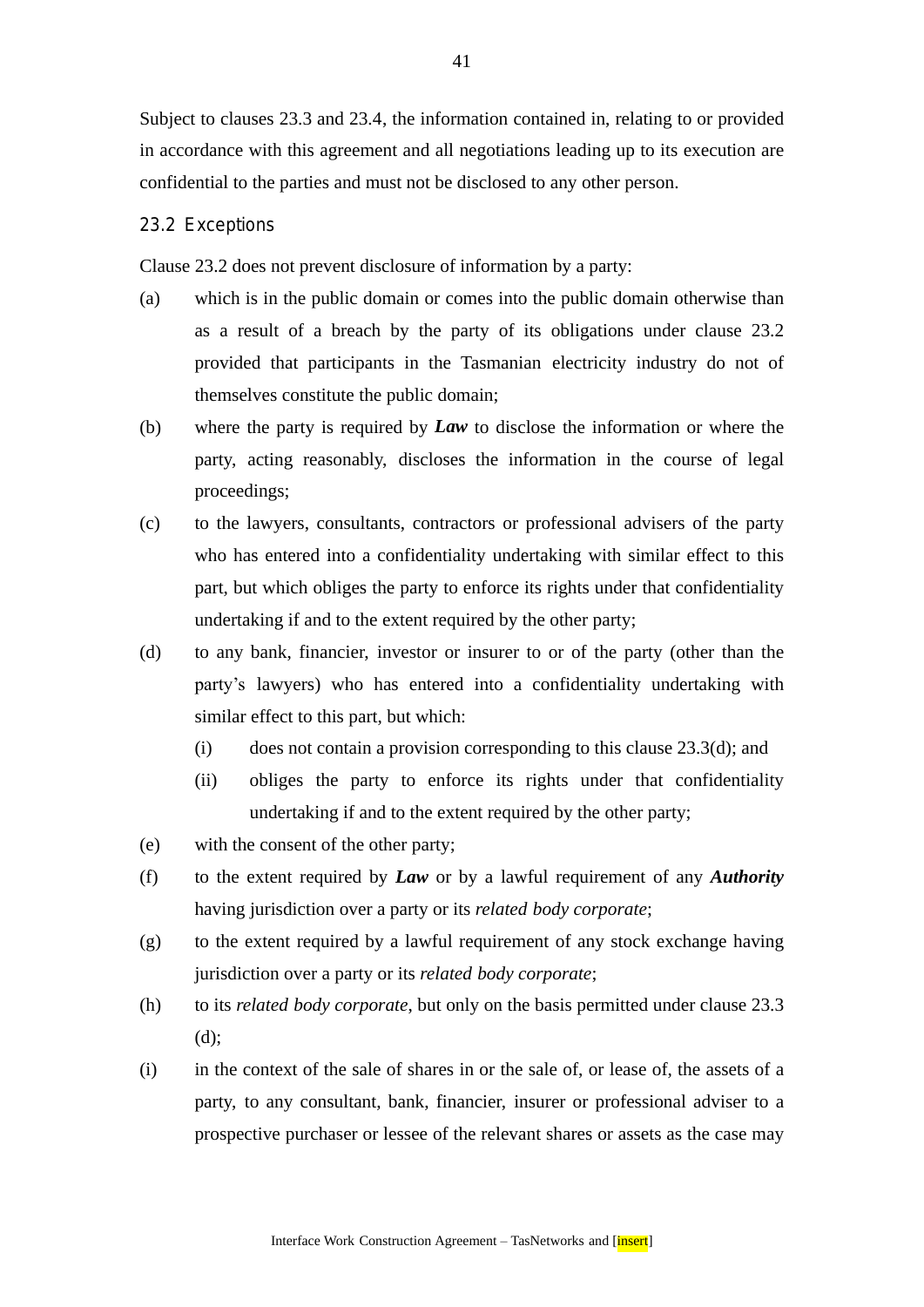be any the prospective purchaser or lessee but only on the basis permitted under clause 23.3(d); or

(j) to the *System Operator* as required by this agreement or the *Rules.*

## 23.1 Enforcing confidentiality undertaking

Where a party has entered into a confidentiality undertaking pursuant to clause 23.3 (d), that party must enforce its rights under the confidentiality agreement to the extent reasonably required by the other party.

## 23.2 Provision of information to TasNetworks' contractors

User hereby consents to TasNetworks disclosing to its tenderers and contractors such information as is reasonably necessary to fulfil the objects of this agreement.

#### 23.3 Survive expiration

The obligations contained in clauses 23.1 , 23.2 , 23.3 and 23.4 will survive the termination of this agreement.

## 24. ASSIGNMENT AND OTHER DEALINGS

## 24.1 TasNetworks

Subject to the *Rules*, TasNetworks may at any time transfer or assign its rights and obligations under this agreement, provided that:

- (a) the proposed assignee or transferee is a responsible and solvent person with sufficient financial, business and technical capacity to successfully carry out the obligations of TasNetworks under this agreement; and
- (b) the proposed assignee or transferee first obtains all *approvals* required under all applicable *regulatory instruments* and the *Rules*, and the proposed assignee or transferee has otherwise complied with the requirements of the *Rules*; and
- (c) the proposed assignee or transferee first executes a deed of assignment or novation of this agreement in a form agreed between the parties acting reasonably pursuant to which the proposed assignee or transferee assumes the obligations of TasNetworks under this agreement.

# 24A.1 IUSA

IUSA Provider may with the consent in writing of TasNetworks transfer or assign this agreement and TasNetworks will not withhold its consent in circumstances where: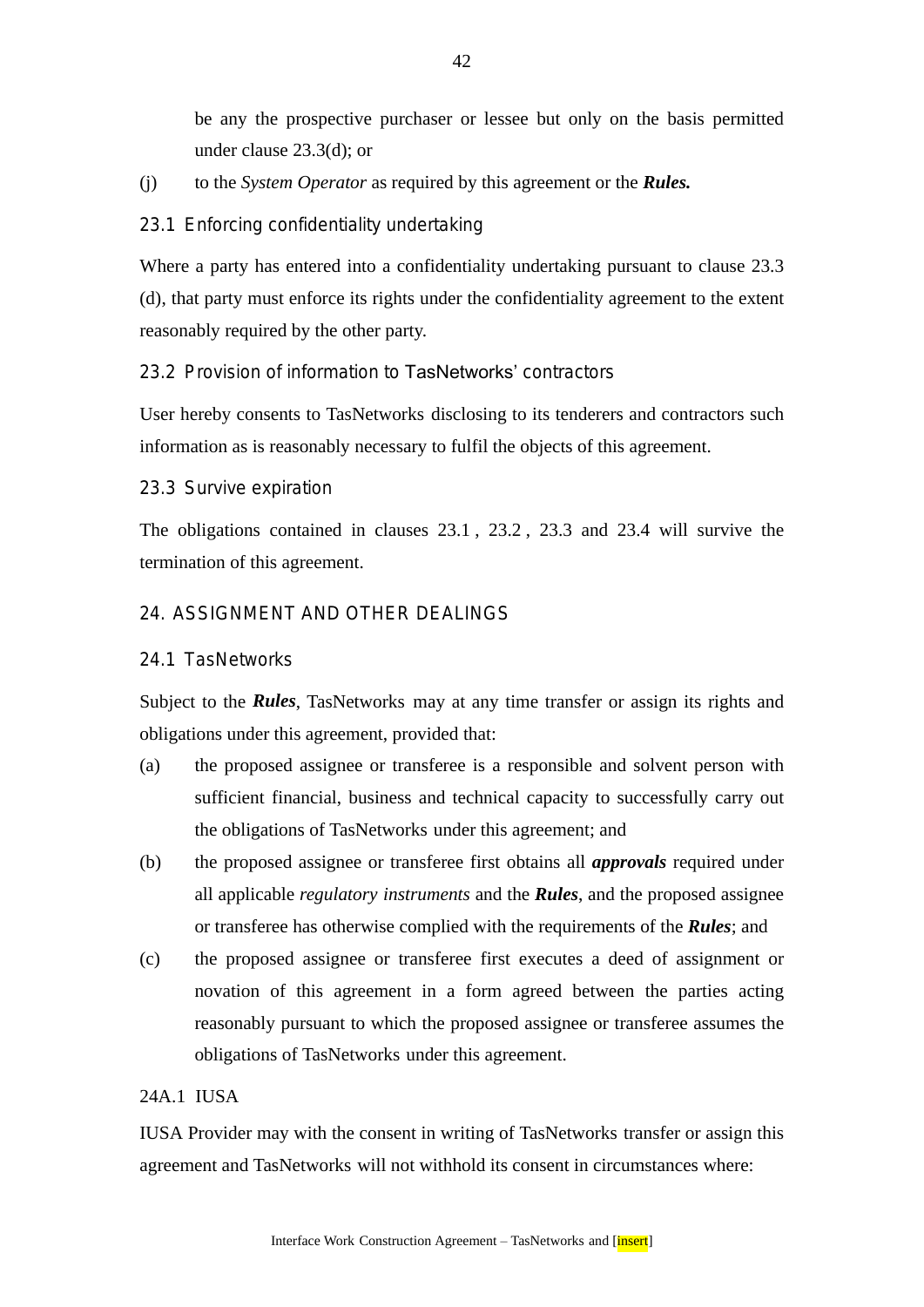- (a) IUSA Provider requests the consent of TasNetworks to the transfer or assignment to the proposed assignee in writing;
- (b) IUSA Provider has provided to TasNetworks any information reasonably required by TasNetworks regarding the proposed assignee or transferee;
- (c) the proposed assignee or transferee is a responsible and solvent person with sufficient financial, business and technical capacity to successfully carry out the obligations of IUSA Provider under this agreement;
- (d) the proposed assignee or transferee first obtains all licences and permits required of the IUSA Provider under all applicable regulatory instruments and the *Rules*, and the proposed assignee or transferee has otherwise complied with the requirements of the *Rules*;
- (e) prior to settlement of any transfer or assignment:
	- (i) IUSA Provider or the proposed assignee or transferee pays to TasNetworks any moneys outstanding to TasNetworks under this agreement; and
	- (ii) where IUSA Provider was in default under this agreement in respect of an obligation that is to be transferred, the proposed transferee agrees to rectify that default; and
- (f) the proposed assignee or transferee first executes a deed of assignment or novation of this agreement in a form agreed between the parties acting reasonably.

#### 24A.1 Costs of assignment or novation

The party requesting an assignment or novation of this agreement must pay the other party's reasonable costs arising out of the assignment or novation.

#### 25. NOTICES

#### 25.1 Form

A notice or other communication to a party under this agreement must be in writing and addressed to that party in accordance with Schedule 3.

#### 25.2 Service

- (a) Notices may be served by being:
	- (i) delivered by hand at the party's then current address for service; or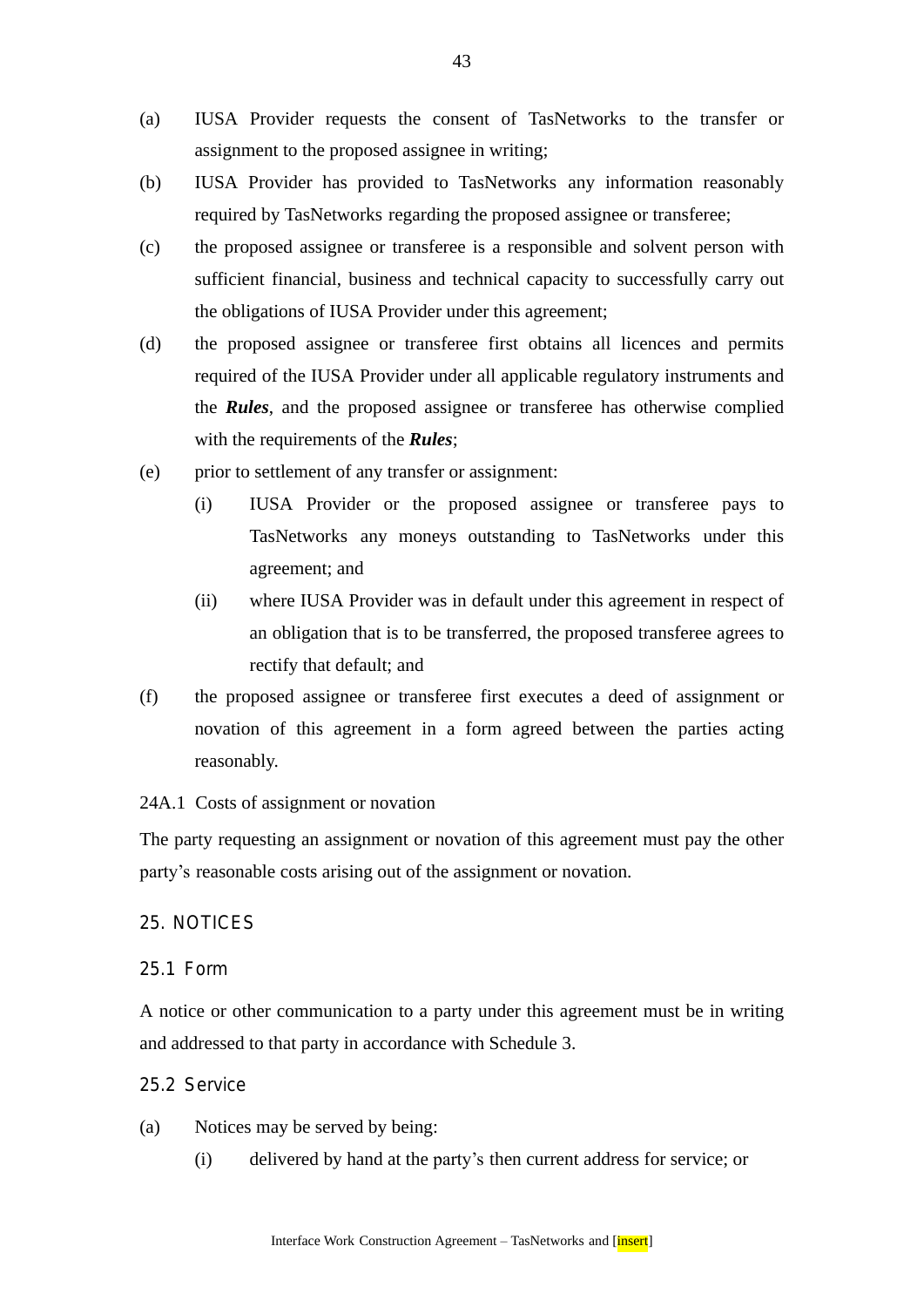- (ii) sent to the party's then current address for service by pre paid ordinary mail.
- (b) Notice given by post is taken to be received on the third *business day* after posting.
- (c) A notice received by a party after 5:00 pm or on a day which is not a *business day* in the place where it is received, will be taken to have been received on the next *business day* in the place where it is received.
- 25.1 Change of contact details

A party may at any time by notice in writing to the other party designate a different person, address or facsimile number and Schedule 3 will be amended to record the revised details provided the address and facsimile number are within Australia.

## 26. MISCELLANEOUS

#### 26.1 Waiver

No failure to exercise, nor any delay in exercising, any right, power or remedy under this agreement will operate as a waiver. No single or partial exercise of any right, power or remedy will preclude any other or future exercise of that or any other right, power or remedy.

#### 26.2 Entire agreement

This agreement constitutes the entire understanding of the parties on the subject matter and supersedes any and all other representations or statements by either party or its *representatives*, whether oral or in writing, made prior to the date of this agreement.

#### 26.3 Amendment of agreement

Subject to clause 25.3 any amendments or alterations to this agreement must be by agreement in writing executed by both parties.

#### 26.4 Severability

Any provision of this agreement which is invalid or unenforceable in any jurisdiction is, if possible, to be read down for the purposes of that jurisdiction so as to be valid and enforceable, and is otherwise severed to the extent of the invalidity or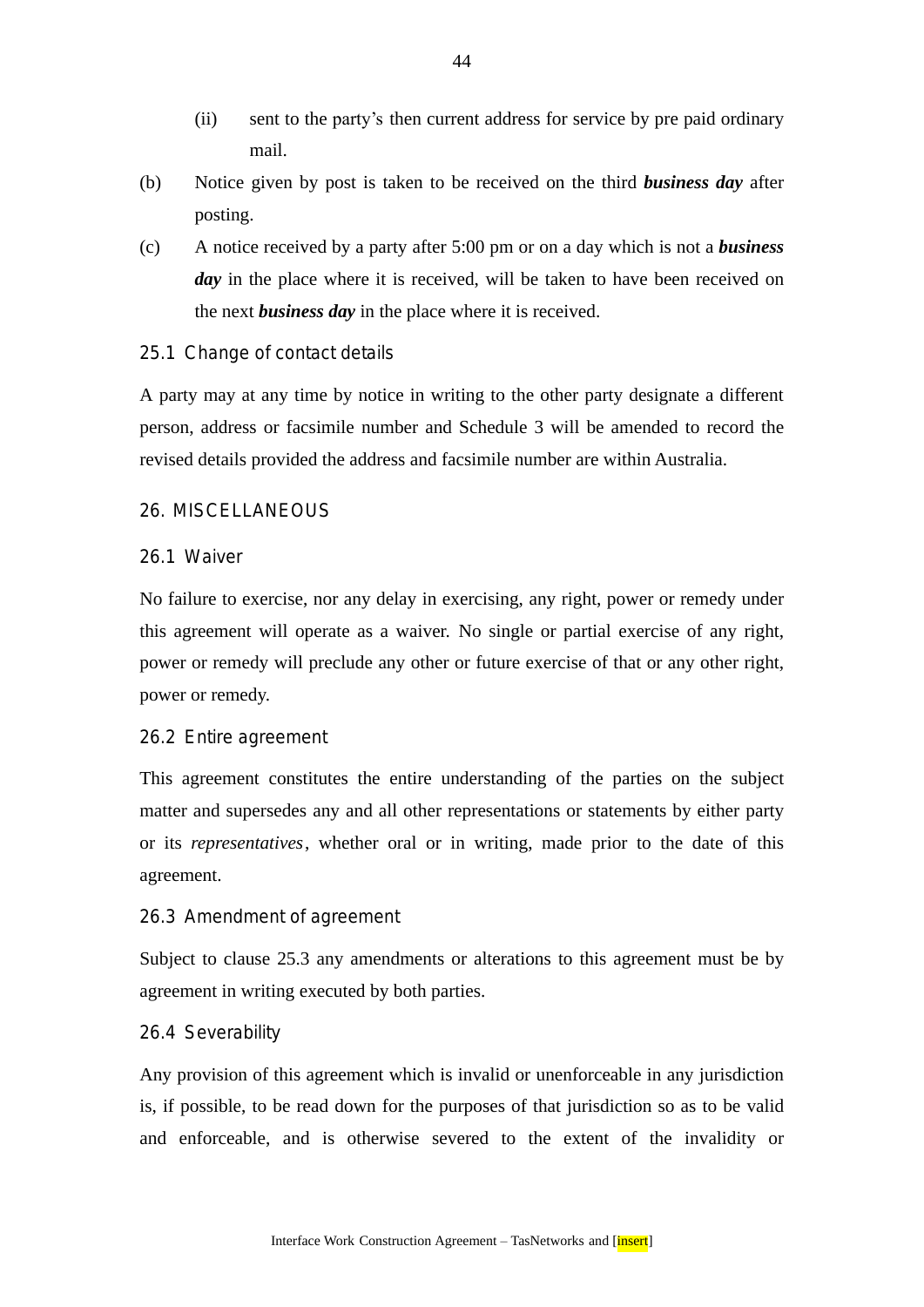unenforceability, without affecting the remaining provisions of this agreement or affecting the validity or enforceability of that provision in any other jurisdiction.

## 26.5 No precedent

Nothing in this agreement will operate or be taken by either party to be a precedent as to the form or substance of any new (or supplementary) terms and conditions or other agreement which may be entered into between the parties.

## 26.6 No third party rights

Except as specifically provided in this agreement, the parties do not intend to create rights in or grant remedies to any third party as a beneficiary of this agreement and all covenants, stipulations, promises and agreements contained in this agreement are for the sole and exclusive benefit of the parties to this agreement.

#### 26.7 Governing law

This agreement will be governed by the laws of Tasmania.

## 26.8 Submission to jurisdiction

Each party irrevocably and unconditionally submits to the non-exclusive jurisdiction of the courts of Tasmania, the Federal Court of Australia in Tasmania and courts of appeal from them for determining any *dispute* concerning this agreement.

#### 26.9 Service of process

Any document in any action may be served by delivery to the party being served at its address for service of notices as specified in accordance with clause 25.

#### 26.10 Counterparts

This agreement may be executed in any number of counterparts. All counterparts together will be taken to constitute one instrument.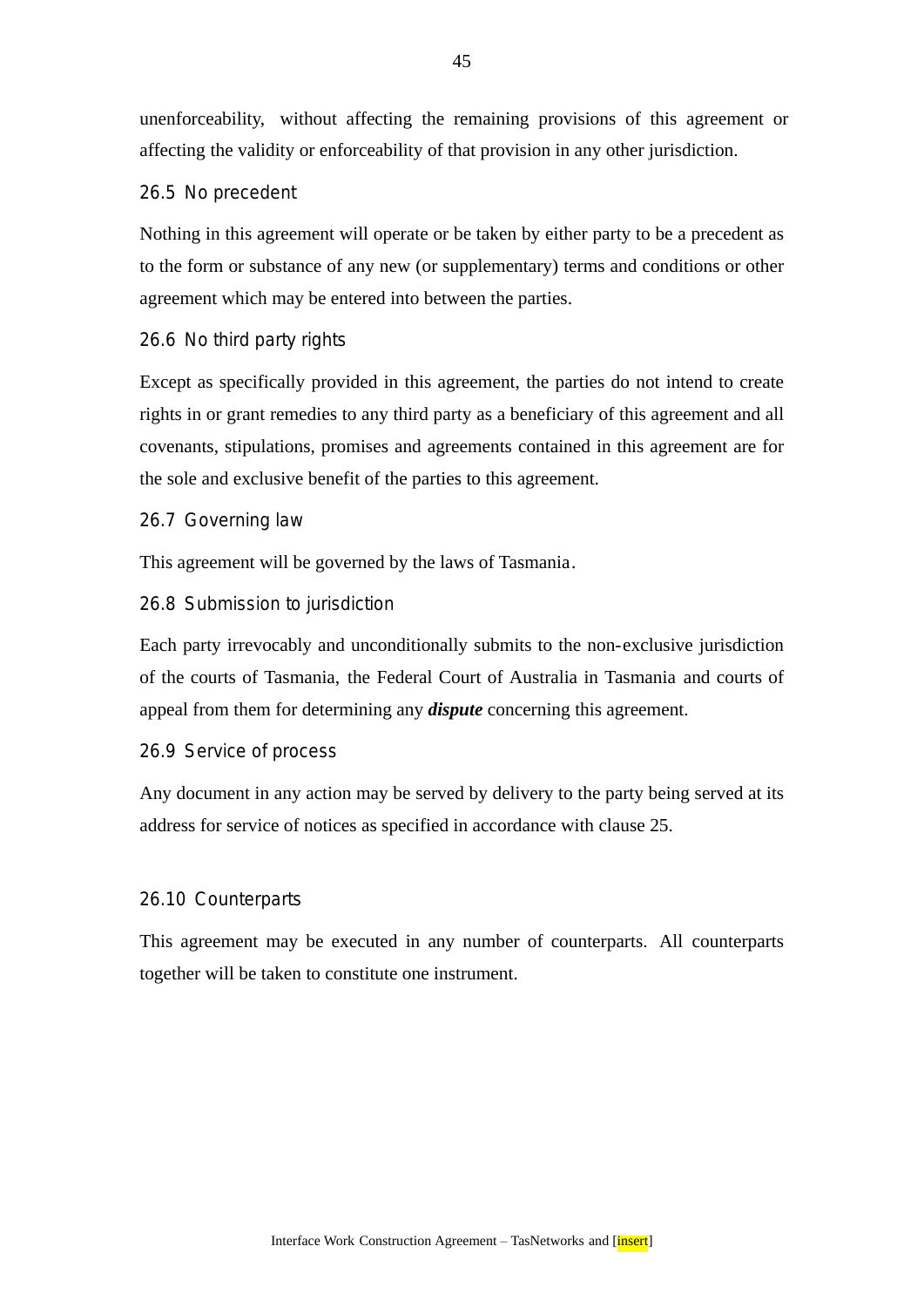# **EXECUTED AS AN AGREEMENT**

| <b>Signed</b> for and on behalf of<br><b>TASMANIAN NETWORKS PTY LTD</b><br>by its duly authorised officer in the<br>$\lambda$<br>presence of: |                                        |
|-----------------------------------------------------------------------------------------------------------------------------------------------|----------------------------------------|
| Signature of witness                                                                                                                          | Signature of authorised officer        |
| Name of witness (print)                                                                                                                       | Name of authorised officer (print)     |
| Position of witness (print)                                                                                                                   | Position of authorised officer (print) |
| <b>Executed by User</b>                                                                                                                       |                                        |
| in accordance with section 127 of the                                                                                                         |                                        |
| Corporations Act 2001                                                                                                                         |                                        |
|                                                                                                                                               |                                        |
| Director                                                                                                                                      | Director/Secretary                     |
| Name of Director (print)                                                                                                                      | Name of Director/Secretary (print)     |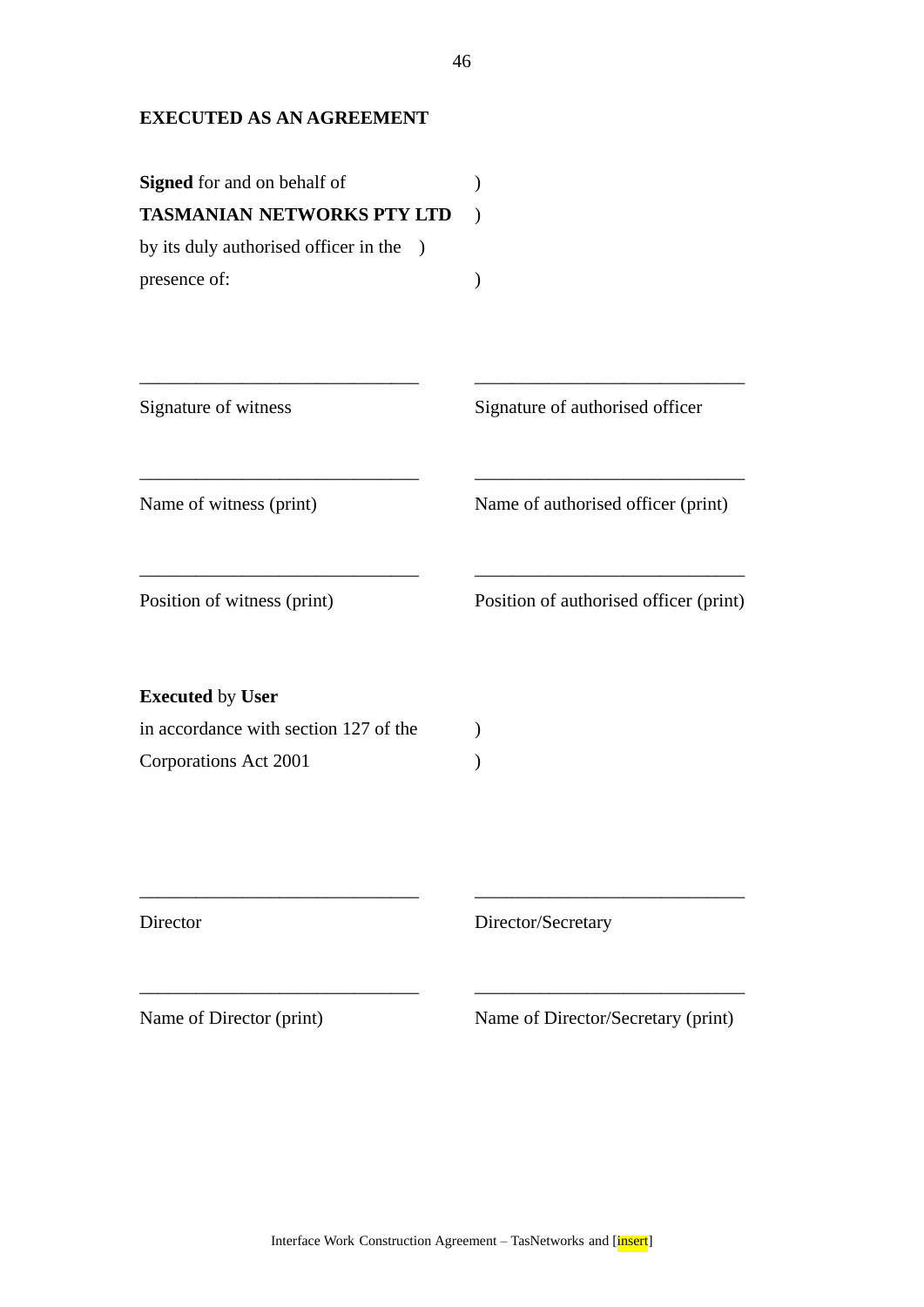| <b>Executed by IUSA Provider</b>      |  |
|---------------------------------------|--|
| in accordance with section 127 of the |  |
| Corporations Act 2001                 |  |

Director Director/Secretary

Name of Director (print) Name of Director/Secretary (print)

\_\_\_\_\_\_\_\_\_\_\_\_\_\_\_\_\_\_\_\_\_\_\_\_\_\_\_\_\_\_ \_\_\_\_\_\_\_\_\_\_\_\_\_\_\_\_\_\_\_\_\_\_\_\_\_\_\_\_\_

\_\_\_\_\_\_\_\_\_\_\_\_\_\_\_\_\_\_\_\_\_\_\_\_\_\_\_\_\_\_ \_\_\_\_\_\_\_\_\_\_\_\_\_\_\_\_\_\_\_\_\_\_\_\_\_\_\_\_\_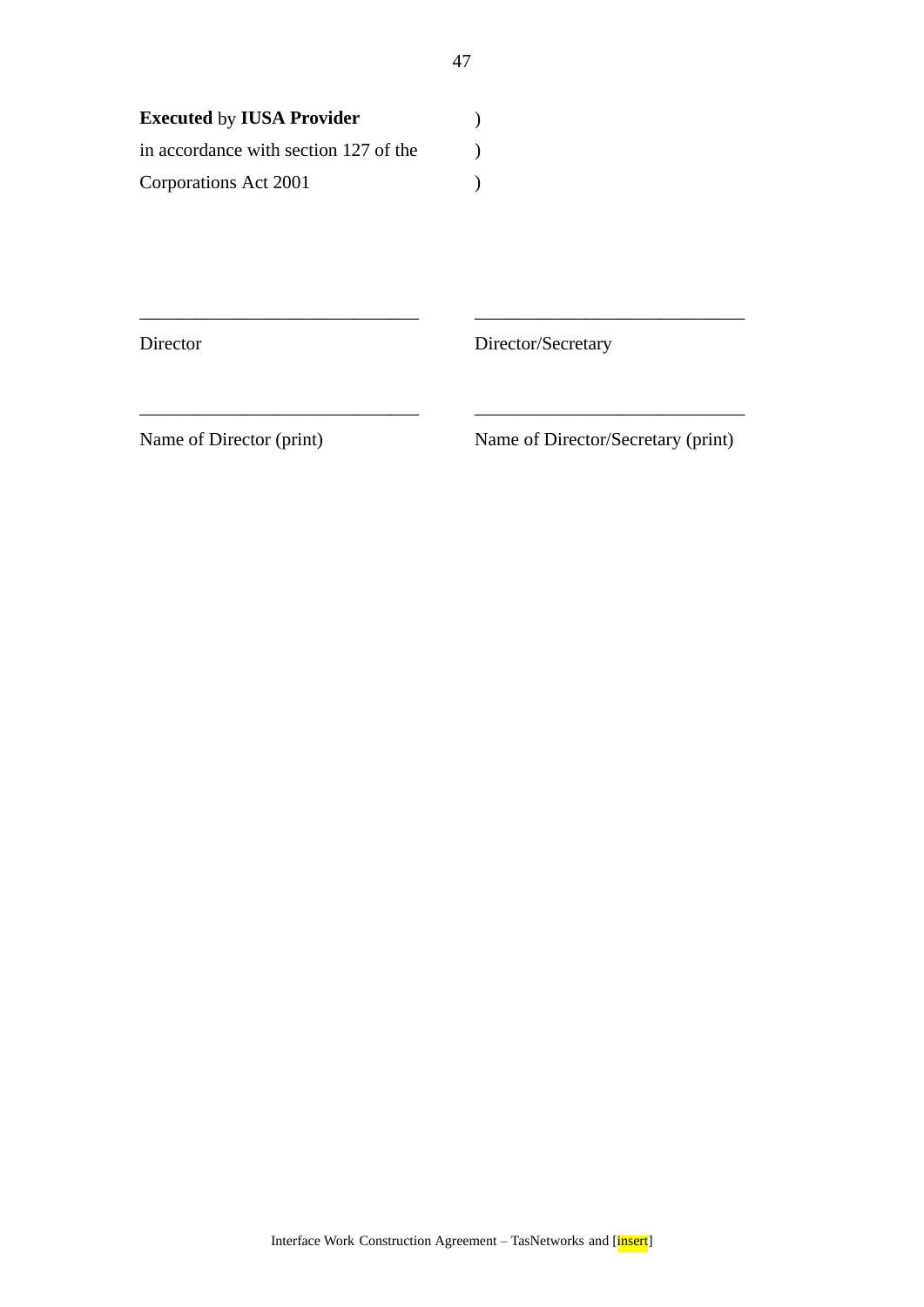# SCHEDULE 1WORK

- 1 WORKS
- 2 CONTESTABLE WORKS (IUSA)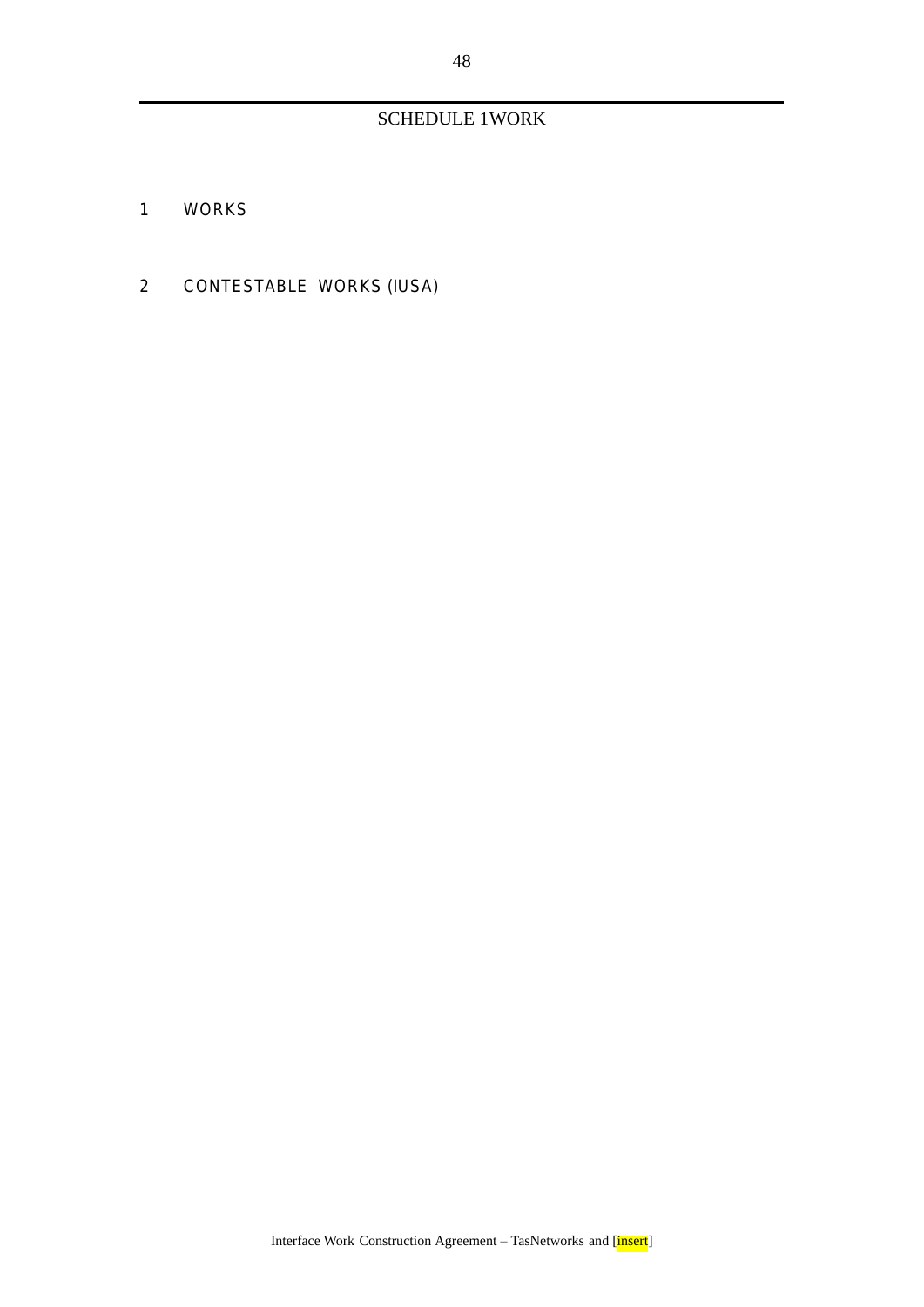SCHEDULE 3 FUNCTIONAL SPECIFICATIONS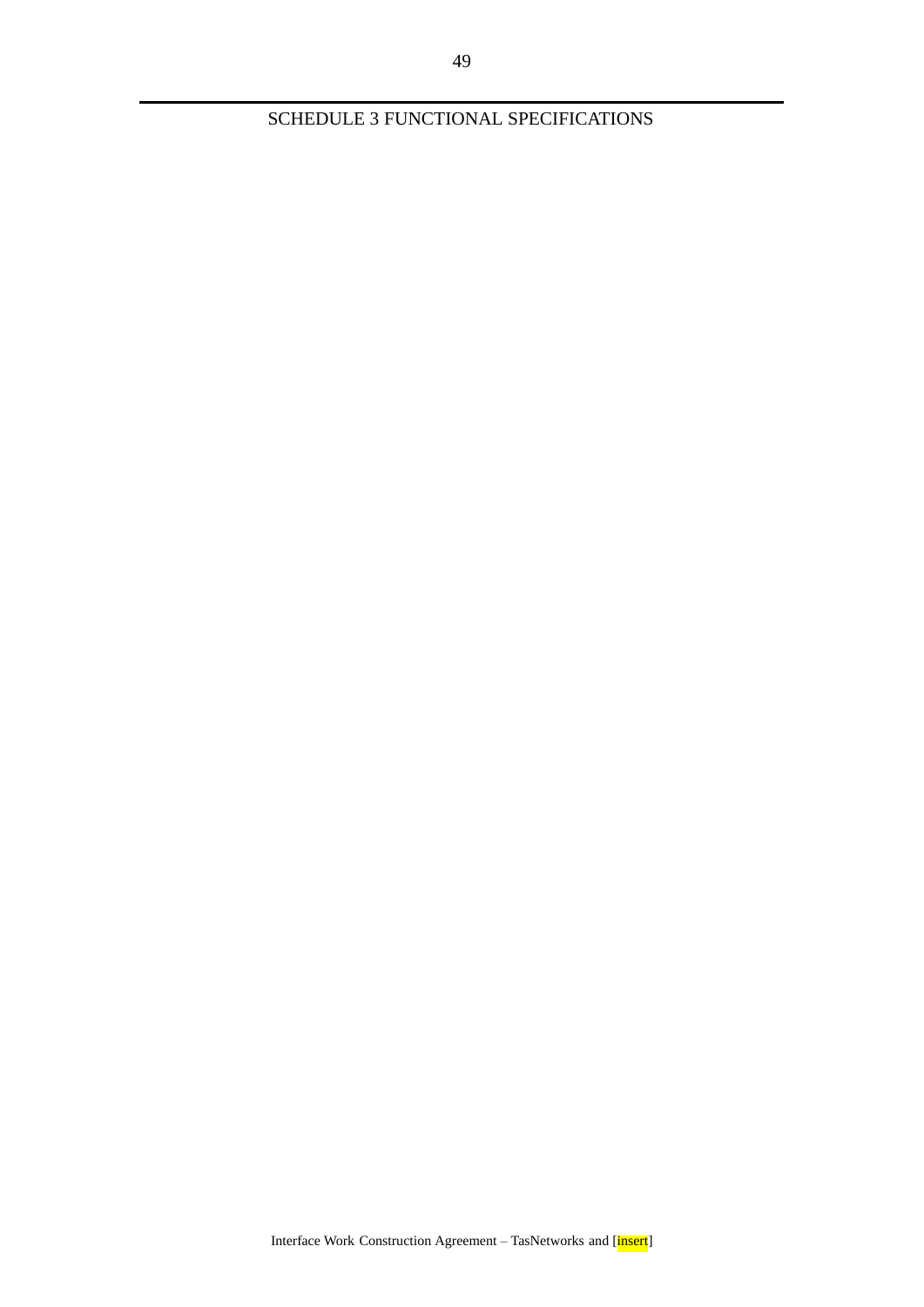| <b>SCHEDULE 4CONTACT DETAILS</b> |                                         |  |  |
|----------------------------------|-----------------------------------------|--|--|
| <b>TasNetworks:</b>              | <b>Tasmanian Networks Pty Ltd</b>       |  |  |
| Street address:                  | 1-7 Maria Street, Lenah Valley TAS 7008 |  |  |
| Postal address:                  | PO Box 606, Moonah TAS 7009             |  |  |
| Nominated representative:        | <b>Iain Meaney</b>                      |  |  |
| Title:                           | <b>Commercial Solutions Team Leader</b> |  |  |
| Phone:                           | $(03)$ 6271 6703                        |  |  |

| User:                     | [insert]       |  |
|---------------------------|----------------|--|
| Street address:           | [insert]       |  |
| Postal address:           | <b>finsert</b> |  |
| Nominated representative: | <b>finsert</b> |  |
| Title:                    | [insert]       |  |
| Phone:                    | [insert]       |  |

| <b>IUSA Provider:</b>     | [insert] |  |
|---------------------------|----------|--|
| Street address:           | [insert] |  |
| Postal address:           | [insert] |  |
| Nominated representative: | [insert] |  |
| Title:                    | [insert] |  |
| Phone:                    | [insert] |  |

or as most recently notified by the party under clause 25.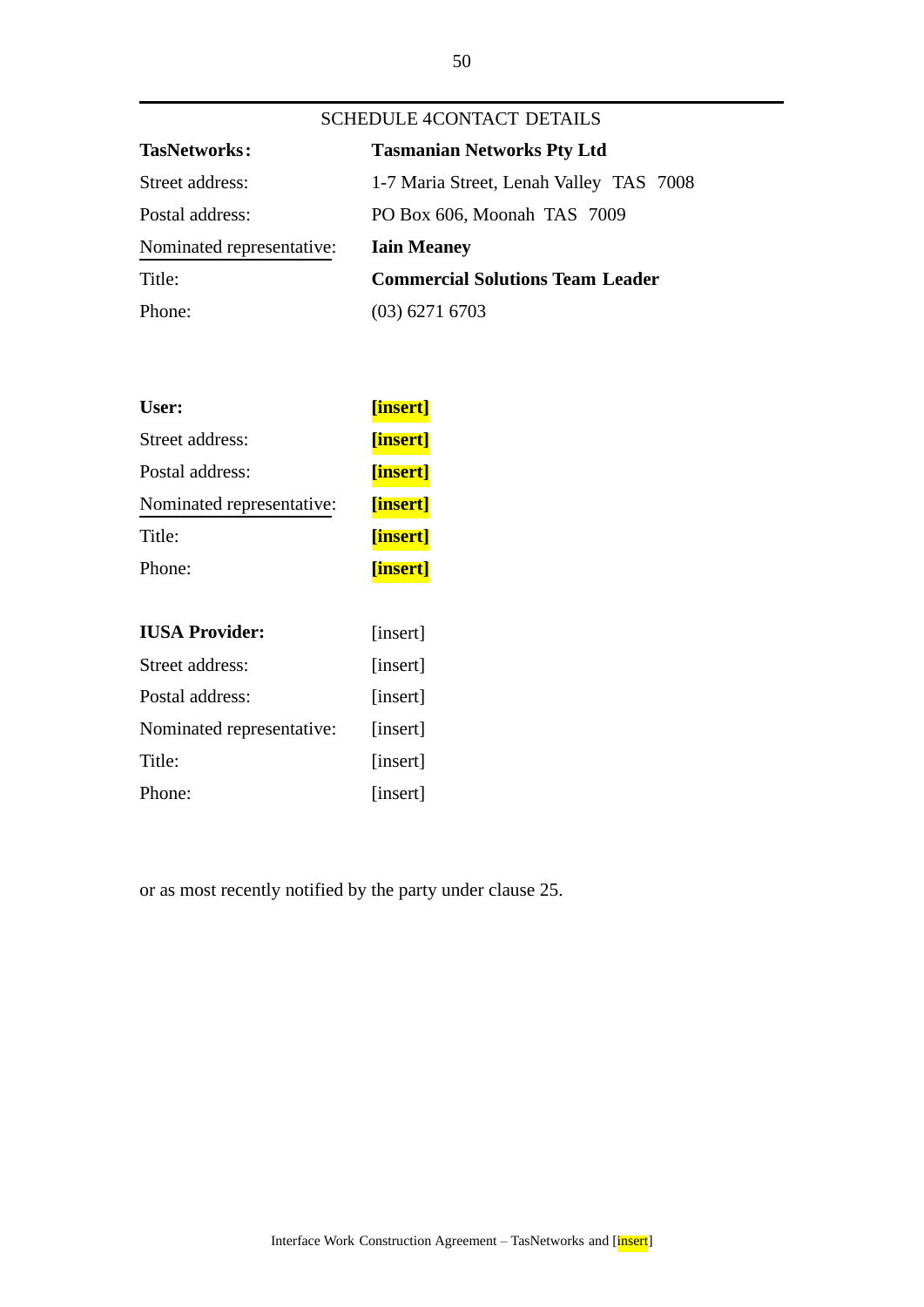SCHEDULE 5PROJECT LAND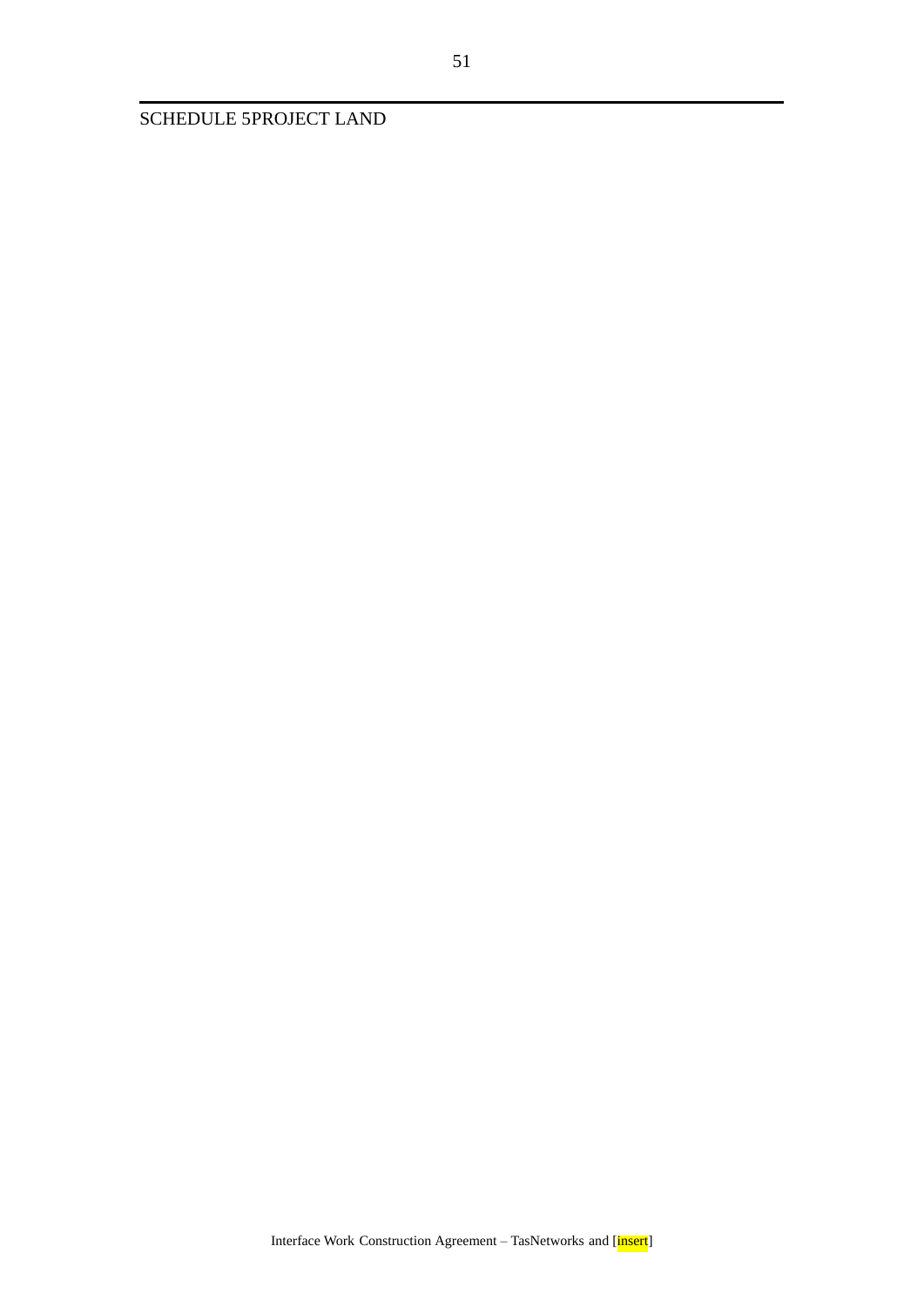SCHEDULE 6WORKS PROGRAM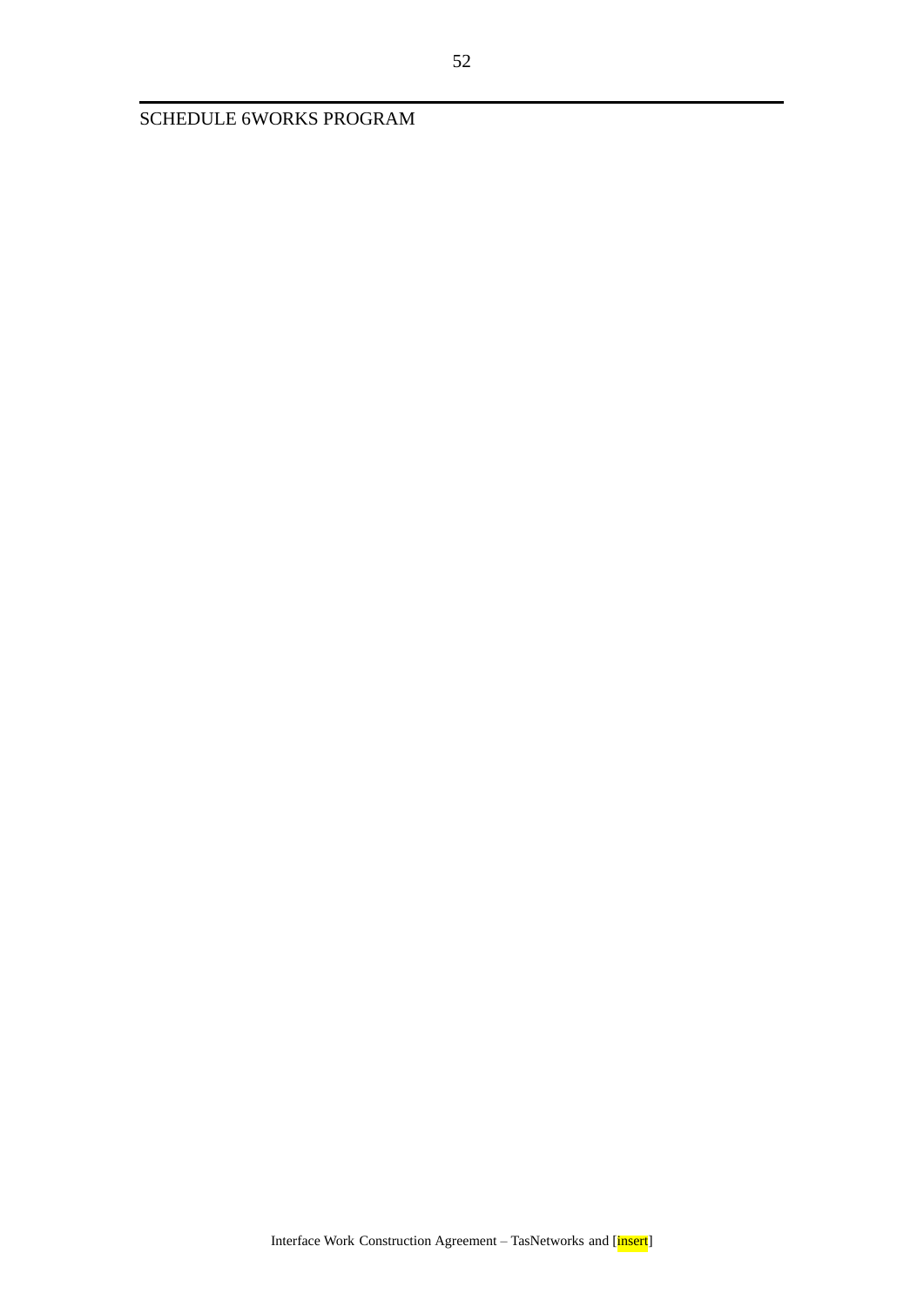# SCHEDULE 7IUSA COMPONENTS

*contestable IUSA components* means [to be inserted]

*non-contestable IUSA components* means [to be inserted]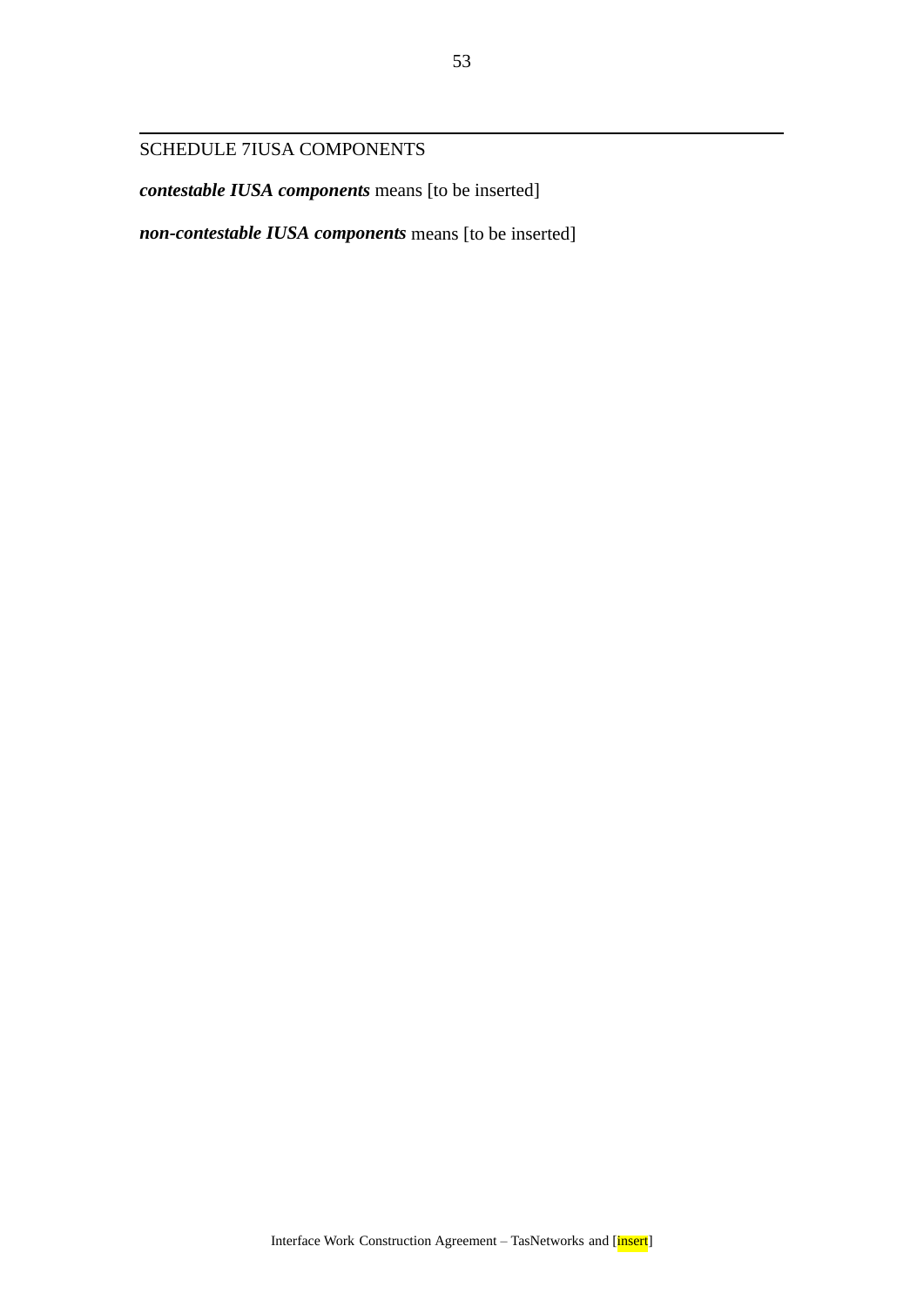SCHEDULE 8DESIGN SPECIFICATIONS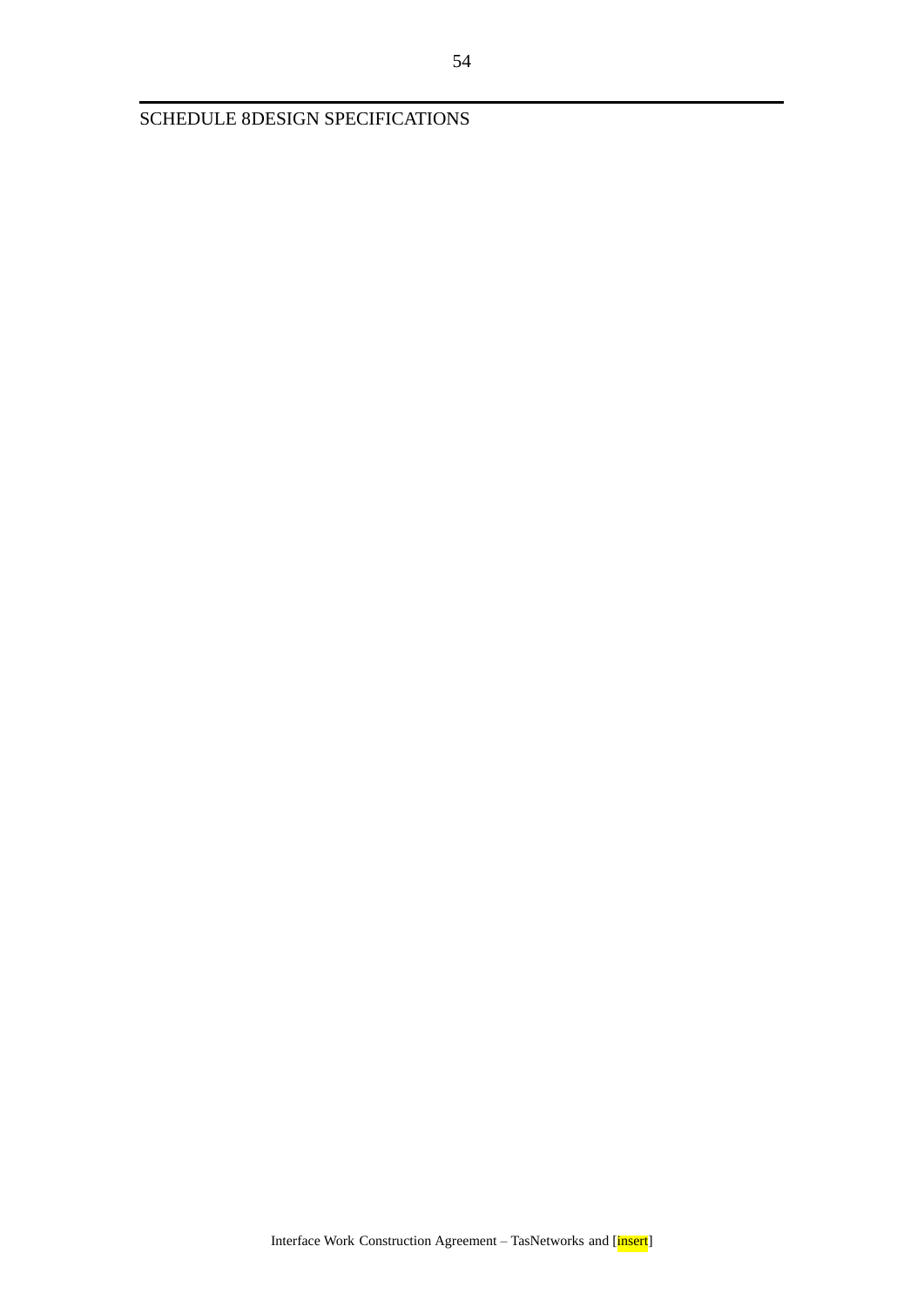SCHEDULE 9TASNETWORKS' SAFETY POLICIES AND PROCEDURES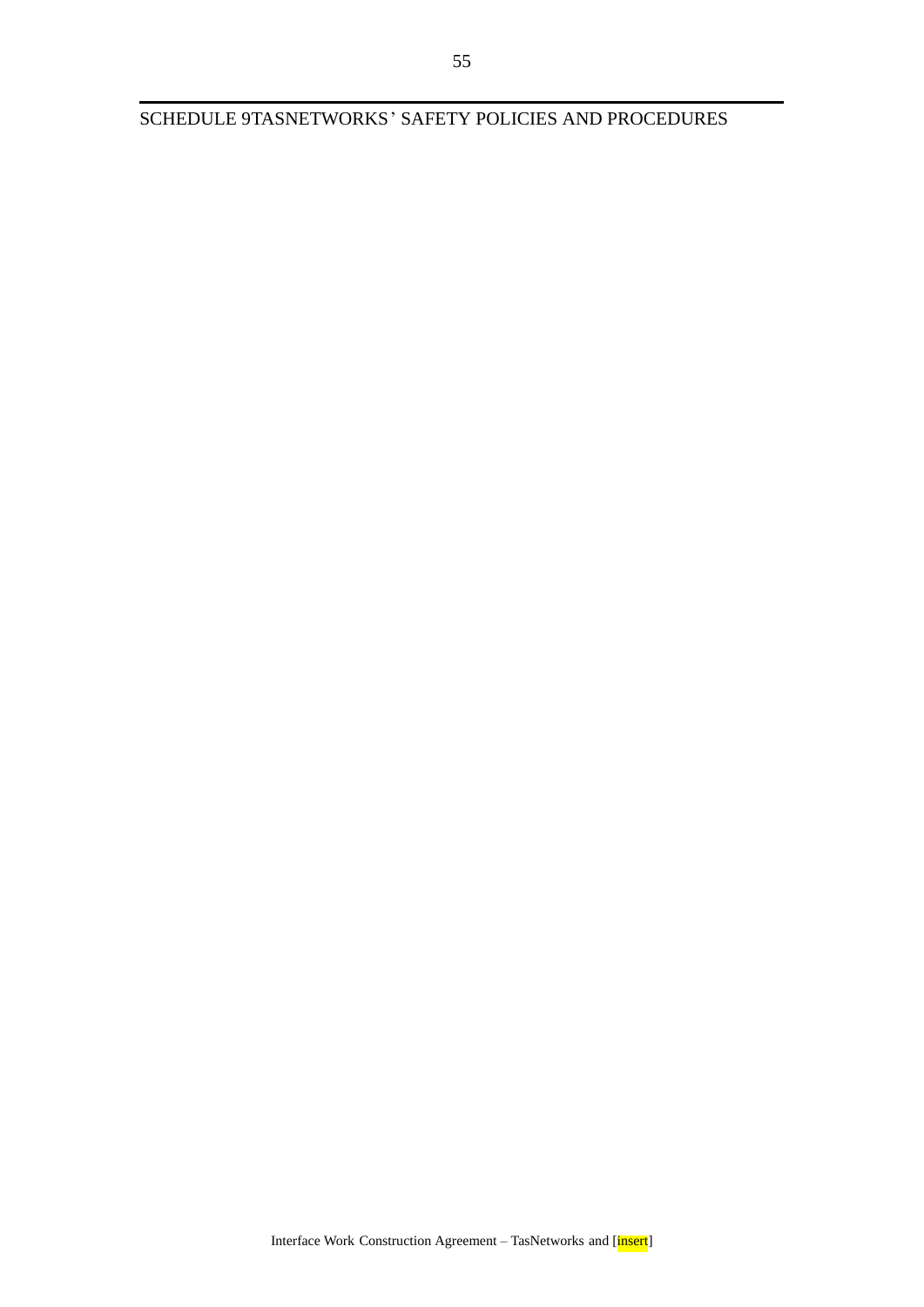SCHEDULE 10 TASNETWORKS' APPROVED MATERIALS LIST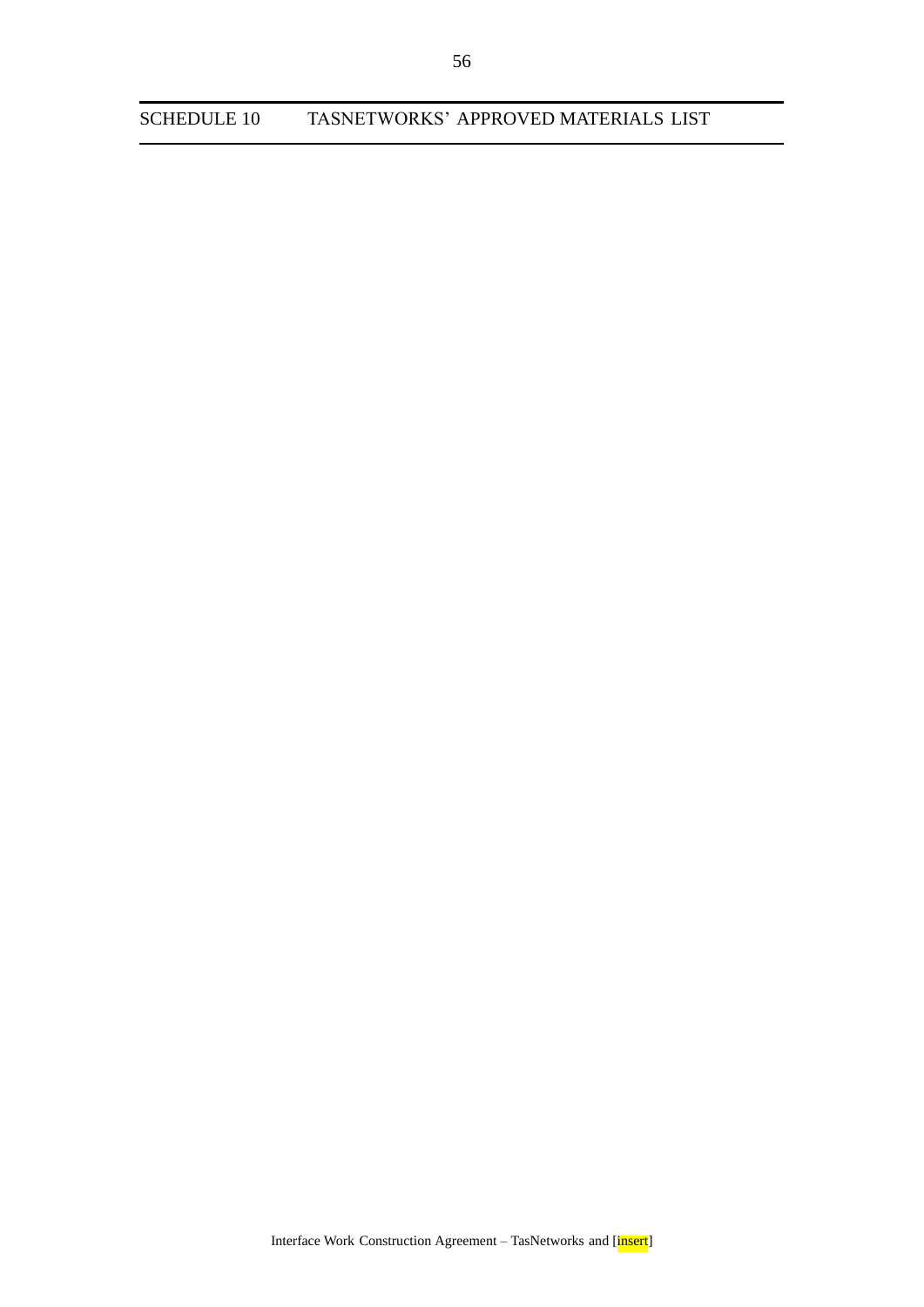CONSTRUCTION AUDIT PROCESS **SCHEDULE 11**